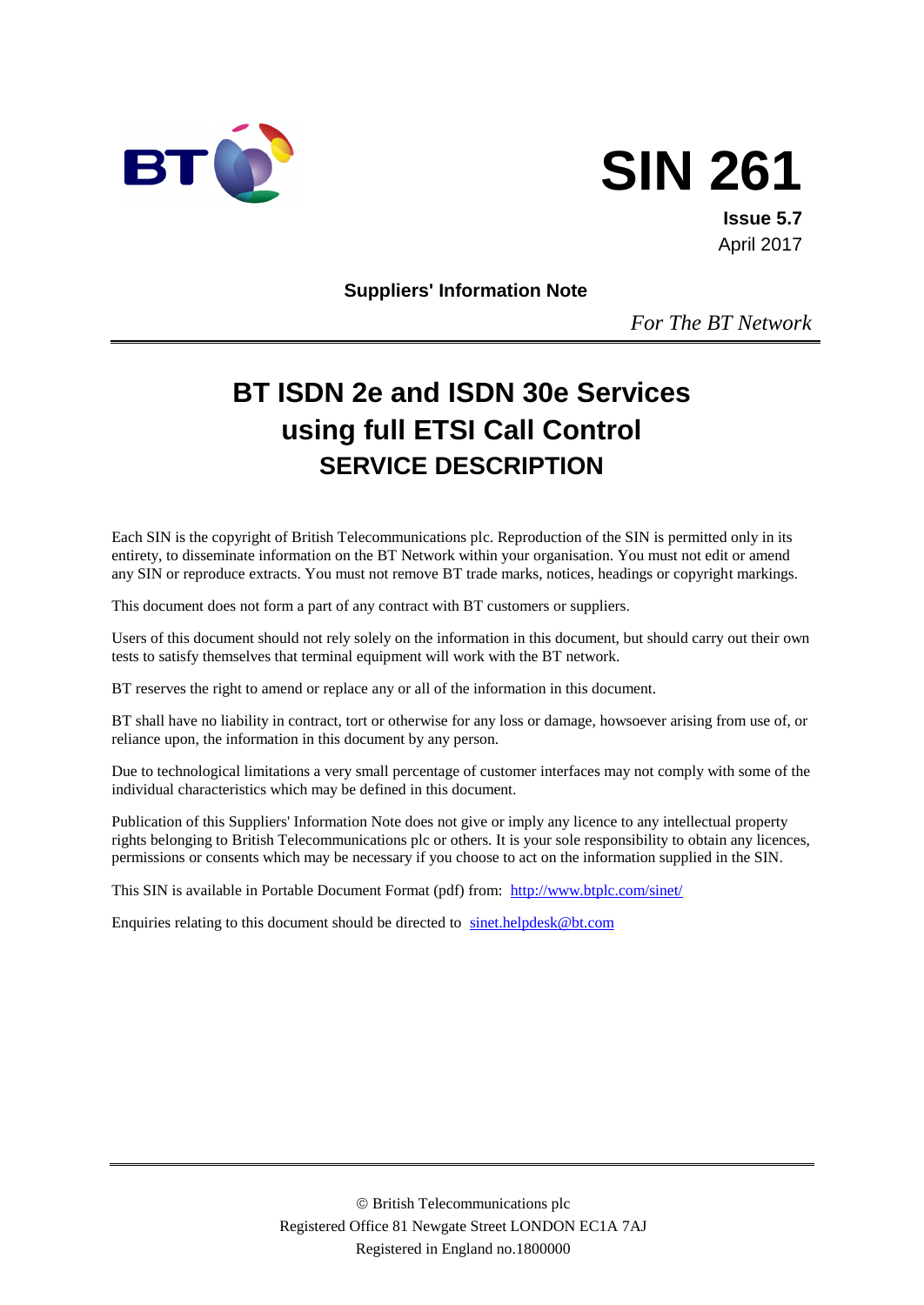## **CONTENTS**

| A.7.8.1 Interworking with ISDN Services supported on the limited ETSI call control network platform 33  |  |
|---------------------------------------------------------------------------------------------------------|--|
|                                                                                                         |  |
|                                                                                                         |  |
|                                                                                                         |  |
|                                                                                                         |  |
|                                                                                                         |  |
|                                                                                                         |  |
|                                                                                                         |  |
|                                                                                                         |  |
|                                                                                                         |  |
|                                                                                                         |  |
|                                                                                                         |  |
| A.7.18.1 Interworking with ISDN Services supported on the limited ETSI call control network platform 40 |  |
|                                                                                                         |  |
|                                                                                                         |  |
|                                                                                                         |  |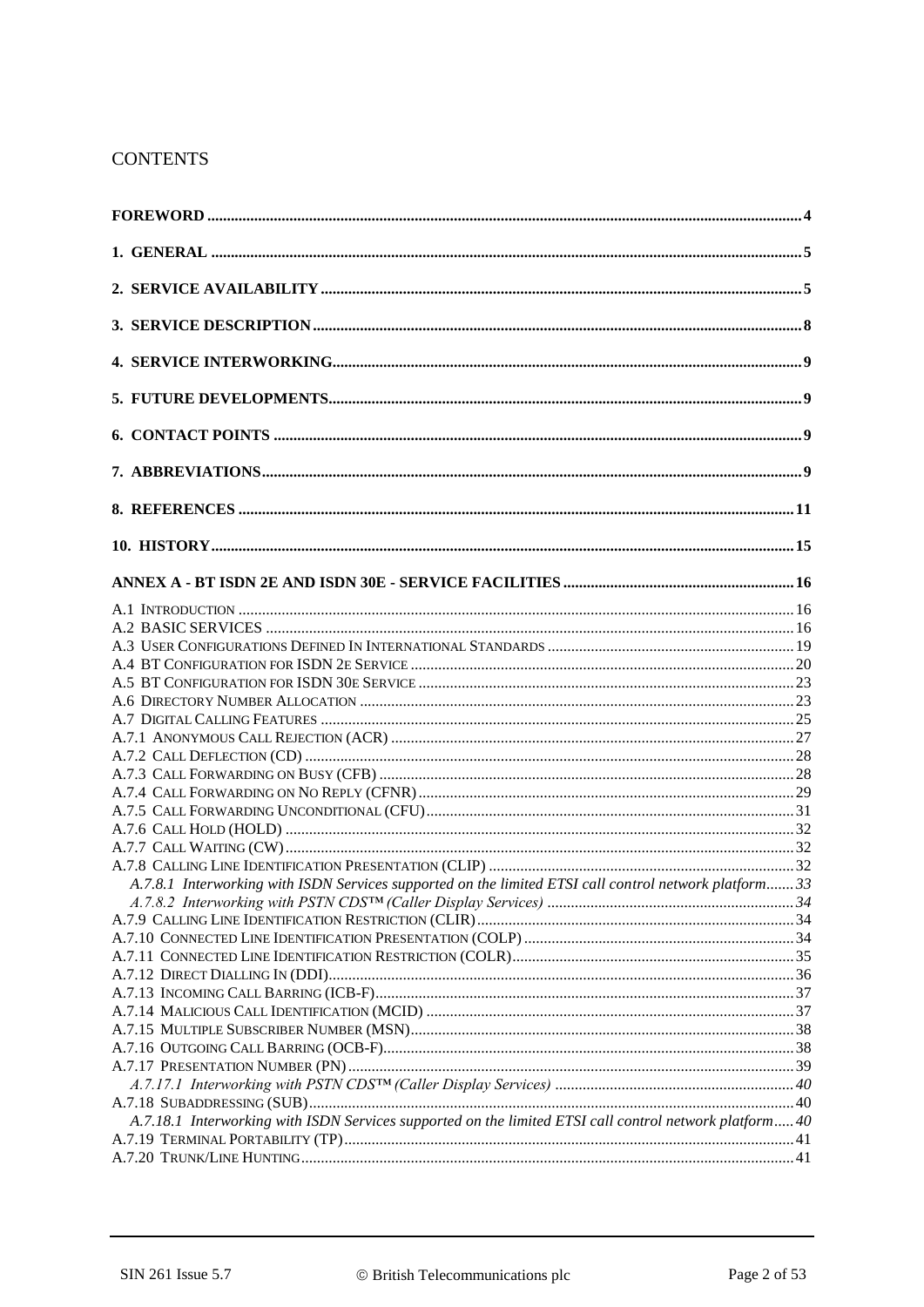| ANNEX B - RESTRICTIONS APPLICABLE TO BT ISDN 2 AND ISDN 30 (I.421) SERVICES<br><b>SUPPORTED ON THE LIMITED ETSI CALL CONTROL NETWORK PLATFORM  43</b> |  |
|-------------------------------------------------------------------------------------------------------------------------------------------------------|--|
|                                                                                                                                                       |  |
|                                                                                                                                                       |  |
|                                                                                                                                                       |  |
|                                                                                                                                                       |  |
|                                                                                                                                                       |  |
|                                                                                                                                                       |  |
|                                                                                                                                                       |  |
|                                                                                                                                                       |  |
| C.6 MULTIPLE SIMULTANEOUS CALL ESTABLISHMENT/AUTOMATIC CALL GENERATION 46                                                                             |  |
|                                                                                                                                                       |  |
|                                                                                                                                                       |  |
|                                                                                                                                                       |  |
|                                                                                                                                                       |  |
|                                                                                                                                                       |  |
|                                                                                                                                                       |  |
|                                                                                                                                                       |  |
|                                                                                                                                                       |  |
|                                                                                                                                                       |  |
| C.14 PROGRESS INDICATOR INFORMATION ELEMENT 'LOCATION' CODE POINT '03' (TRANSIT NETWORK)51                                                            |  |
|                                                                                                                                                       |  |
|                                                                                                                                                       |  |
| C.17 FORWARDED CALLS CFU, CFNR, CFB & CD - RECEIPT OF ADDITIONAL LAYER 3 MESSAGES AND                                                                 |  |
|                                                                                                                                                       |  |
|                                                                                                                                                       |  |
|                                                                                                                                                       |  |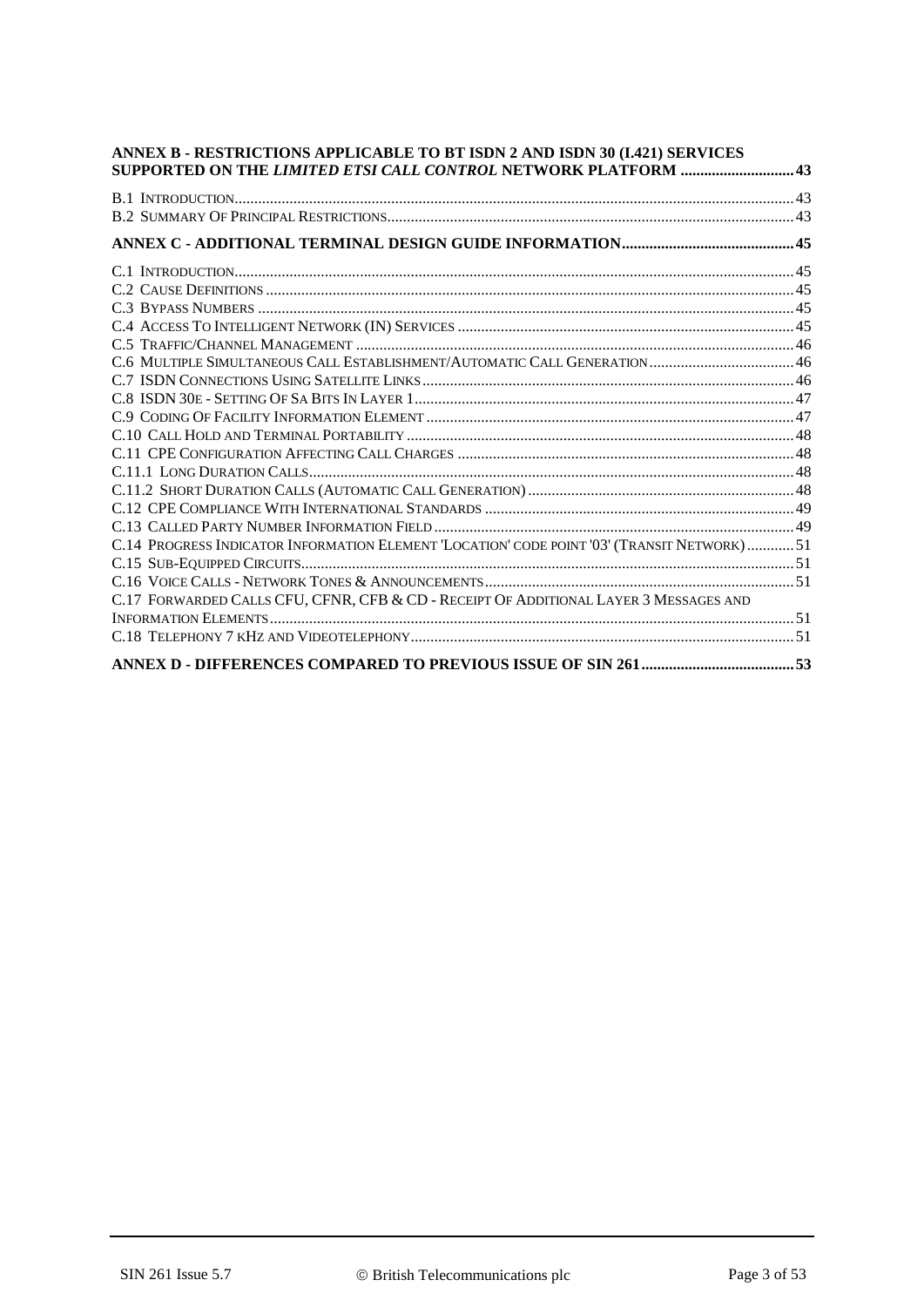#### **FOREWORD**

This SIN describes the BT ISDN 2e and ISDN 30e ETSI services. SIN 312 provides an overview of all BT ISDN services and lists the relevant SIN(s) providing the detailed service description. In order to help ensure maximum interoperability between terminal equipment and the BT service, considerable technical detail has been included in this document. The attention of terminal manufacturers is drawn to the following points:

- The basis for the technical specification is the *relevant* ETSI standards. A number of ETSI ISDN standards have been amended or up-issued and it is important to ensure that the correct version of the standard is used. This document lists the standards and their issue number relevant to the BT service. Examples of where ensuring that the correct issue of the standard used is important are:
	- $\Rightarrow$  Where a STATUS message is sent as part of the Layer 3 signalling error handling procedures, ETS 300 102-1 [see footnote to ref. 12] (prior to its amendment) specified that the call state to be included was the state in which the errored message was received. The ETS 300 102-1, Amendment 1 and ETS 300 403-1[12] both specify the call state to be the state *after* the errored message has been processed.
	- $\Rightarrow$  ETS 300 102-1 [see footnote to ref. 12] specified the use of only the definite (short) form of ITU-T Recommendation X.209 [27] Basic Encoding Rules for the Facility information element. Subsequently, all specification of the generic functional protocol for supplementary services (Digital Calling Features) was moved to ETS 300 196-1 [36] and this standard requires the full Basic Encoding Rules to be supported.
- This SIN does not repeat the technical specification given in the ETSI standards. It defines which network implementation options have been selected for the BT service and gives implementation advice in those areas which have proven to be problematical for full interoperability between terminals and network. For example:
	- $\Rightarrow$  Clauses A.4 and A.5 respectively give the configurations options supported on the ISDN 2e and ISDN 30e services and implementation options selected for layers 1, 2 and 3 (basic call) of the user-network interface.
	- $\Rightarrow$  Clause A.7 and its sub-clauses provide the implementation options selected for each of the Digital Calling Features supported on the BT ISDN.
- The SIN provides information on interworking of services and Digital Calling Features<sup>1</sup> across different networks and between the BT ISDN *full ETSI call control* and *limited ETSI call control* platforms.
- The SIN provides terminal design guide information both relating to the design of the application protocols and the manner in which network services are invoked and controlled. Much of this information is given in Annex C.
- The primary technical differences between the BT ISDN *full ETSI call control* and *limited ETSI call control* platforms which is expected to impact on terminal design is given in Annex B.
- To aid readers who are already familiar with the details contained in the previous issue of this SIN, Annex D provides a list of the major changes that have been made compared to the previous issue.

<u>.</u>

<sup>&</sup>lt;sup>1</sup> From 1<sup>st</sup> September 1999, all supplementary services provided on BT's ISDN Services were re-branded as "Digital Select Services" Following a subsequent re-branding exercise these services are now called Digital Calling Features.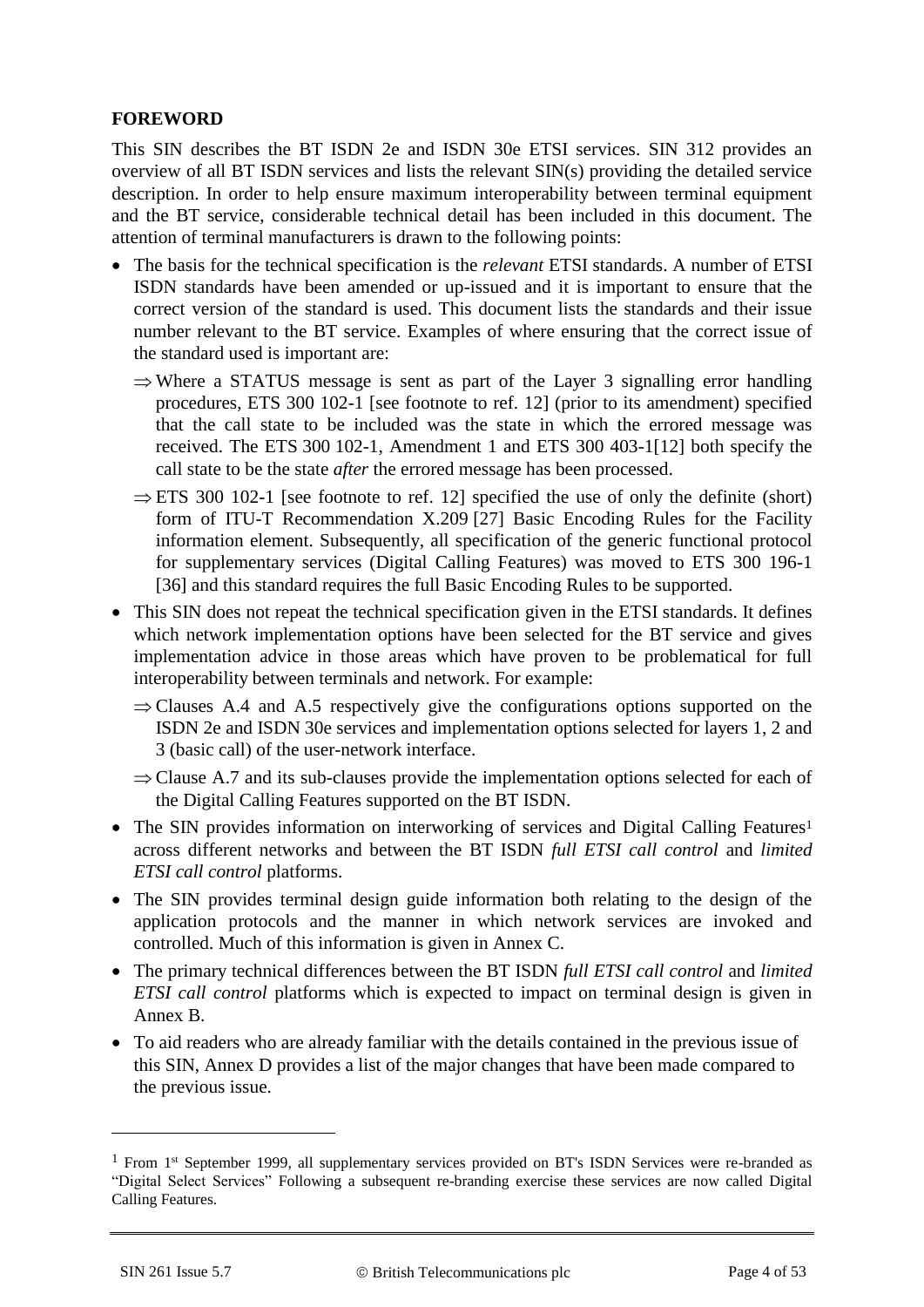## **1. GENERAL**

1.1 The ISDN Services currently offered by BT are supported on two network platforms, the *limited ETSI call control* platform and the *full ETSI call control* platform. The *limited ETSI call control* platform was designed and implemented prior to the completion of the European ISDN standards published by the European Telecommunications Standards Institute (ETSI). This network platform uses call control aligned with the then existing implementation and as a consequence, the platform restricted the capability of the BT ISDN to evolve to support the full range of ISDN Services as defined by ETSI.

1.2 The ISDN services supported on the *limited ETSI call control* network platform are:

- BT ISDN 2 Service as defined in SIN 171 [28]
- BT ISDN 30 (DASS 2) Service as defined in SIN 222 [29]
- BT ISDN 30 (I.421) Service as defined in SIN 232 [31].

1.3 This Suppliers Information Note (SIN) describes the BT ISDN 2e and ISDN 30e services provided on the BT Euro-ISDN network platform which uses call control procedures fully aligned with the ISDN architecture as defined by the European (i.e. ETSI) standards. ISDN 30e is the branding for the ISDN primary rate access on BT's Euro-ISDN network platform. In this document, this network platform is referred to as the *full ETSI call control*  network platform. The SIN is intended to provide general information about the service for Customer Premises Equipment (CPE) manufacturers and developers.

- Note 1: The term ISDN 2 is the BT name for the ISDN basic access service provided on the *limited ETSI call control* network platform. The term ISDN 2e is the BT name for its ISDN basic service supported on the *full ETSI call control* network platform.
- Note 2: The specification of the ISDN 2e and ISDN 30e customer network interface using the ETSI standardised Protocol Implementation Conformance Statement is given in SIN 368 [35]
- Note 3: The description of ISDN D-channel Packet Mode Bearer Services is given in SIN 225 [\[30\]](#page-11-0).
- Note 4: The description of Lowband Digital Access Services (BT Highway) is given in SIN 275 [\[33\]](#page-11-1).

Note 5: An overview of all of the ISDN services provided by BT are given in SIN 312 [34]

1.4 A list of the principal changes between this issue and the previous issue of the SIN are given in Annex D. Any future enhancements of the BT *full ETSI call control* network platform will be documented in future issues of this SIN.

Note 1: BT currently has no plans to enhance the BT ISDN 30 (DASS 2) Service. Any changes to this service will either be published in a new issue of SIN 222 or else as a new SIN.

#### **2. SERVICE AVAILABILITY**

- 2.1 The BT ISDN Services supported on the BT *full ETSI call control* network platform are available and were implemented as follows:
	- ISDN 2e a phased implementation which began at the end 1996 and was completed in October 1997.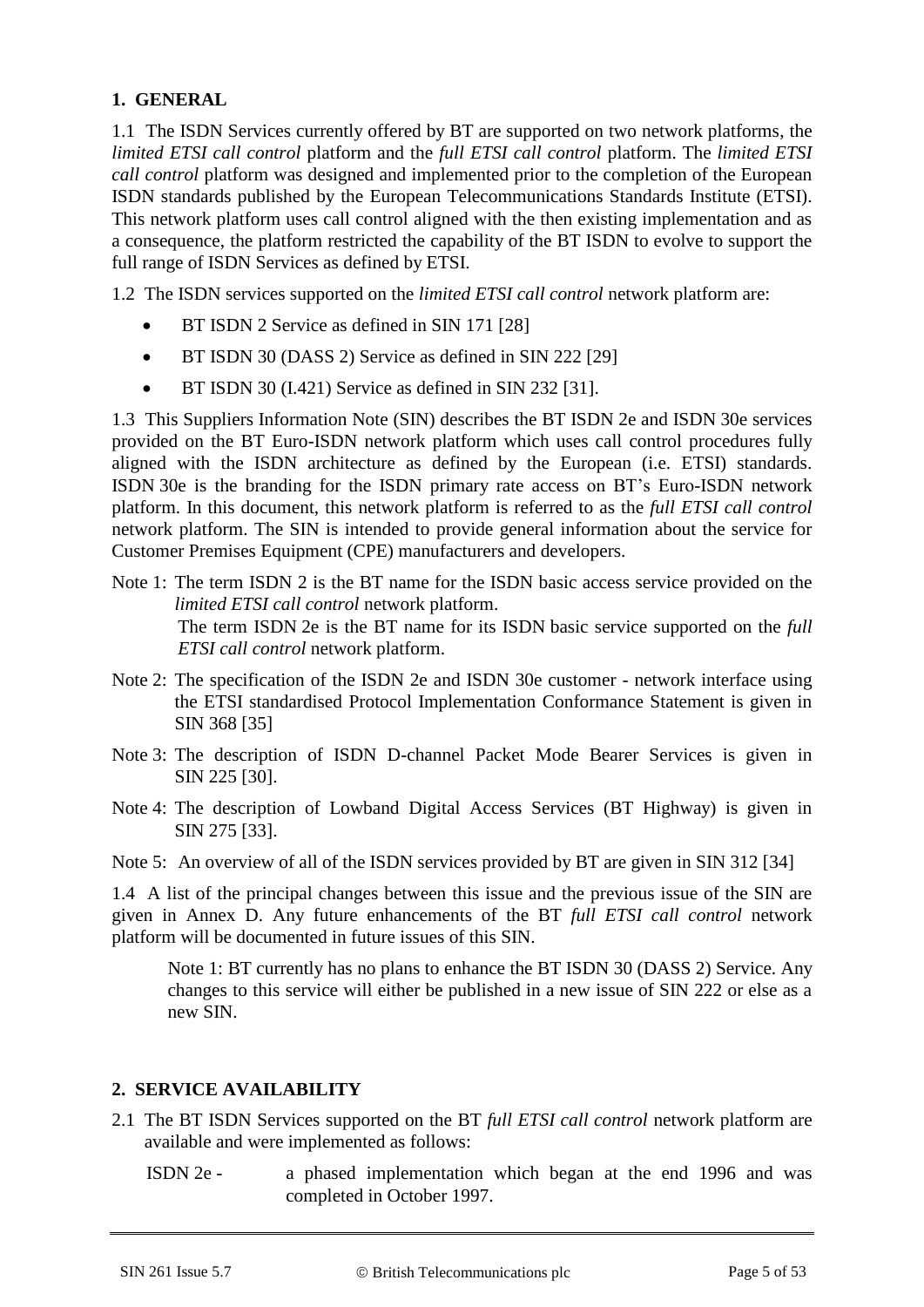#### ISDN 30e - a phased implementation which began during autumn 1997 and was completed in January 1999.

The services provided are given in Clause 2.2 with implementation details given in Annex A.

2.2 The services which are available or are planned to be available on the BT ISDN 2e and ISDN 30e Services, i.e. supported on the *full ETSI call control* network platform, are given in Table 1. Table 1 is not necessarily exhaustive and is provided without prejudice. Reference in the table does not guarantee that any feature or facility listed will be offered as a service. However, the information is indicative of the BT expectations for the BT ISDN 2e and ISDN 30e Service on the *full ETSI call control* network platform at the time of publication.

For ease of reference, the list of Digital Calling Features available and planned to be available is given in alphabetical order.

| <b>ISDN Service</b>                                                                                                                                                                     | <b>Relevant Notes</b> |
|-----------------------------------------------------------------------------------------------------------------------------------------------------------------------------------------|-----------------------|
| <b>Basic Services:</b>                                                                                                                                                                  | Note 1                |
| Circuit mode speech bearer                                                                                                                                                              |                       |
| Circuit mode 64 kbit/s unrestricted bearer                                                                                                                                              |                       |
| 3.1 kHz audio bearer                                                                                                                                                                    |                       |
| Telephony 3.1 kHz                                                                                                                                                                       |                       |
| Telephony 7 kHz                                                                                                                                                                         | Note 9                |
| Telefax Group 4                                                                                                                                                                         |                       |
| Videotex                                                                                                                                                                                |                       |
| Videotelephony                                                                                                                                                                          | Note 9                |
| Eurofile                                                                                                                                                                                |                       |
| <b>FTAM over ISDN</b>                                                                                                                                                                   |                       |
| Telefax Group 2/3                                                                                                                                                                       |                       |
| Teletex                                                                                                                                                                                 |                       |
| Digital Select Services (formally Supplementary Services as defined in<br>the relevant ETS): Following a rebranding exercise these services are<br>now called Digital Calling Features. | Note 2                |
| Anonymous Call Rejection (ACR)                                                                                                                                                          |                       |
| <b>Call Deflection</b>                                                                                                                                                                  |                       |
| Call Forwarding on Busy (CFB)                                                                                                                                                           |                       |
| Call Forwarding on No reply (CFNR)                                                                                                                                                      |                       |
| Call Forwarding Unconditional (CFU)                                                                                                                                                     |                       |
| Call Waiting                                                                                                                                                                            | Note 7                |
| Calling Line Identification Presentation (CLIP)                                                                                                                                         |                       |
| Calling Line Identification Restriction (CLIR)                                                                                                                                          |                       |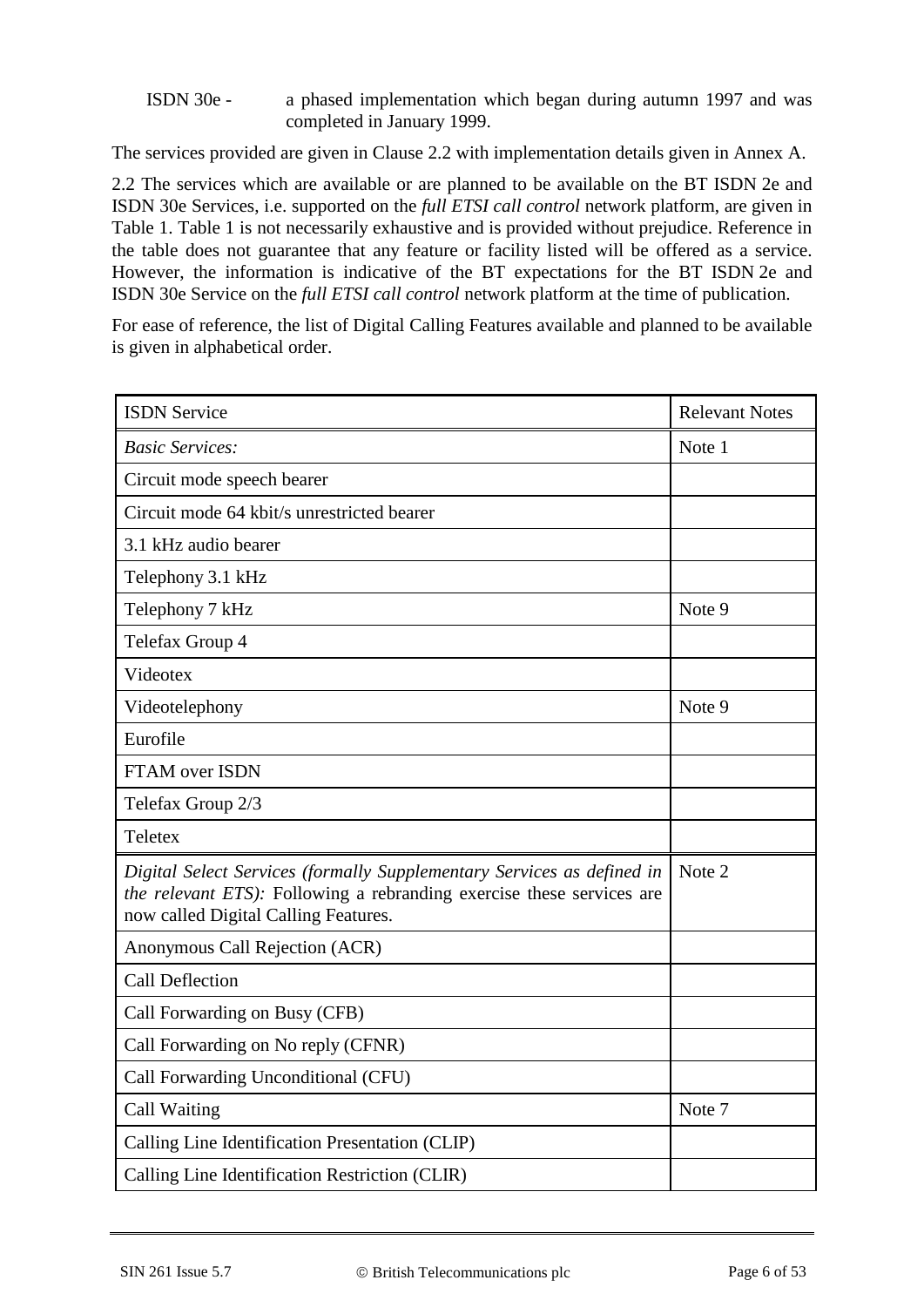| <b>ISDN Service</b>                                                                                                                                                                                 | <b>Relevant Notes</b> |
|-----------------------------------------------------------------------------------------------------------------------------------------------------------------------------------------------------|-----------------------|
| Connected Line Identification Presentation (COLP)                                                                                                                                                   |                       |
| Connected Line Identification Restriction (COLR)                                                                                                                                                    |                       |
| Direct Dialling In (DDI)                                                                                                                                                                            |                       |
| Call Hold (HOLD)                                                                                                                                                                                    | Note 7                |
| Malicious Call Identification (MCID)                                                                                                                                                                |                       |
| Multiple Subscriber Number (MSN)                                                                                                                                                                    | Note 3                |
| Outgoing Call Barring (OCB-F) - Network controlled                                                                                                                                                  |                       |
| Subaddressing (SUB)                                                                                                                                                                                 |                       |
| Terminal Portability (TP)                                                                                                                                                                           | Note 5                |
| Trunk/Line Hunting                                                                                                                                                                                  | Note 4                |
| Digital Select Services (formally Supplementary Services additional to<br><i>those defined by ETSI</i> ): Following a rebranding exercise these services<br>are now called Digital Calling Features | Note 2                |
| Incoming Call Barring (ICB-F) - Network controlled                                                                                                                                                  |                       |
| <b>Presentation Number</b>                                                                                                                                                                          | Note 8                |
| <i>Service Care:</i>                                                                                                                                                                                |                       |
| Option dependent                                                                                                                                                                                    | Note 6                |

#### **Table 1 - Services supported on the full ETSI call control platform.**

#### Notes to Table 1

- 1. The term 'Basic Service' includes bearer services, teleservices and terminal application of bearer services.
- 2. Digital Calling Features are applicable to all basic services.
- 3. MSN is only applicable to S/T-reference point configuration (see Annex A, section A.7.15). ISDN 30e will only support the T-reference point configuration and hence MSN is only available on ISDN 2e. See Annex A for further details.
- 4. For some years, ETSI worked on standards for Trunk Hunting and Line Hunting. The ETSI work on Trunk Hunting has been stopped but the Line Hunting standard [61] has been published. The BT implementation is aligned with this standard.
- 5. In alignment with the ETSI standards, Terminal Portability is only applicable to ISDN basic access configured for S/T reference point working.
- 6. Various types of service care are available on top of the default level, and can be provided for a charge.
- 7. Call Hold and Call Waiting are applicable to ISDN 2e S/T reference point working only.
- 8. Type 1 Presentation number (network stored).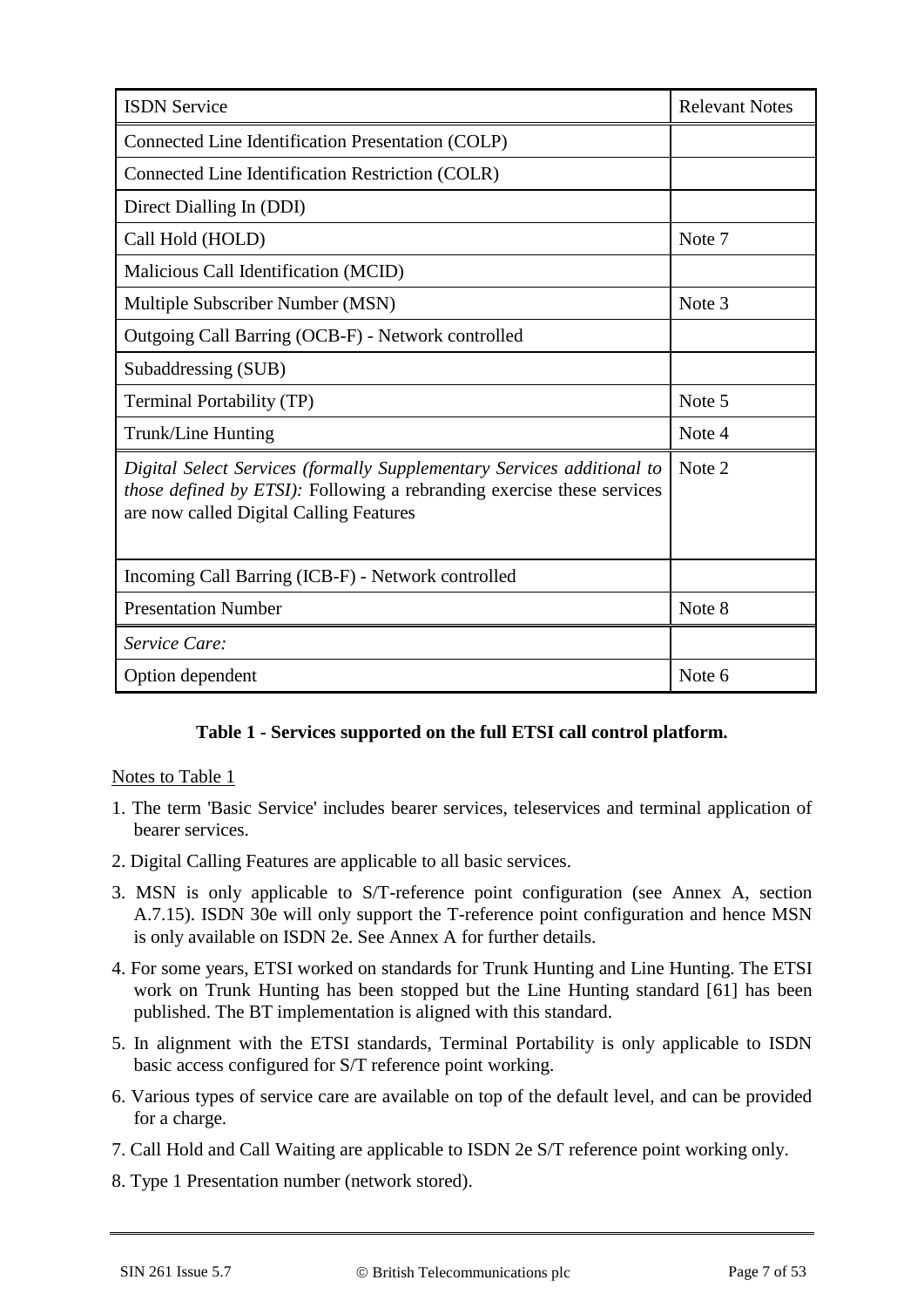9. From September 2001, the BT network ceased to support the fallback procedure defined in the ETSI standards [13, 14] for telephony 7 kHz and videotelephony. If a calling user signals to the network using the procedures defined in ETS 300 267-1 [15] that fallback is allowed, the network might not provide the correct bearer capability for the resultant call. Hence it is recommended that users do not use the fallback procedure and adopt a multiple call attempt strategy i.e. initially make a call request for the preferred teleservice with fallback not allowed and if this first call attempt fails, try a second call attempt requesting an alternative teleservice (e.g. telephony 3.1 kHz). See Clause [C.18](#page-50-0) for further information.

Note: In Issue 4 of this SIN, Advice of Charge at the end of a call (AOC-E) was a planned service included in Table 1. It was indicated that the provision of this service was subject to a feasibility study and commercial viability. Marketing information has indicated that there is little demand for AOC-E, primarily due to the proliferation of CPE based charging information systems with WEB based charge databases. In addition, the cost of developing off-switch charging, and potential timescales, are excessive. BT does not therefore plan to launch AOC-E.

## **3. SERVICE DESCRIPTION**

3.1 The BT ISDN 2e and ISDN 30e Services, i.e. *full ETSI call control* network platform, have been designed to support CPE complying with the relevant ETSI ISDN standards. The ISDN 2e and ISDN 30e Services support the basic services and Digital Calling Features listed in Annex A of this SIN in accordance with the ETSI standards listed in the ETSI Technical Report (ETR) ETR 010 - "The ETSI Basic Guide on European ISDN" [7].

3.2 The customer interface is presented to the user via an NTTA (Network Terminating and Test Apparatus).

Note: the NTTA (also known as the NTE - Network Terminating Equipment) performs the NT1 function specified in the ETSI standards.

3.2.1 For the BT ISDN 2e Service, the NTTA (NTE) offers a socket in accordance with EN 28877 [4] for connection of CPE to the service. The NTTA (NTE) is line powered. The service provides Power Source 1 (PS1) restricted in accordance with ETS 300 012 [8]. PS1 normal can be provided using an auxiliary power supply as defined ETS 300 012 [8].

The requirements for the cabling between the CPE and the NTTA (NTE), including passive bus configurations are specified in EN 50098-1 [5]. Also, installers of CPE extension sockets must ensure that only sockets as specified in EN 28877 [4] are provided. Particular care must be taken with the provision of the 100-ohm terminating resistors as specified in EN 50098 [5].

3.2.2 For the BT ISDN 30e Service, the NTTA offers a socket in accordance with EN 28877<sup>2</sup> [4] for connection of CPE to the service. Various technologies are used to provide

1

<sup>&</sup>lt;sup>2</sup> ETS 300 011 specifies that the connector for ISDN primary rate access is ISO/IEC 10173 [24]. However, it has been acknowledged in the international standards committee that there are manufacturing problems with the design of this connector. The connector specified in ISO/IEC 10173 has the same basic dimensions as the connector specified in EN 28877 but contains additional keying features to prevent inadvertent connection to services using that connector. The socket on the NTTA (NTE) will permit the insertion of a plug to EN 28877. This is a permitted option in ISO/IEC 10173. **NB. The contact assignment shall be as specified in ISO/IEC 10173 even when a plug to EN 28877 is used.** This change to the connector is included in Edition 2 of ETS 300 011.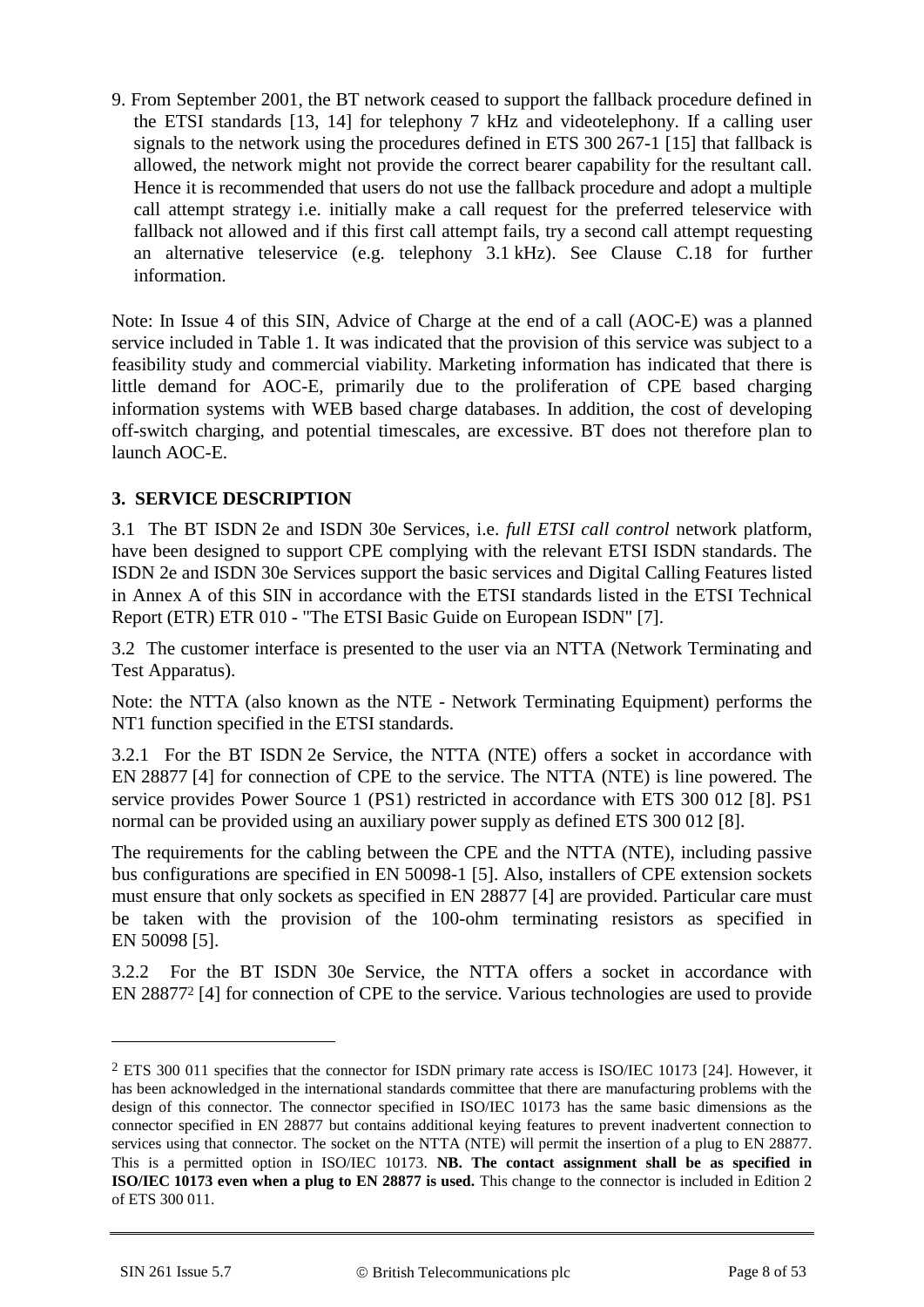the ISDN 30e access and the NTTA (NTE) may either be line powered or locally powered depending on the technology used. Locally powered NTTA (NTE) will require a mains supply and as an option, back-up standby power can be provided.

The requirements for the cabling between the CPE and the NTTA (NTE) are specified in EN 50098-2 [6]. As an example, these requirements will be met using unscreened twisted pair (UTP) Class 5 cable of up to 200m in length.

## **4. SERVICE INTERWORKING**

Service interworking is applicable to both basic and Digital Calling Features. Interworking can occur:

- within the BT network e.g. for calls between ISDN services supported on the *full ETSI call control* network platform and the *limited ETSI call control* network platforms and for calls between ISDN and other networks (e.g. PSTN)
- outside the BT network where the call is routed via the international network or to an Other Communication Provider (OCP) network then the OCP/International network may be, for example, ISDN ,PSTN or Mobile.

Details of service interworking for all of the above cases is given in Annex A with Tables A.1 and A.5 giving an overview of the service interworking capabilities for basic and Digital Calling Features respectively.

## **5. FUTURE DEVELOPMENTS**

This document will be updated to include any enhancements to the service which BT may offer.

#### **6. CONTACT POINTS**

Contacts for further information about the BT ISDN service can be found at <http://www.btplc.com/sinet/>

If you have questions relating to this document then please contact [sinet.helpdesk@bt.com](mailto:sinet.helpdesk@bt.com)

#### **7. ABBREVIATIONS**

| AOC-E        | - Advice of Charge: charging information at the end of the call                          |
|--------------|------------------------------------------------------------------------------------------|
| <b>ACR</b>   | Anonymous Call Rejection                                                                 |
| <b>CCITT</b> | - The International Telegraph and Telephone Consultative Committee (now<br>called ITU-T) |
| CD           | - Call Deflection                                                                        |
| <b>CFB</b>   | - Call Forwarding on Busy                                                                |
| <b>CFNR</b>  | - Call Forwarding on No Reply                                                            |
| <b>CFU</b>   | - Call Forwarding Unconditional                                                          |
| <b>CLIP</b>  | - Calling Line Identification Presentation                                               |
| <b>CLIR</b>  | - Calling Line Identification Restriction                                                |
| <b>COLP</b>  | - Connected Line Identification Presentation                                             |
| <b>COLR</b>  | - Connected Line Identification Restriction                                              |
|              |                                                                                          |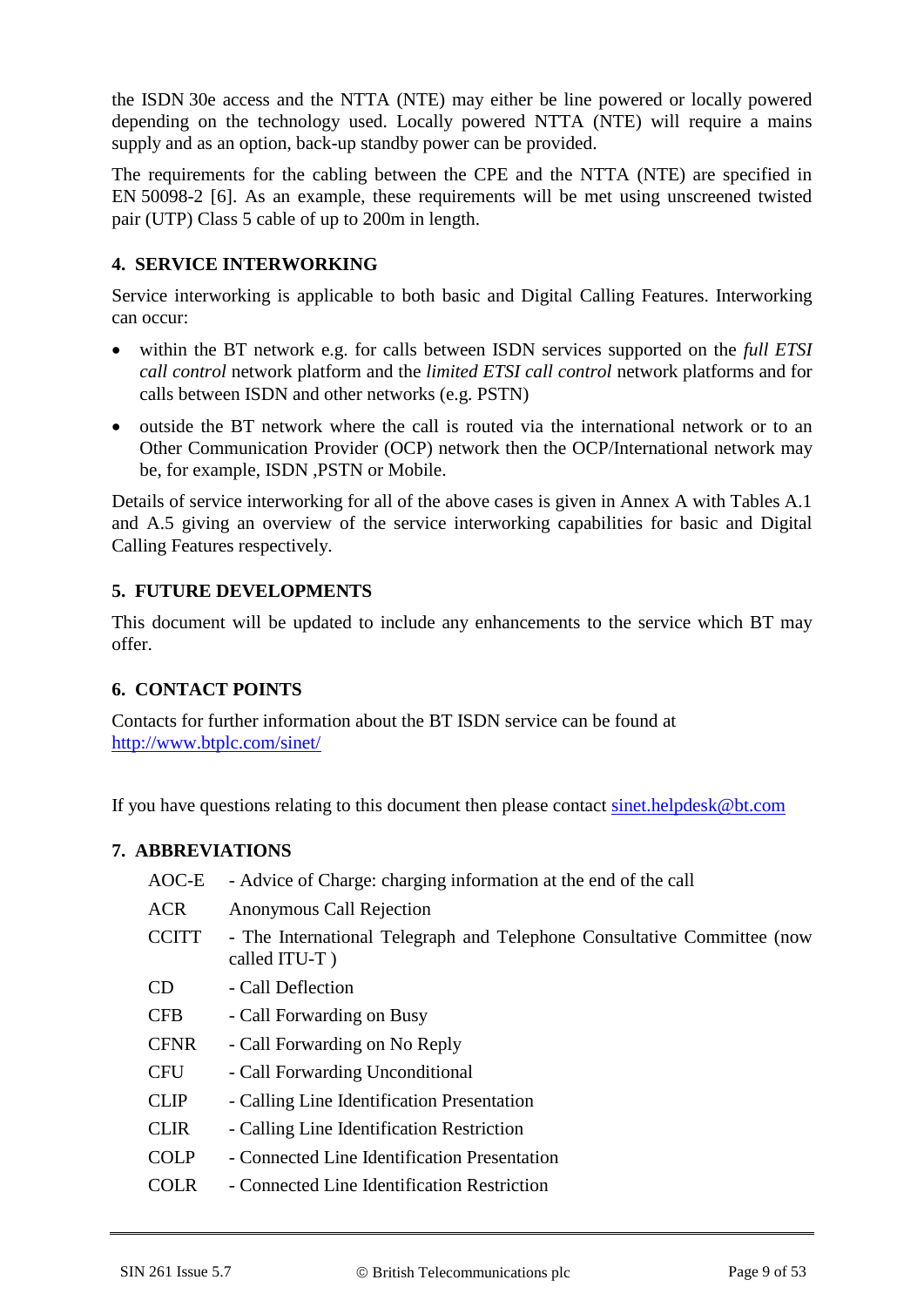| <b>CPE</b>       | - Customer Premises Equipment                                                                  |
|------------------|------------------------------------------------------------------------------------------------|
| CSH              | - Called Subscriber Held                                                                       |
| <b>CTR</b>       | - Common Technical Regulation                                                                  |
| CW               | - Call Waiting                                                                                 |
| <b>DDI</b>       | - Direct Dialling In                                                                           |
| DSS <sub>1</sub> | - Digital Subscriber Signalling System No. one                                                 |
| <b>DTMF</b>      | - Dual Tone Multi Frequency                                                                    |
| <b>ECMA</b>      | - European Computer Manufacturers Association                                                  |
| <b>ETR</b>       | - European Telecommunication Report                                                            |
| <b>ETS</b>       | - European Telecommunication Standard                                                          |
| <b>ETSI</b>      | - European Telecommunication Standards Institute                                               |
| <b>FTAM</b>      | - File Transfer and Access Management                                                          |
| <b>HLC</b>       | - High Level Compatibility                                                                     |
| <b>HOLD</b>      | - Call Hold                                                                                    |
| $ICB-F$          | - Incoming Call Barring - Network controlled                                                   |
| <b>ISDN</b>      | - Integrated Services Digital Network                                                          |
| <b>ISPBX</b>     | - Integrated Services Private Branch Exchange                                                  |
| <b>ITU-T</b>     | - International Telecommunications Union - Telecommunications<br><b>Standardisation Sector</b> |
| <b>LLC</b>       | - Low Level Compatibility                                                                      |
| <b>MCID</b>      | - Malicious Call Identification                                                                |
| MSN              | - Multiple Subscriber Number                                                                   |
| <b>NAE</b>       | - Network Address Extension                                                                    |
| NT1              | - Network Termination Type 1                                                                   |
| NT <sub>2</sub>  | - Network Termination Type 2                                                                   |
| <b>NTE</b>       | - Network Terminating Equipment                                                                |
| <b>NTTA</b>      | - Network Terminating and Testing Apparatus                                                    |
| $OCB-F$          | - Outgoing Call Barring - Network controlled                                                   |
| <b>OCP</b>       | - Other Communication Provider                                                                 |
| PN               | - Presentation Number                                                                          |
| <b>PICS</b>      | - Protocol Implementation Conformance Statement                                                |
| PS1              | - Power Source 1                                                                               |
| <b>PSTN</b>      | - Public Switched Telephone Network                                                            |
| <b>SIN</b>       | - Suppliers Information Note                                                                   |
| SUB              | - Subaddressing                                                                                |
| TEI              | - Terminal Endpoint Identifier                                                                 |
| TP               | - Terminal Portability                                                                         |
| <b>UPNS</b>      | - User-Provided, Not Screened                                                                  |
| <b>UTP</b>       | - Unscreened Twisted Pair                                                                      |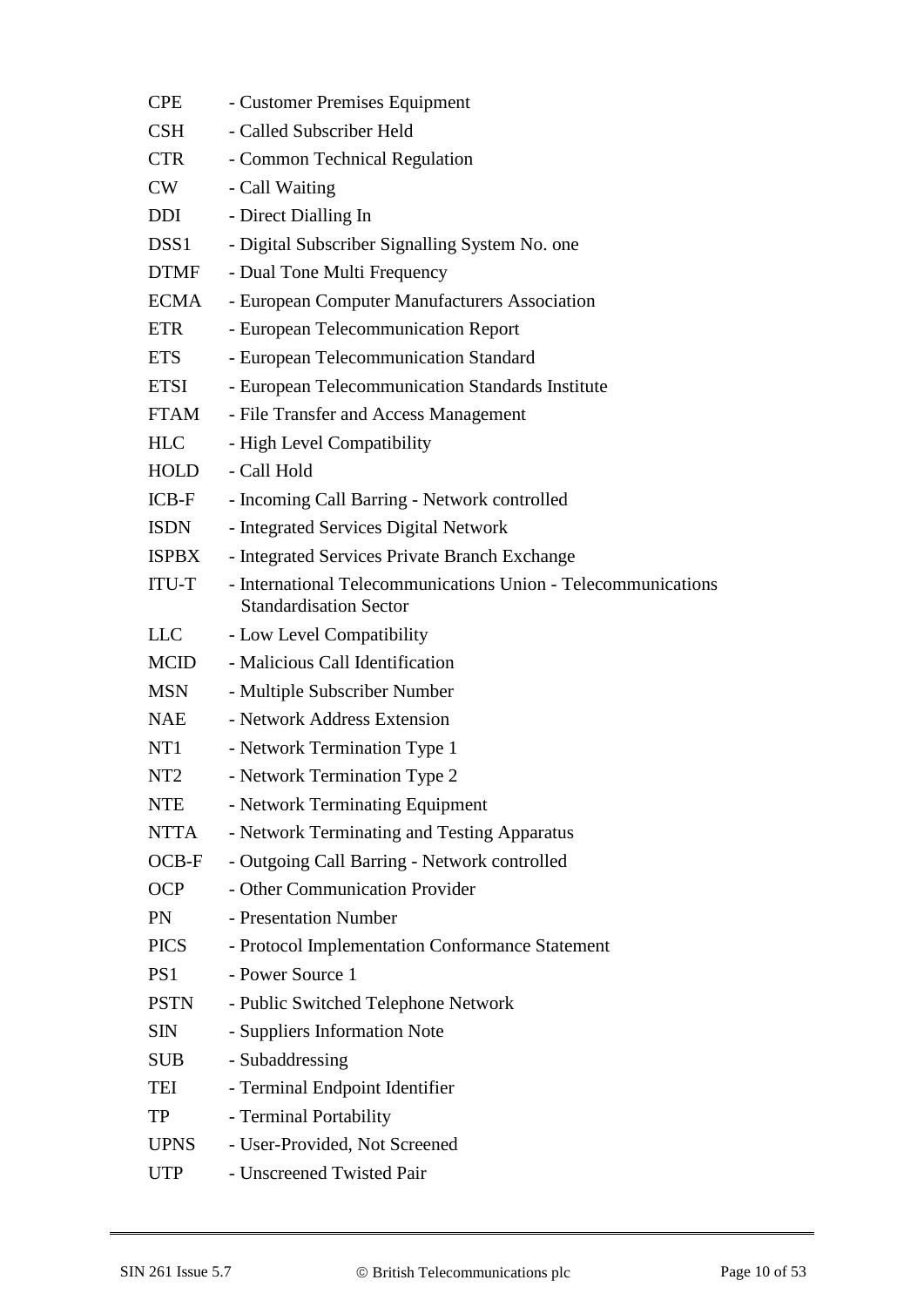#### **8. REFERENCES**

| Ref.<br>N <sub>0</sub> | Document number<br>(Publication Date/Version)  | <b>Remarks</b>                                        | <b>Title</b>                                                                                                                  |
|------------------------|------------------------------------------------|-------------------------------------------------------|-------------------------------------------------------------------------------------------------------------------------------|
| 1                      | ITU-T Rec. I.411                               |                                                       | ISDN User-Network Interfaces - Reference                                                                                      |
|                        | (3/93)                                         |                                                       | Configurations                                                                                                                |
| $\overline{2}$         | CCITT Rec. V.110                               | same as ECMA 102                                      | Support of data terminal equipment (DTEs) with                                                                                |
|                        | (9/92)                                         |                                                       | V-series type interfaces by an ISDN.                                                                                          |
| 3                      | ITU-T Rec. G.114<br>(3/93)                     |                                                       | One-Way Transmission Delay                                                                                                    |
| $\overline{4}$         | EN 28877 (9/93)                                | Connector: contact                                    | Interface connector and contact assignments for                                                                               |
|                        | (Same as ISO/IEC 8877)                         | $assignments +$<br>mating dimensions                  | ISDN basic access interface located at reference<br>points S and T                                                            |
| 5                      | EN 50098-1 (3/94)                              | Premises<br>Customer<br>Cabling                       | Customer Premises Cabling for Information<br>Technology. Part 1: ISDN basic access                                            |
| 6                      | EN 50098-2                                     | Premises<br>Customer                                  | Customer Premises Cabling for Information                                                                                     |
|                        | (10/95)                                        | Cabling                                               | Technology. Part 2: 2048 kbit/s ISDN primary<br>access and leased line network interface                                      |
| $\tau$                 | ETR 010 (3/93)                                 | Guide to ETSI ISDN<br><b>Standards</b>                | The ETSI Basic Guide on European ISDN                                                                                         |
| 8                      | ETS 300 012 (12/91) +<br>Amendment 2 (3/96)    | Layer 1 specification                                 | ISDN: Basic user-network interface Layer 1<br>specification and principles                                                    |
| 9                      | ETS 300 011 Edition 2                          | Layer 1 specification                                 | ISDN: Primary Rate user-network interface Layer<br>1 specification and principles                                             |
| 10                     | ETS 300 233 (5/94) +                           | Digital<br>section                                    | ISDN: Access digital section for ISDN Primary                                                                                 |
|                        | Amendment 1 (3/96)                             | specification                                         | Rate                                                                                                                          |
| 11                     | ETS 300 402-2 (12/95)<br>see 3                 | DSS <sub>1</sub><br>Protocol<br>Layer 2 specification | ISDN: DSS1 protocol; Data link layer; General<br>protocol specification {Application of ITU-T<br>Recommendation Q.921 (1993)} |
| 12                     | ETS 300 403-1 (12/95)                          | DSS1<br>Protocol<br>Layer 3 specification             | ISDN: DSS1 protocol; Signalling network layer<br>for circuit-mode basic call control {Application                             |
|                        | + Corrigendum<br>$(6/96)$ see <sup>4</sup>     |                                                       | of ITU-T Recommendation Q.931 (1993)}                                                                                         |
| 13                     | ETS 300 263 (3/94) +<br>Amendment A1 (3/96)    | Service Description                                   | ISDN: Telephony 7 kHz teleservice                                                                                             |
| 14                     | ETS 300 264 (3/94)                             | Service Description                                   | ISDN: Telephony videotelephony teleservice                                                                                    |
| 15                     | ETS 300 267-1 $(2/94)$ +<br>Amendment 1 (3/96) | DSS1<br>Protocol<br>Layer 3 specification             | ISDN: Telephony 7 kHz and videotelephony<br>teleservice; DSS1 protocol                                                        |

<sup>3</sup> ETS 300 402-2 is based on ITU-T Recommendation Q.921 (1993) and is an extended and updated version of ETS 300 125 Part 2 (1990) which was based on CCITT Recommendation Q.921 (1988). Annex ZA of ETS 300 402-2 identifies the relevant differences between ETS 300 125 Part 2 and ETS 300 402-2.

<u>.</u>

<sup>4</sup> ETS 300 403-1 is based on ITU-T Recommendation Q.931 (1993) and is an extended and updated version of ETS 300 102-1 (1990) which was based on CCITT Recommendation Q.931 (1988). Annex ZA of ETS 300 403-1 identifies the relevant differences between ETS 300 102-1 and ETS 300 403-1.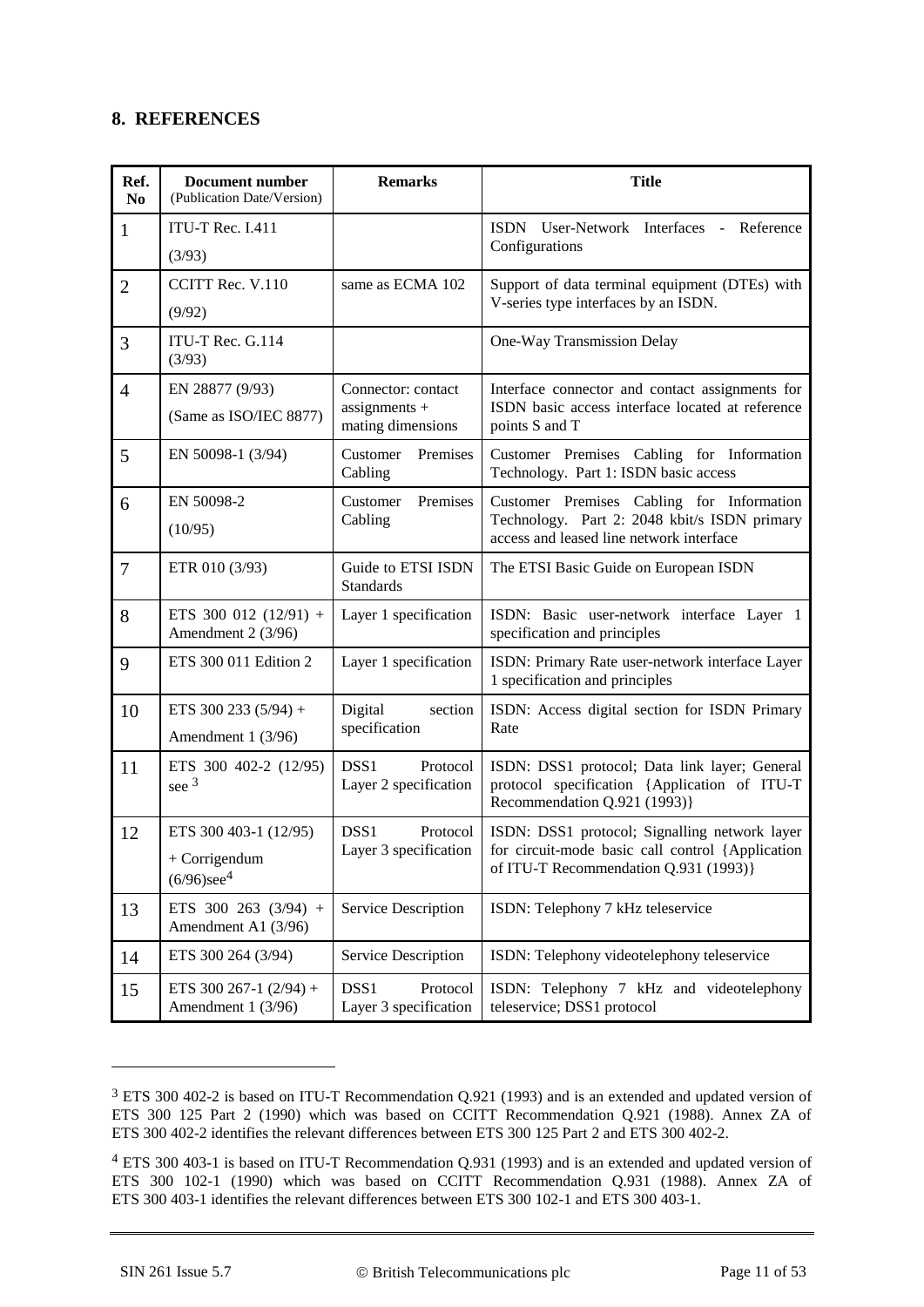<span id="page-11-1"></span><span id="page-11-0"></span>

| Ref.<br>N <sub>0</sub> | Document number<br>(Publication Date/Version) | <b>Remarks</b>                                                   | <b>Title</b>                                                                                                                    |
|------------------------|-----------------------------------------------|------------------------------------------------------------------|---------------------------------------------------------------------------------------------------------------------------------|
| 16                     | ETS 300 108 (8/92)                            | Service Description                                              | ISDN: Circuit-mode 64 kbit/s unrestricted 8 kHz<br>structured bearer service category                                           |
| 17                     | ETS 300 109 (8/92)                            | Service Description                                              | ISDN: Circuit-mode 64 kbit/s unrestricted 8 kHz<br>structured bearer service category usable for<br>speech information transfer |
| 18                     | ETS 300 110 (8/92)                            | Service Description                                              | ISDN: Circuit-mode 64 kbit/s 8 kHz structured<br>bearer service category usable for 3.1 kHz audio<br>information transfer       |
| 19                     | ETS 300 111 (8/92)                            | Service Description                                              | ISDN: Telephony 3.1 kHz teleservice                                                                                             |
| 20                     | ETS 300 120 (11/92)                           | Service Description                                              | ISDN: Service requirements for telefax group 4                                                                                  |
| 21                     | ETS 300 262 (8/93)                            | Service Description                                              | ISDN: Syntax-based Videotex teleservice                                                                                         |
| 22                     | ETS 300 409 (6/95)                            | Service Description                                              | ISDN: Eurofile transfer teleservice                                                                                             |
| 23                     | ETS 300 410 (6/95)                            | Service Description                                              | ISDN: File Transfer & Access Management<br>(FTAM) teleservice                                                                   |
| 24                     | ISO/IEC 10173 (1991)                          | Connector:<br>contact<br>assignments<br>$+$<br>mating dimensions | ISDN Connector up to 8 pins and up to<br>2.048 Mbit/s                                                                           |
| 25                     | ETS 300 485 (1/96)                            |                                                                  | ISDN Definition and usage of cause and location<br>in DSS1 and SS7 ISUP.                                                        |
| 26                     | <b>ITU-T</b> Recommendation<br>G.704          |                                                                  | Synchronous Frame Structures used at Primary<br>and Secondary hierarchical levels.                                              |
| 27                     | <b>ITU-T</b> Recommendation<br>X.209          |                                                                  | Specification of basic encoding rules for ASN-1.                                                                                |
| 28                     | <b>SIN 171</b>                                |                                                                  | BT ISDN 2 - Service Description                                                                                                 |
| 29                     | <b>SIN 222</b>                                |                                                                  | BT ISDN 30 (DASS 2) - Service Description                                                                                       |
| 30                     | <b>SIN 225</b>                                | Service Description                                              | BT ISDNconnect (Fixed D-Channel Service)                                                                                        |
| 31                     | <b>SIN 232</b>                                |                                                                  | BT ISDN 30 (I.421) - National Service - Service<br>Description                                                                  |
| 32                     | <b>SIN 243</b>                                |                                                                  | <b>BT ISDN International Interworking</b>                                                                                       |
| 33                     | <b>SIN 275</b>                                | Service Description                                              | BT Lowband Digital Access Service                                                                                               |
| 34                     | <b>SIN 312</b>                                | Overview                                                         | <b>BT ISDN Services</b>                                                                                                         |
| 35                     | <b>SIN368</b>                                 |                                                                  | Index of Protocol Implementation Conformance<br>Statements (PICS) for ISDN 2e and ISDN 30e<br><b>Customer Interfaces</b>        |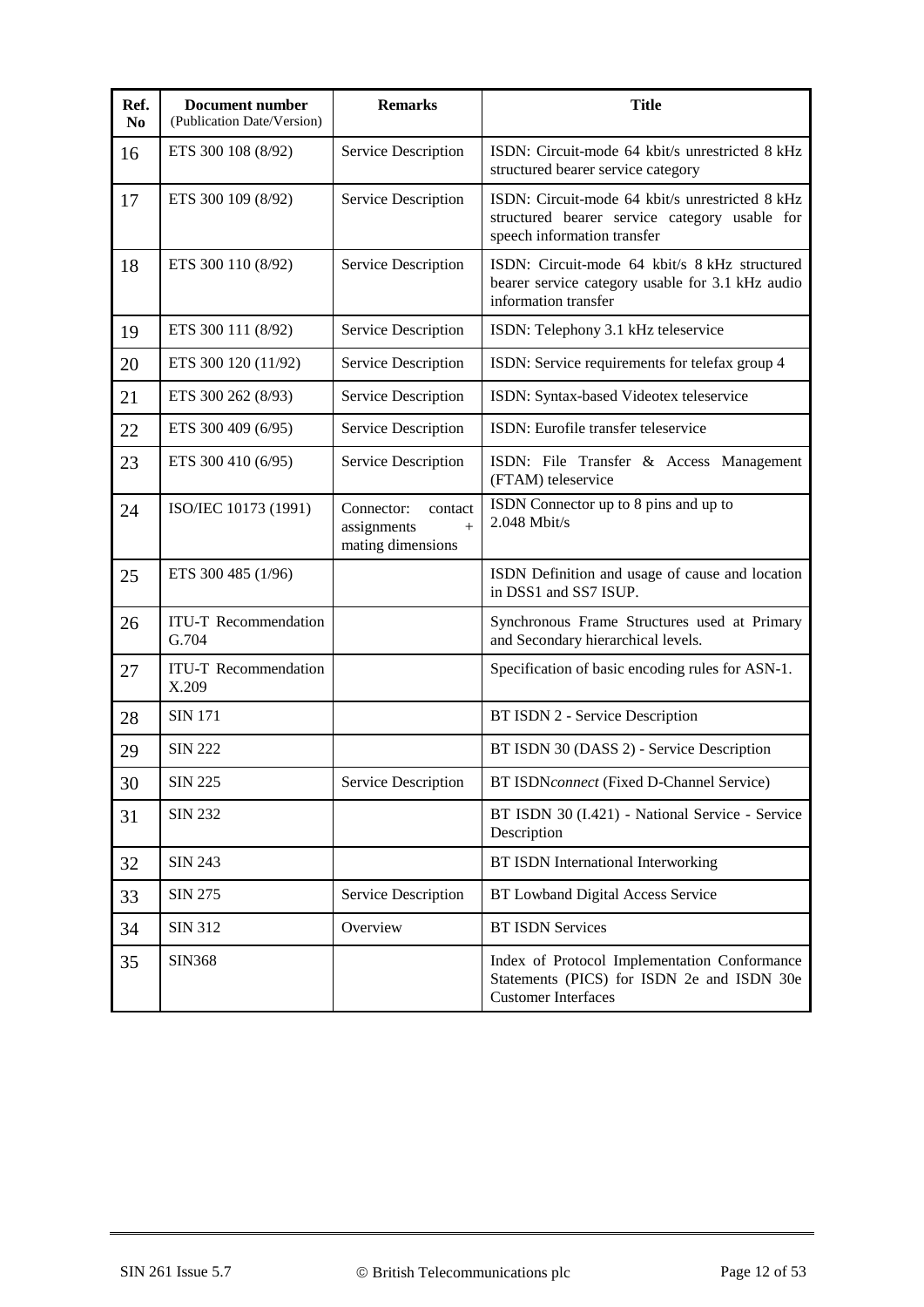## Digital Calling Features references

| Ref.<br>N <sub>0</sub> | <b>Document number</b><br>(publication date/Version)                                        | <b>Scope</b>             | <b>Title</b>                                                                                                                                                                        |
|------------------------|---------------------------------------------------------------------------------------------|--------------------------|-------------------------------------------------------------------------------------------------------------------------------------------------------------------------------------|
| 36                     | ETS 300 196-1 $(8/93)$ +<br>Amendment 1 (5/95)                                              | <b>DSS1</b> Protocol     | ISDN: Generic functional protocol for the support<br>of supplementary services.                                                                                                     |
| 37                     | ETS 300 122-1(3/92)                                                                         | <b>DSS1</b> Protocol     | ISDN: Generic keypad protocol for the support of<br>supplementary services                                                                                                          |
| 38                     | ETS 300 089 (1/92)                                                                          | Service Description      | ISDN: Calling Line Identification Presentation                                                                                                                                      |
| 39                     | ETS 300 091 (4/92)                                                                          | <b>Information Flows</b> | (CLIP) supplementary service<br>(Note: ETS 300 091 covers both CLIP and CLIR                                                                                                        |
| 40                     | ETS 300 092-1 $(4/92)$ +<br>Amendment 2 (11/94)                                             | <b>DSS1</b> Protocol     | services)                                                                                                                                                                           |
| 41                     | ETS 300 090 (1/92)                                                                          | Service Description      | ISDN: Calling Line Identification Restriction                                                                                                                                       |
| 42                     | ETS 300 091 (4/92)                                                                          | <b>Information Flows</b> | (CLIR) supplementary service<br>(Note: ETS 300 091 covers both CLIP and CLIR                                                                                                        |
| 43                     | ETS 300 093-1(4/92)                                                                         | <b>DSS1</b> Protocol     | services)                                                                                                                                                                           |
| 44                     | I-ETS 300 245-1<br>Edition 2 (2/96)                                                         |                          | ISDN: Technical characteristics of telephony<br>terminals: Part 1 General.                                                                                                          |
| 45                     | ETS 300 202 (12/94) +<br>Amendment 1 (9/96)                                                 | Service Description      | ISDN:<br>Call Deflection (CD)<br>supplementary<br>service                                                                                                                           |
| 46                     | ETS 300 206(12/94)                                                                          | <b>Information Flows</b> |                                                                                                                                                                                     |
| 47                     | ETS 300 207-1 (12/94)+<br>Corrigenda 1 (6/96)                                               | <b>DSS1</b> Protocol     |                                                                                                                                                                                     |
| 48                     | ETS 300 199 (12/94),<br>ETS 300 200 (12/94),<br>ETS 300 201 (12/94) +<br>Amendment 1 (9/96) | Service Description      | ISDN: Call Diversion service supplementary<br>services (Call Forwarding on Busy CFB), Call<br>Forwarding Unconditional (CFU) and Call<br>Forwarding on No Reply CFNR) respectively) |
| 49                     | ETS 300 203 (12/94),<br>ETS 300 204 (12/94),<br>ETS 300 205 (12/94)                         | <b>Information Flows</b> |                                                                                                                                                                                     |
| 50                     | ETS 300 207-1 (12/94)<br>+ Corrigendum 1 $(6/95)$                                           | <b>DSS1</b> Protocol     | (Note: ETS 300 207-1 covers all of the Call<br>Diversion services in a single ETS)                                                                                                  |
| 51                     | ETS 300 056 $(10/91)$ +<br>Amendment 1 (9/96)                                               | Service Description      | ISDN: Call Waiting (CW) supplementary service                                                                                                                                       |
| 52                     | ETS 300 057 (5/92)                                                                          | <b>Information Flows</b> |                                                                                                                                                                                     |
| 53                     | ETS 300 058-1 (10/91)                                                                       | <b>DSS1</b> Protocol     |                                                                                                                                                                                     |
| 54                     | ETS 300 094 (1/92)                                                                          | Service Description      | ISDN: Connected Line Identification Presentation                                                                                                                                    |
| 55                     | ETS 300 096 (5/92)                                                                          | <b>Information Flows</b> | (COLP) supplementary service<br>(Note: ETS 300 096 covers both COLP and                                                                                                             |
| 56                     | ETS 300 097-1 $(3/92)$ +<br>Amendment 1 (11/94)                                             | <b>DSS1</b> Protocol     | COLR services)                                                                                                                                                                      |
| 57                     | ETS 300 095 (1/92)                                                                          | Service Description      | ISDN: Connected Line Identification Restriction                                                                                                                                     |
| 58                     | ETS 300 096 (5/92)                                                                          | <b>Information Flows</b> | (COLR) supplementary service:<br>(Note ETS 300 096 covers both COLP and                                                                                                             |
| 59                     | ETS 300 098-1 (5/92)                                                                        | <b>DSS1</b> Protocol     | COLR services)                                                                                                                                                                      |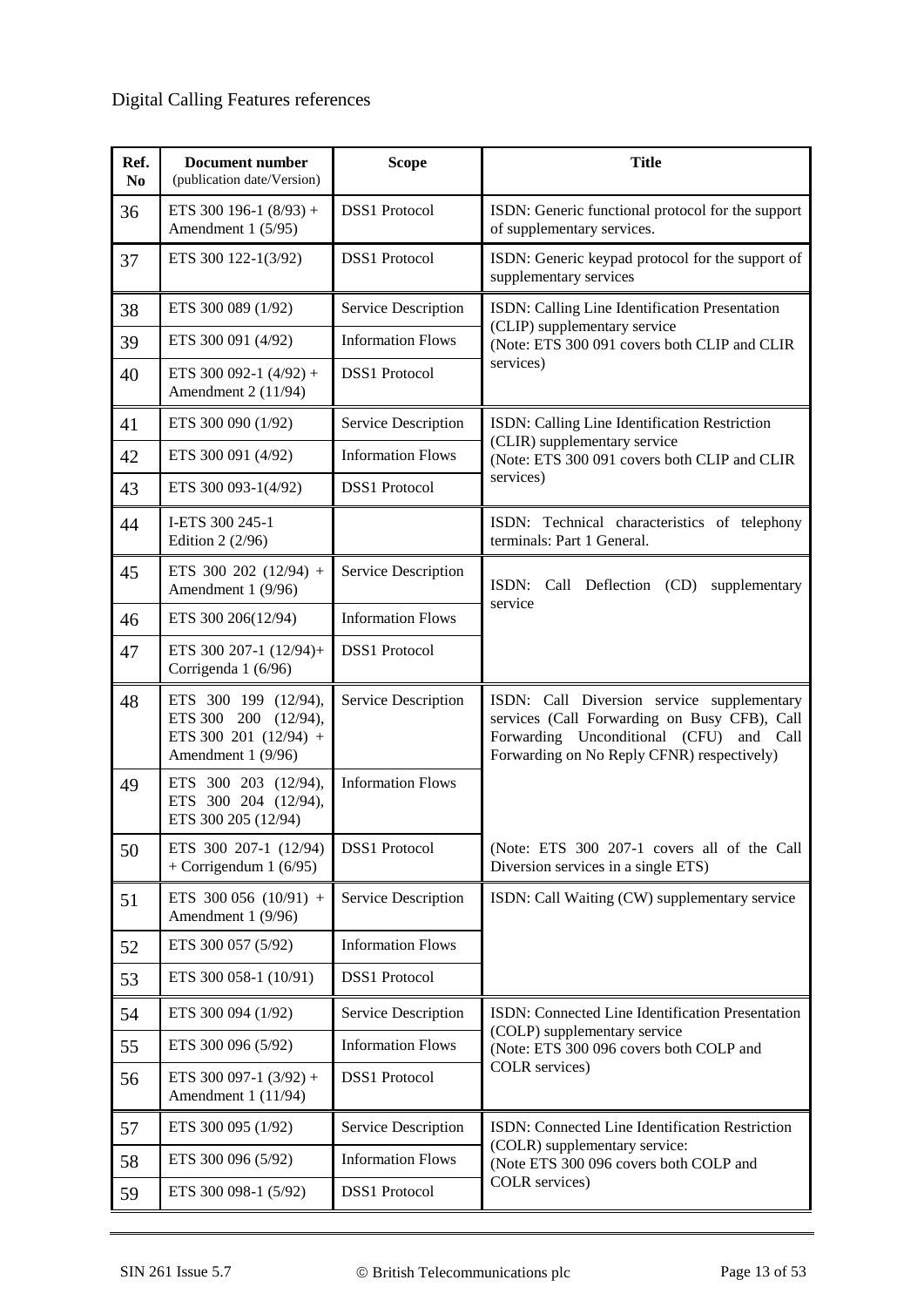| Ref.<br>N <sub>0</sub> | <b>Document number</b><br>(publication date/Version) | <b>Scope</b>             | <b>Title</b>                                            |
|------------------------|------------------------------------------------------|--------------------------|---------------------------------------------------------|
| 60                     | EN 301 082 (7/00)                                    | Service Description      | ISDN: Outgoing Call Barring - Fixed (OCB-F)             |
| 61                     | EN 301 479 (8/00)                                    | Service Description      | ISDN: Line Hunting (LH)                                 |
| 62                     | ETS 300 062 (10/91)                                  | Service Description      | ISDN: Direct Dialling In (DDI) supplementary<br>service |
| 63                     | ETS 300 063 (11/91)                                  | <b>Information Flows</b> |                                                         |
| 64                     | ETS 300 064-1 (11/91)                                | <b>DSS1</b> Protocol     |                                                         |
| 65                     | ETS 300 128 (3/92)                                   | Service Description      | ISDN: Malicious Call Identification (MCID)              |
| 66                     | ETS 300 129 (5/92)                                   | <b>Information Flows</b> | supplementary service                                   |
| 67                     | ETS 300 130-1 (5/92)                                 | <b>DSS1</b> Protocol     |                                                         |
| 68                     | ETS 300 050 (10/91)                                  | Service Description      | ISDN: Multiple Subscriber Number<br>(MSN)               |
| 69                     | ETS 300 051 (10/91)                                  | <b>Information Flows</b> | supplementary service                                   |
| 70                     | ETS 300 052 (10/91)                                  | <b>DSS1</b> Protocol     |                                                         |
| 71                     | ETS 300 053 (10/91)                                  | Service Description      | ISDN: Terminal Portability (TP) supplementary           |
| 72                     | ETS 300 054 (10/91)                                  | <b>Information Flows</b> | service                                                 |
| 73                     | ETS 300 055-1 (10/91)                                | <b>DSS1</b> Protocol     |                                                         |
| 74                     | ETS 300 059 (10/91)                                  | Service Description      | ISDN:<br>Subaddressing<br>(SUB)<br>supplementary        |
| 75                     | ETS 300 060 (11/91)                                  | <b>Information Flows</b> | service                                                 |
| 76                     | ETS 300 061 (11/91)                                  | <b>DSS1</b> Protocol     |                                                         |
| 77                     | ETS 300 139 (3/92)                                   | Service Description      | ISDN: Hold supplementary service                        |
| 78                     | ETS 300 140 (5/92)                                   | <b>Information Flows</b> |                                                         |
| 79                     | ETS 300 141-1 $(5/92)$ +<br>Corrigendum 2 (4/94)     | <b>DSS1</b> Protocol     |                                                         |
| 80                     | EN301 798 (10/00)                                    | Service Description      | Anonymous Call Rejection (ACR) supplementary<br>service |

<span id="page-13-0"></span>For further information or copies of referenced sources, please see document sources at: http://www.btplc.com/sinet/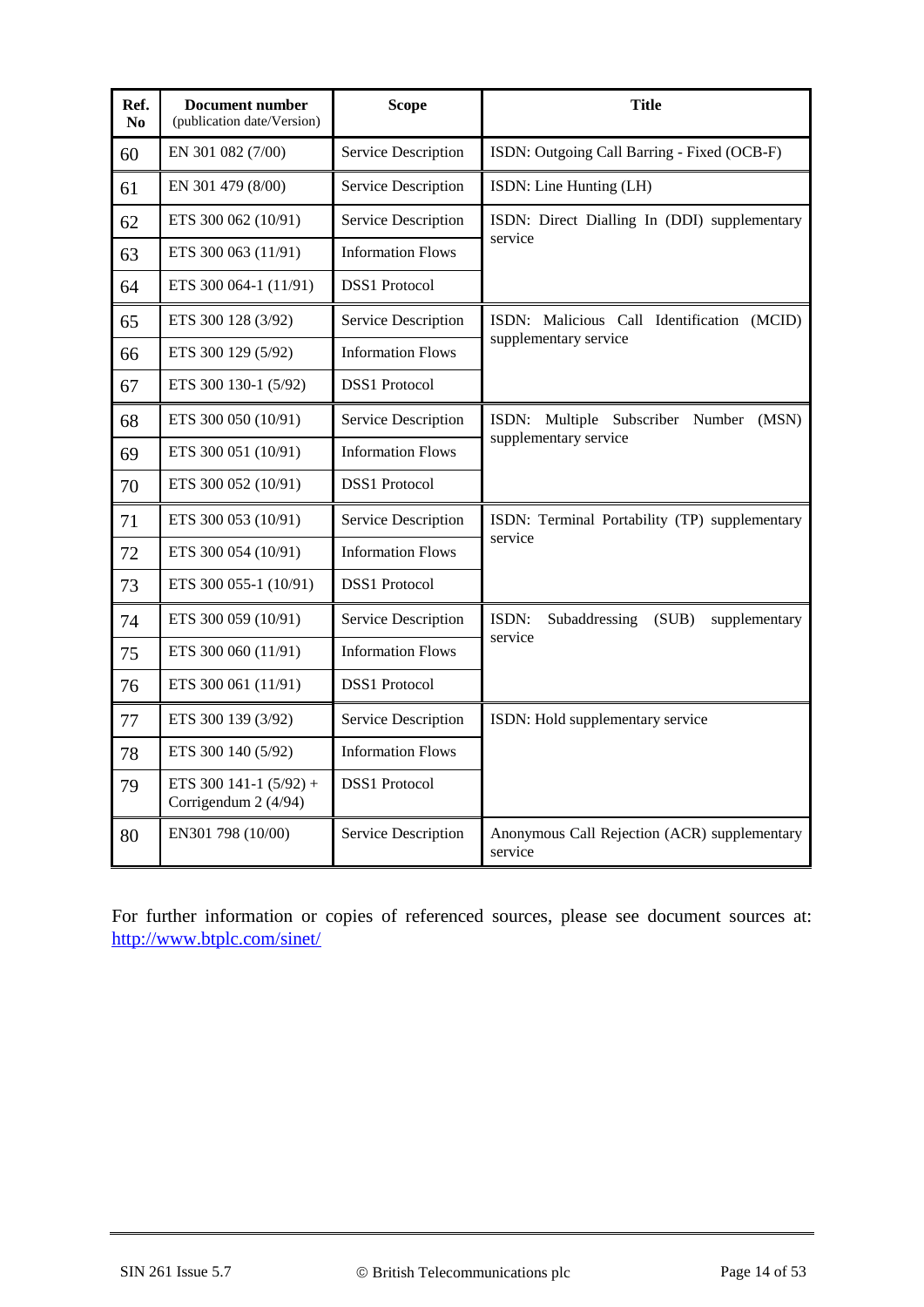## **10. HISTORY**

| <b>Issue No.</b> | <b>Date</b>      | <b>Reason for change</b>                                                                                                                                                                                                                     |  |
|------------------|------------------|----------------------------------------------------------------------------------------------------------------------------------------------------------------------------------------------------------------------------------------------|--|
| Issue 1          | September 1996   | First issue.                                                                                                                                                                                                                                 |  |
| Issue 2          | September 1997   | Provision of enhanced services.                                                                                                                                                                                                              |  |
| Issue 3          | <b>July 1998</b> | Provision of enhanced services.                                                                                                                                                                                                              |  |
| $I$ ssue 4.0     | May 1999         | Provision of enhanced services.                                                                                                                                                                                                              |  |
| Issue 4.1        | December 1999    | Editorial update.                                                                                                                                                                                                                            |  |
| Issue 4.2        | June 2000        | Editorial update                                                                                                                                                                                                                             |  |
| Issue 4.3        | November 2000    | Editorial update.                                                                                                                                                                                                                            |  |
| Issue 5          | June 2001        | Changes to ISDN 2e and ISDN 30e services                                                                                                                                                                                                     |  |
| $I$ ssue 5.1     | <b>July 2002</b> | Editorial update                                                                                                                                                                                                                             |  |
| $I$ ssue 5.2     | April 2003       | Approval Requirements statement removed, information available via<br>SINet Useful Contacts page.                                                                                                                                            |  |
| $I$ ssue 5.3     | April 2006       | Update to ACR, CD and Outgoing Call Barring specification. Inclusion<br>of Called Party Number information previously published in SIN 277.<br>Remove reference to ISDN Terminal Equipment Compatibility<br>Laboratory which has now ceased. |  |
| $I$ ssue $5.4$   | <b>June 2008</b> | Announcement of programme to provide increased transparency of<br>capabilities on international calls. Also editorial updates.                                                                                                               |  |
| $I$ ssue $5.5$   | November 2011    | Amendments to Clause A.7                                                                                                                                                                                                                     |  |
| Issue 5.6        | April 2015       | Change SINet site references from http://www.sinet.bt.com<br>to<br>http://www.btplc.com/sinet/                                                                                                                                               |  |
| Issue 5.7        | April 2017       | <b>Editorial Update</b>                                                                                                                                                                                                                      |  |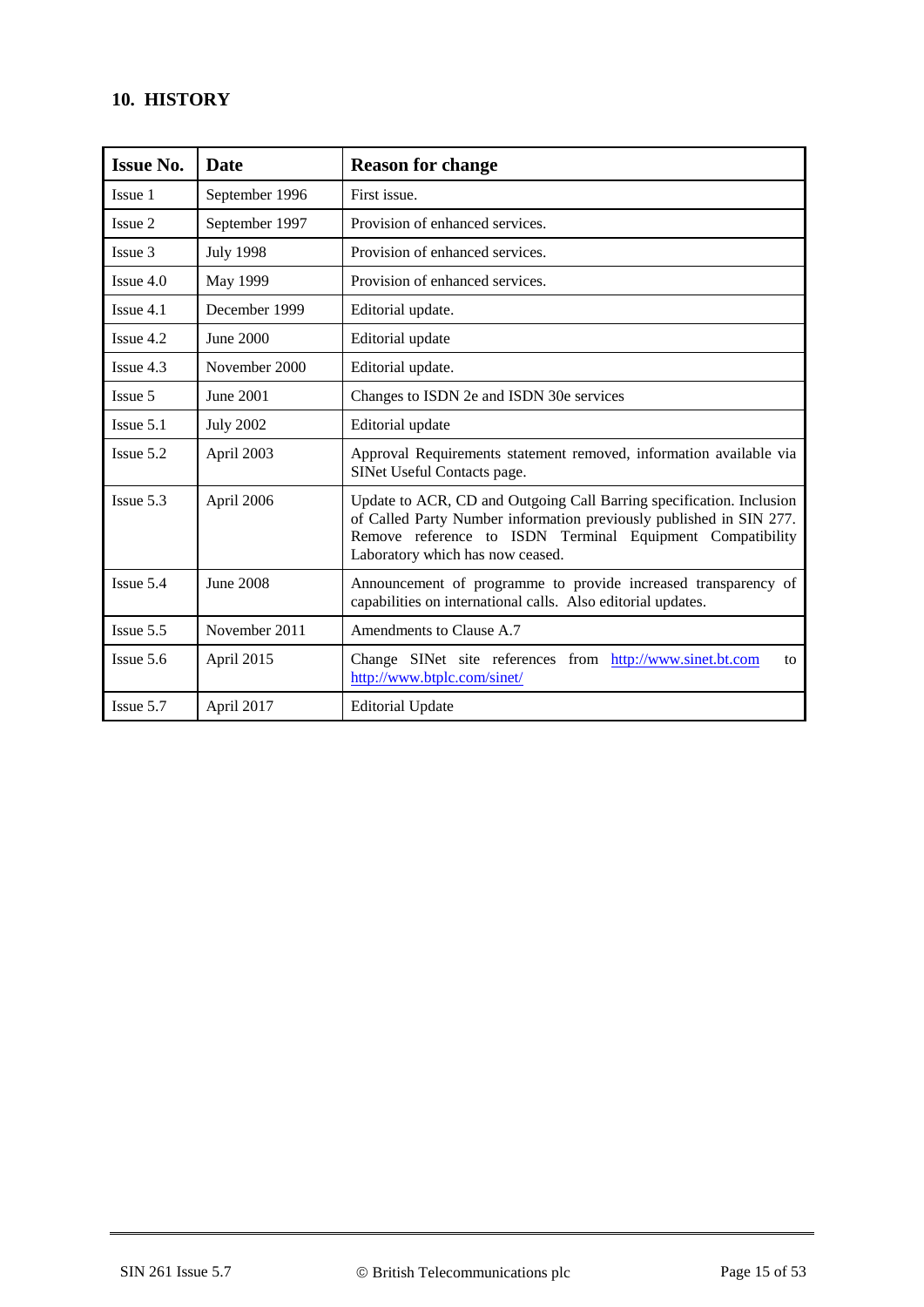#### **ANNEX A - BT ISDN 2e and ISDN 30e - SERVICE FACILITIES**

#### **A.1 Introduction**

This document is the means by which BT will formally announce the facilities available on the BT ISDN 2e and ISDN 30e Services i.e. the *full ETSI call control* network platform; updates will be provided when appropriate.

Table 1 in Clause 2.2 in the main body of this SIN identifies those services that are available or planned in conjunction with the introduction of BT 21CN.

This annex provides implementation details of the services and Digital Calling Features. Future issues of this SIN will provide details for any future enhancement of the BT ISDN.

NOTE: Annex C provides without prejudice, non-regulatory information of general interest to manufacturers.

## **A.2 BASIC SERVICES**

A description of the basic service provided is given in the following reference documents

| <b>Basic Service</b>                                 | <b>Reference Document</b> |
|------------------------------------------------------|---------------------------|
| 64 kbit/s Unrestricted Bearer Service                | ETS 300 108 [16]          |
| Speech Mode Bearer Service                           | ETS 300 109 [17]          |
| 3.1 kHz Audio Bearer Service                         | ETS 300 110 [18]          |
| Telephony 3.1 kHz                                    | ETS 300 111 [19]          |
| Telephony 7 kHz (Note 1)                             | ETS 300 263 [13]          |
| Videotelephony (Note 1)                              | ETS 300 264 [14]          |
| Telefax Group 4                                      | ETS 300 120 [20]          |
| Circuit-mode syntax-based videotex                   | ETS 300 262 [21]          |
| Eurofile transfer                                    | ETS 300 409 [22]          |
| File Transfer and Access Management (FTAM) over ISDN | ETS 300 410 [23]          |
| Telefax Group 2/3                                    |                           |
| Teletex                                              |                           |

Note 1: From September 2001, the BT network ceased to support the fallback procedure defined in the ETSI standards [13, 14] for telephony 7 kHz and videotelephony. See Clause [C.18](#page-50-0) for further information.

Interworking for these basic services with other networks is defined in Table A.1 below together with the associated notes.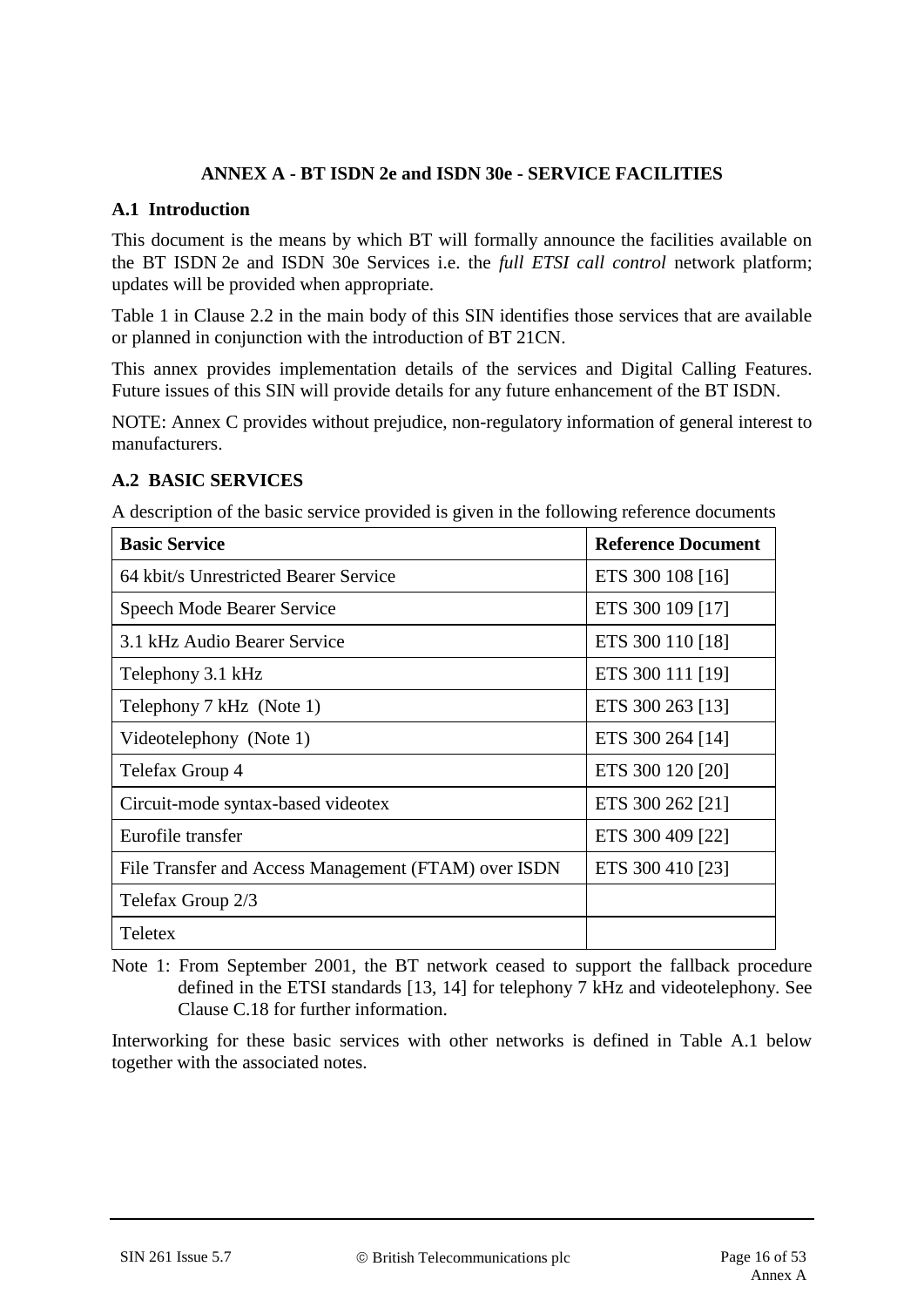| <b>Between</b>                        | ISDN 2e or ISDN 30e<br>(i.e. supported on full ETSI call control network platform) |                      |                           |                                                                  |                                          |                                      |                       |                       |
|---------------------------------------|------------------------------------------------------------------------------------|----------------------|---------------------------|------------------------------------------------------------------|------------------------------------------|--------------------------------------|-----------------------|-----------------------|
| <b>Basic Service</b><br>(Note 1)      |                                                                                    | Speech               | 64 kbit/s<br>unrestricted | 3.1 kHz audio bearer,<br>Telephony 3.1 kHz,<br>Telefax Group 2/3 | Telefax Group 4,<br>Teletex,<br>Videotex | Eurofile transfer,<br>FTAM over ISDN | Telephony 7 kHz       | Videotelephony        |
| ISDN <sub>2</sub>                     |                                                                                    | <b>YES</b>           | <b>YES</b><br>Note 2      | <b>YES</b>                                                       | <b>YES</b>                               | Note 4                               | Note 13               | Note 13               |
| ISDN 30 (DASS 2)                      | Limited ETSI<br>call control<br>network<br>platform                                | <b>YES</b>           | <b>YES</b><br>Note 3      | <b>YES</b>                                                       | <b>YES</b>                               | Note 4                               | Note 13               | Note 13               |
| ISDN 30 (I.421)                       |                                                                                    | <b>YES</b>           | <b>YES</b><br>Note 2      | <b>YES</b>                                                       | <b>YES</b>                               | Note 4                               | Note 13               | Note 13               |
| ISDN 2e                               | call control<br><b>Full ETSI</b><br>network<br>platform                            | <b>YES</b>           | <b>YES</b>                | <b>YES</b>                                                       | <b>YES</b>                               | <b>YES</b>                           | <b>YES</b><br>Note 12 | <b>YES</b><br>Note 12 |
| ISDN 30e                              |                                                                                    | <b>YES</b>           | <b>YES</b>                | <b>YES</b>                                                       | <b>YES</b>                               | <b>YES</b>                           | <b>YES</b><br>Note 12 | <b>YES</b><br>Note 12 |
| PSTN <sub>s</sub>                     |                                                                                    | <b>YES</b><br>Note 5 | NO                        | <b>YES</b><br>Note 5                                             | NO                                       | NO.                                  | NO.                   | NO                    |
| <b>OCP's PSTN</b>                     |                                                                                    | <b>YES</b><br>Note 5 | NO                        | <b>YES</b><br>Note 5                                             | NO                                       | NO                                   | NO                    | NO                    |
| OCP's ISDN                            |                                                                                    | <b>YES</b><br>Note 6 | <b>YES</b><br>Note 6      | <b>YES</b><br>Note 6                                             | <b>YES</b><br>Note 11                    | <b>YES</b>                           | Notes <sub>6</sub>    | Notes 6               |
| <b>Overseas PSTN</b>                  |                                                                                    | <b>YES</b><br>Note 5 | NO                        | <b>YES</b><br>Note 5                                             | NO                                       | NO.                                  | NO                    | NO <sub>1</sub>       |
| Overseas ISDN<br>(Notes 8 and 9)      |                                                                                    | <b>Note</b><br>10    | <b>YES</b><br>Notes 7 & 9 | Note 10                                                          | <b>YES</b><br>Note 11                    | <b>YES</b>                           | Notes 11              | Notes 11              |
| Digital Mobile Networks (i.e.<br>GSM) |                                                                                    | <b>YES</b>           | NO                        | <b>YES</b>                                                       | NO                                       | NO                                   | NO                    | NO                    |

**Table A.1 - Basic Service Interworking Capability**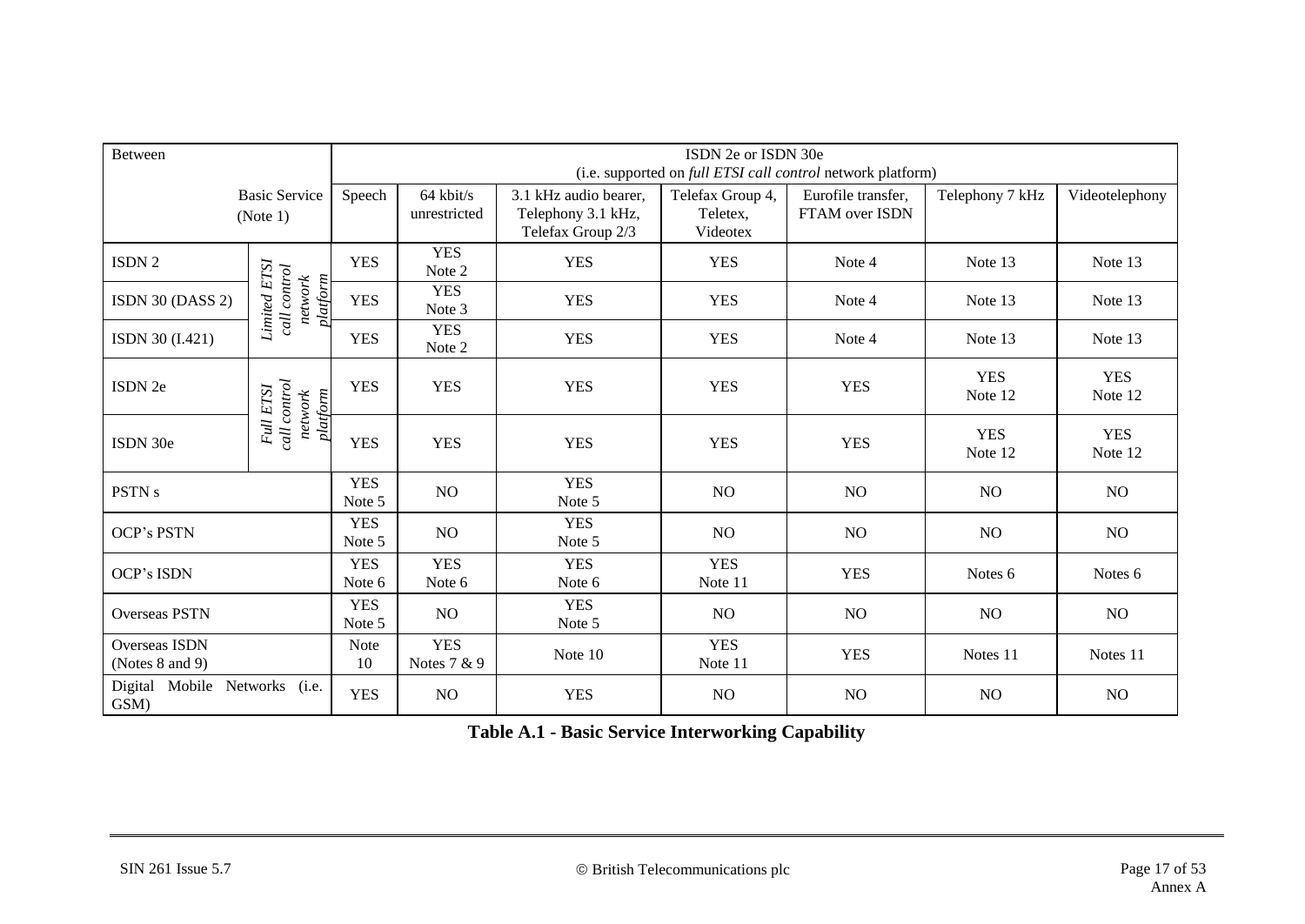Notes to Table A.1

- 1. The term 'basic service' includes bearer services, teleservices and terminal application of bearer services.
- 2. Calls from BT ISDN 2e or ISDN 30e Service (*full ETSI call control* network platform) to an ISDN 2 or ISDN 30 (I.421) user on the *limited ETSI call control* network platform will be subject to restrictions in the codings of High layer compatibility and Low layer compatibility signalling information conveyed between calling and called user. These restrictions are common to both the BT ISDN 2 and ISDN 30 (I.421) Services supported on the *limited ETSI call control* network platform and are documented in SIN 171 and SIN 232.
- 3. Calls between ISDN 2e or ISDN 30e and ISDN 30 (DASS 2) require mapping of the Bearer capability, High layer compatibility and Low layer compatibility information elements of the DSS1 signalling used for ISDN 2e and ISDN 30e and the Service Indicator Codes of the DASS 2 signalling. The DASS 2 Service Indicator Code is not as feature rich as the DSS1 signalling information elements and as a result the restrictions referred to in Note 2 above apply.
- 4. Calls from BT ISDN 2e or ISDN 30e Service on the *full ETSI call control* network platform to an ISDN 2 or ISDN 30 (I.421) user on the *limited ETSI call control* network platform will not support the conveyance of the High layer information element for these teleservices between calling and called user. Calls requesting one of these teleservices from the *full ETSI call control* to the *limited ETSI call control* network platform will be handled as a call request for a bearer service with a capability as specified in the Bearer capability information element received from the calling user.
- 5. Calls from ISDN to PSTN network will be provided as a speech bearer service i.e. the High layer compatibility information element will not be conveyed between calling and called user. Calls from PSTN network to ISDN will be indicated (in accordance with the standards) as 3.1 kHz audio calls with an indication that interworking with PSTN has occurred.
- 6. Service interworking is provided with Other Communication Providers' (OCP's) ISDN having interconnection with the BT ISDN and supporting these services. Whether there are any restrictions on conveyance between users of Bearer capability, High layer compatibility and Low layer compatibility signalling information is dependent on the OCP's ISDN network implementation and the signalling system used for interconnection between the BT ISDN and the OCP's ISDN.
- 7. Service interworking is provided with Overseas ISDN having interconnection with the BT ISDN and supporting these services. Whether there are any restrictions on conveyance between users of Bearer capability, High layer compatibility and Low layer compatibility signalling information is dependent on the Overseas ISDN network implementation and the signalling system used for interconnection between the BT ISDN and the Overseas ISDN.
- 8. Information on which countries can be accessed is available from the BT ISDN Helpdesk (see<http://www.btplc.com/sinet/> for contact details).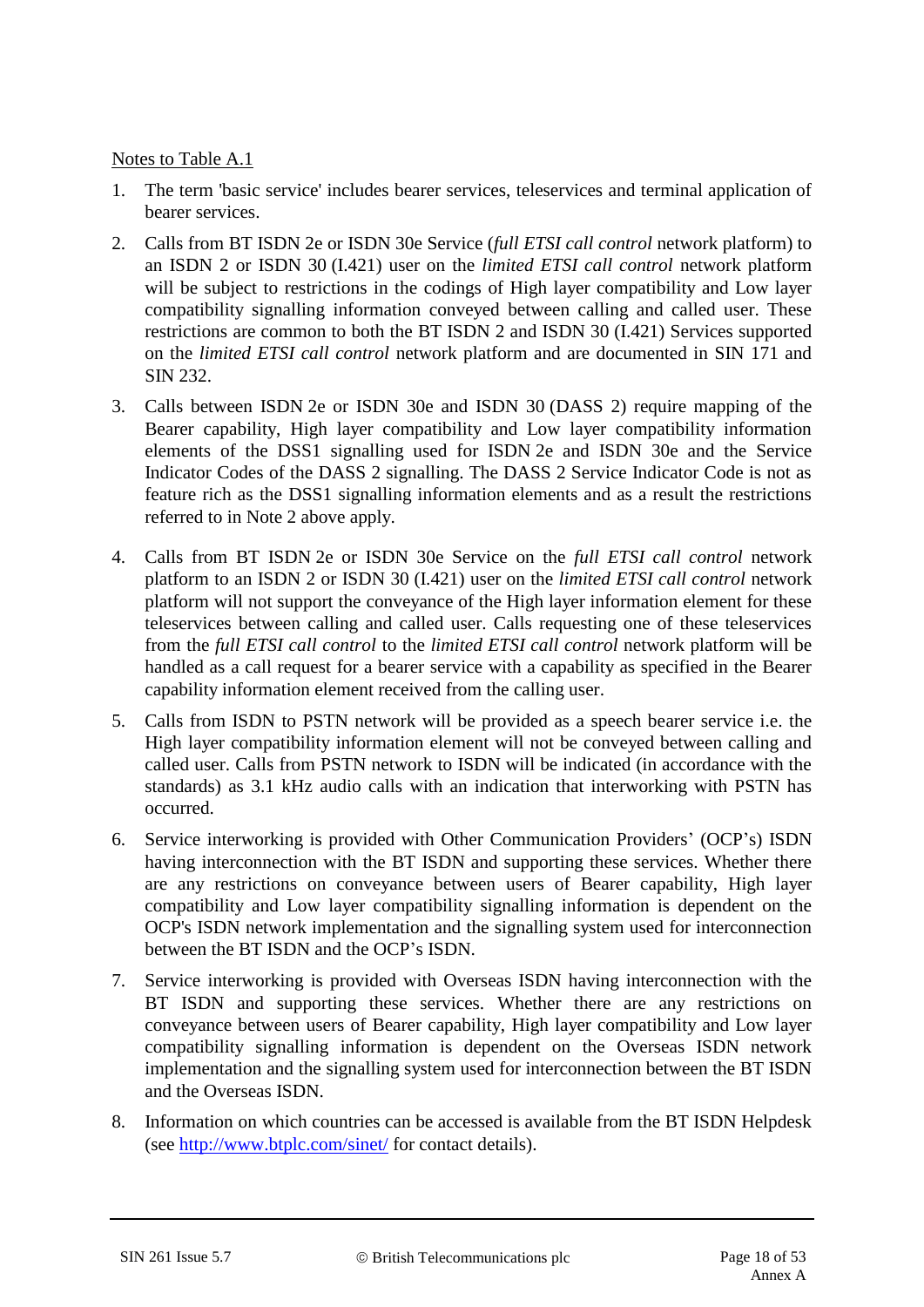- 9. Further information specific to international interworking between the BT ISDN service and overseas ISDNs is available in SIN 243 [32].
- 10. Outgoing or incoming international calls requesting a bearer capability of either Speech or 3.1 kHz audio will be handled as PSTN calls. No additional ISDN related signalling (e.g. High layer compatibility, Low layer compatibility and Digital Calling Feature information) will be conveyed to the called user. It is recommended that the "fall back" capability is not attempted for international use as initially this will not be supported. Incoming international PSTN calls will be presented as Speech, see SIN 243. A programme (planned for completion in 2009) is being rolled out to provide increased transparency on international calls and the above restrictions may disappear on some international calls (the calls will still be subject to the capabilities provided by the Overseas ISDN).
- 11. Service interworking with OCP/International ISDNs having interconnection with the BT ISDN is provided when:
	- the OCP/International ISDN supports these services, and
	- the signalling system used for interconnection between the BT ISDN and the OCP/International ISDN supports these services.

If one of the above conditions is not met, the calls requesting one of the teleservices from the BT ISDN to the OCP/International ISDN will mature as a connection with a capability as specified in the requested Bearer capability information element.

- 12. From September 2001, the BT network ceased to support the fallback procedure defined in the ETSI standards [13, 14] for telephony 7 kHz and videotelephony. If a calling user signals to the network using the procedures defined in ETS 300 267-1 [15] that fallback is allowed, the network may not provide the correct bearer capability for the resultant call. Hence it is recommended that users do not use the fallback procedure and adopt a multiple call attempt strategy ie initially make a call request for the preferred teleservice with fallback not allowed and if this first call attempt fails, tries a second call attempt requesting an alternative teleservice (eg telephony 3.1 kHz). See Clause [C.18](#page-50-1) for further information.
- 13. The *limited ETSI call control platform* (ie ISDN 2, ISDN 30 (I.421) and ISDN 30 (DASS) ) does not support the "unrestricted digital information with tones/announcements" bearer capability defined for use with the telephony 7 kHz and videotelephony teleservices. However, see Clause [C.18](#page-50-1) for further information.

## **A.3 User Configurations Defined In International Standards**

ITU-T Recommendation I.411 [1] defines the reference configurations for the ISDN usernetwork interface and illustrates a number of physical realisations of these configurations. Figure 1 below provides gives some of the examples from Recommendation I.411.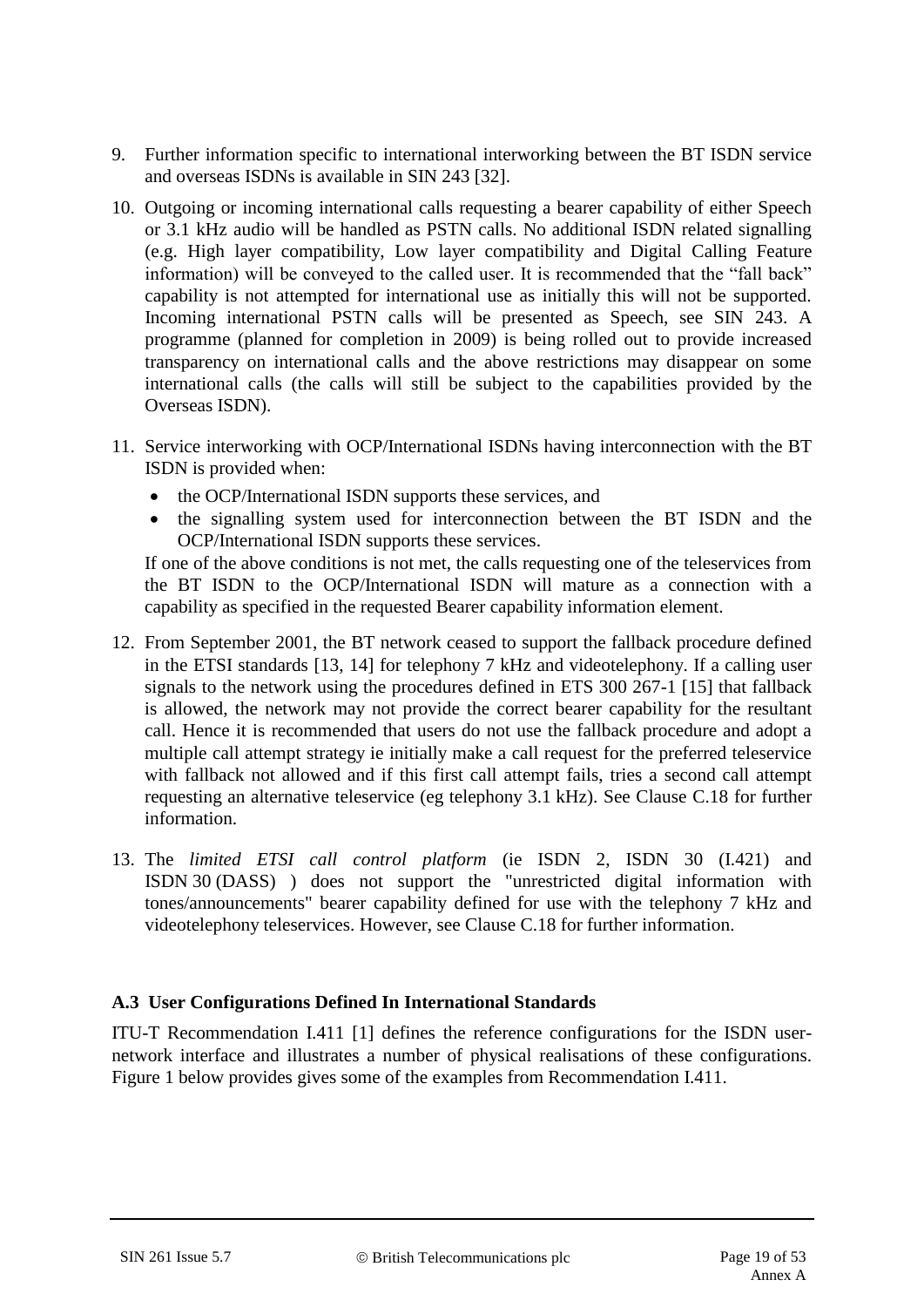

#### **Figure A.1 - Examples of user configurations**

The configurations shown in Figure A.1 are applicable to both basic and primary rate accesses. Configuration b) where there is no NT2 functionality present is typified in ISDN 2e by the passive bus configuration. Configuration b) is also applicable to primary rate access where ISDN terminal equipment (possibly a multifunctional terminal) is connected directly to the NT1.

Different options and services are applicable depending on whether a user's configuration is as in configuration a) (referred to a T-reference point configuration) or as in configuration b) (referred to as S/T-reference point configuration). Configuration a) is applicable to both BT's basic and primary rate accesses; Configuration b) is applicable to BT's ISDN 2e.

Hence basic accesses will have associated user subscription service mark to indicate the user configuration (see Clause A.5, point a) concerning ISDN 30e service).

Differences in a given service depending on the user configuration are specified in the remainder of this annex.

#### **A.4 BT Configuration for ISDN 2e Service**

The user-network interface and basic call control procedures for ISDN 2e are specified in:

Layer 1 - ETS 300 012 [8]

Layer 2 - ETS 300 402-2 [11]

Layer 3 - ETS 300 403-1 [12] and ETS 300 267-1 [15]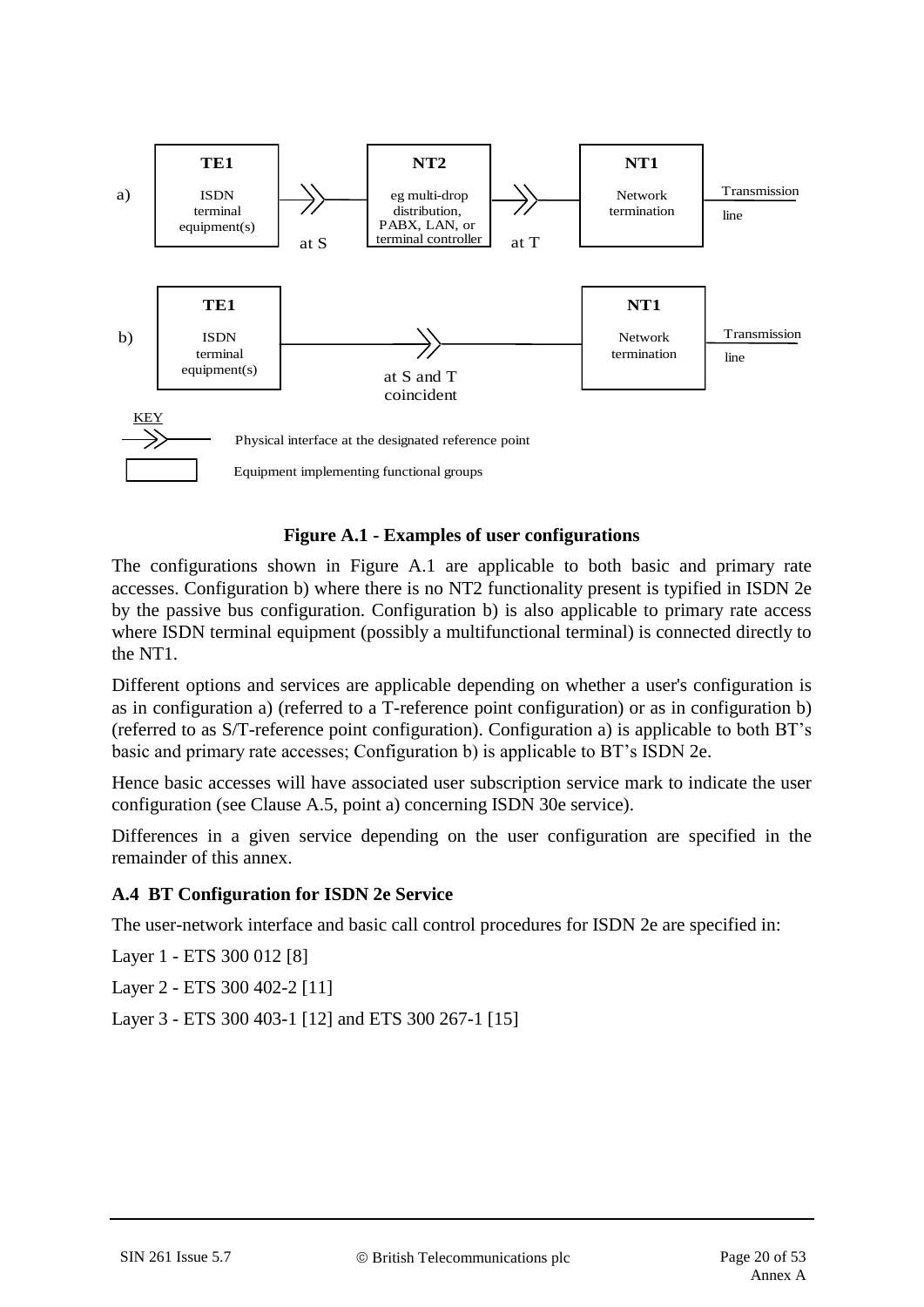|         |                                                                                | <b>User configuration</b>                                                                                                                                                                                  |                                                                                                                                               |  |  |
|---------|--------------------------------------------------------------------------------|------------------------------------------------------------------------------------------------------------------------------------------------------------------------------------------------------------|-----------------------------------------------------------------------------------------------------------------------------------------------|--|--|
|         |                                                                                | S/T-reference point (default)                                                                                                                                                                              | T-reference point                                                                                                                             |  |  |
| Layer 1 | Activation/Deactivation                                                        | Deactivation procedures may be<br>applied (in accordance with<br>ETS 300 012) when access is idle.                                                                                                         | Access is permanently<br>activated                                                                                                            |  |  |
| Layer 2 | TEI (Terminal Endpoint<br>Identifier)                                          | All TEI values supported (including<br>$TEI = 0$ ). TEI assignment procedures<br>must be used to assign the TEI.<br>(Note 1)                                                                               | $TEI = 0$ only is supported<br>and it is permanently<br>assigned.                                                                             |  |  |
| Layer 3 | Call Offering                                                                  | Incoming calls will be offered in a<br>SETUP message sent on the<br>broadcast data link i.e. point-to-<br>multipoint procedures will apply.                                                                | Point-to-point procedures<br>apply i.e. the SETUP<br>message is sent on the<br>established point-to-point<br>data link.                       |  |  |
|         | B-channel selection -<br>destination side (Note 2)                             | The destination local exchange will send the Channel identification<br>information element with the preferred/exclusive bit coded "exclusive,<br>only the indicated channel is acceptable".                |                                                                                                                                               |  |  |
|         | Restart procedure                                                              | Not used.                                                                                                                                                                                                  | Used. Failure of CPE to<br>respond correctly to 'Restart'<br>messages from the network<br>will result in circuits/channels<br>being disabled. |  |  |
|         | Low layer compatibility<br>negotiation (ref:<br>ETS 300 403-1, Annex J)        | Supported (note Low layer compatibility negotiation is only supported<br>on calls originating and terminating on ISDN accesses supported on<br>the full ETSI call control network platform).               |                                                                                                                                               |  |  |
|         | Bearer Connection prior to<br>Call Acceptance (ref:<br>ETS 300 403-1, Annex K) | Not Supported                                                                                                                                                                                              |                                                                                                                                               |  |  |
|         | <b>Segmentation Procedure</b><br>(ref: ETS 300 403-1,<br>Annex H)              | Is not used as layer 3 messages will not exceed layer 2 frame size. The<br>use of segmentation procedure in the future following the introduction<br>of additional services is not precluded.              |                                                                                                                                               |  |  |
|         | Bearer capability selection<br>(ref ETS 300 267-1 [15],<br>clause 5.5)         | From September 2001, the BT network ceased to support the fallback<br>procedure defined in the ETSI standards [13, 14] for telephony 7 kHz<br>and videotelephony. See Clause C.18 for further information. |                                                                                                                                               |  |  |

In addition to these ETSs, the following implementation issues should be noted:

#### **Table A.2 - ISDN 2e Basic Call Options**

- Note 1: It should be noted that in accordance with the standards the network may deactivate layer 2 data link connections when the access is idle. Hence the deactivation of layer 2 should not be taken as an indication of failure of the access. As part of the TEI check procedure, the Ai=127 may be used by the network to check all TEI values.
- Note 2: Concerning B-channel selection at the originating side, in accordance with the international standard it is recommended that the terminal leaves the B-channel selection to the network to perform, see Clause C.15.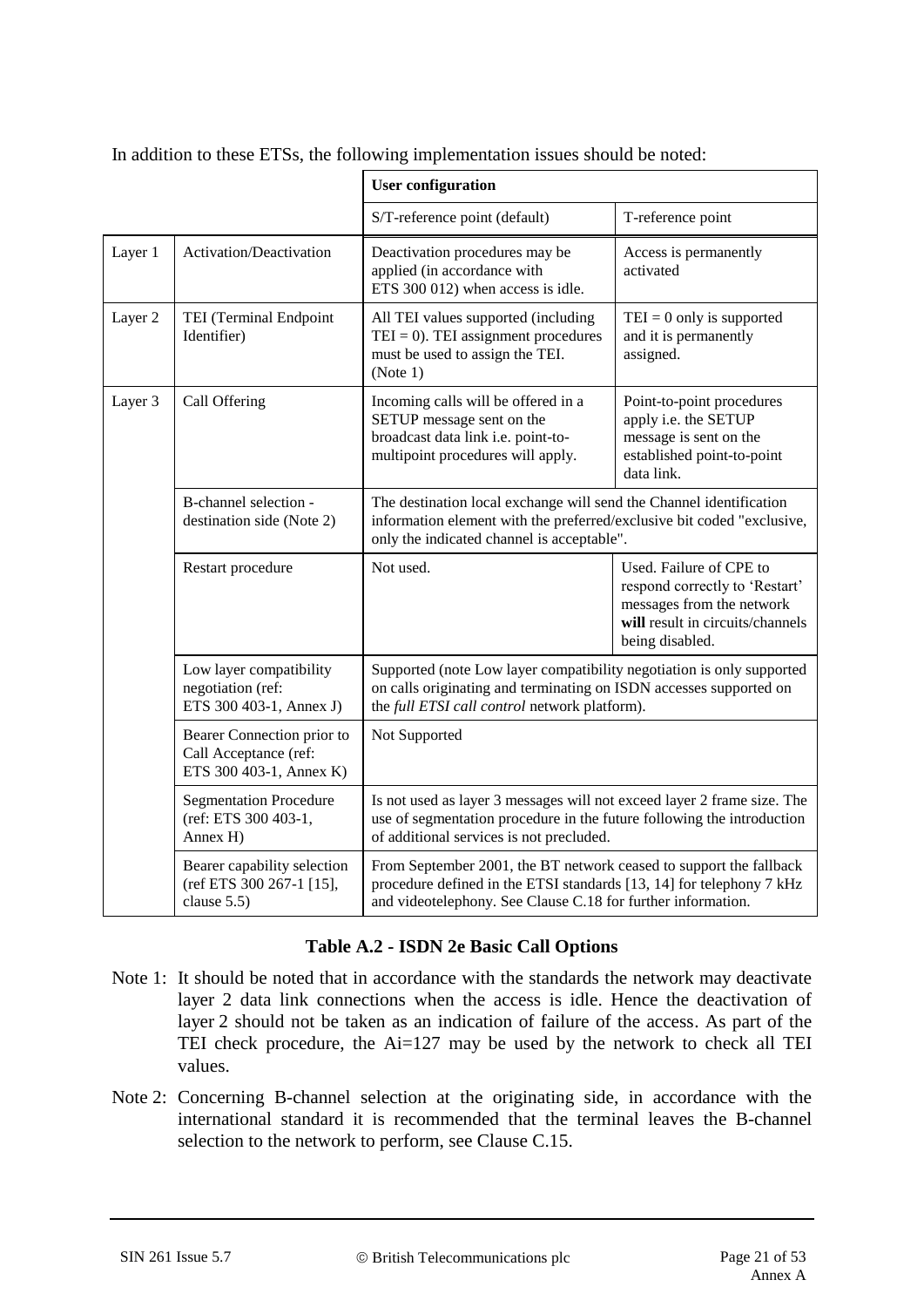In addition to the above configuration options, the layer 3 network options as specified in ETS 300 403-1 [12] have been implemented as follows:

**Coding of Called Party Number information element:** the network will accept any Type of Number except network specific and abbreviated numbers with the numbering identification plan encoded "ISDN/telephony numbering plan (ITU-T Recommendation E.164)". (See also C.13).

Note: At the called party side, the network will always send the national number in Called party number information (i.e. the type of number field will be coded National Number and the CPN will be the national number with no prefix digits) except when DDI/MSN is provided (see A.7.12 & A.7.15.)

**Sending Complete Indicator:** the network option to recognise a "#" character included in the number field of the Called party number information element as a Sending Complete Indicator is not supported (it will be treated as an invalid number).

Note - the network does recognise the Sending complete information element.

**Transit Network Selection and Network Specific Facilities information elements:** these optional information elements are not supported and if received by the network, these information elements will be treated as unrecognised, non-mandatory information element.

**Display information elements:** The Display information element is not used by the network. This does not preclude the possibility of the Display information element being used in the future.

**Date/Time information element:** The Date/Time information element is not sent by the network. This does not preclude the possibility of the Date/Time information element being sent in the future. Therefore, for CPE being designed to take advantage of the possibility of a future enhancement, it should be noted that in accordance with the agreements in ETSI, the year field will be given the value 0 to represent the year 2000. In accordance with ETS 300 403-1 [12], the seconds field (octet 8) is optional and may not be provided by the network. However, it is recommended that CPE should be able to handle the seconds field. Note that the seconds field is actually an invalid octet in ETS 300 102-1 [12].

**Status Enquiry**: The network may use the Status Enquiry procedure during a call as part of a management/maintenance procedure. Hence it is recommended that CPE should be able to correctly handle the receipt of the STATUS ENQUIRY message.

**Call Clearing - application of Called Subscriber Held (CSH) timer:** The application of a CSH timer in the call clearing procedure is as follows:

- called party is ISDN 2e or ISDN 30e: First party call clearing (i.e. no CSH timer) applies to all calls regardless of the call type (ie bearer service) being used.
- calling party is **ISDN 2e or ISDN 30e:** First party call clearing (i.e. no CSH timer) applies if the call type is 64 kbit/s unrestricted (or if the called party is also ISDN 2e or ISDN 30e).

Speech and 3.1 kHz audio bearer capability calls to PSTN and ISDN 2, ISDN 30 (DASS2) and ISDN 30 (I.421) accesses on the *limited ETSI call control*  platform are subject to a CSH timer (as applied in the PSTN) in the network which prevents first party call clearing. In this case the call path will not be cleared until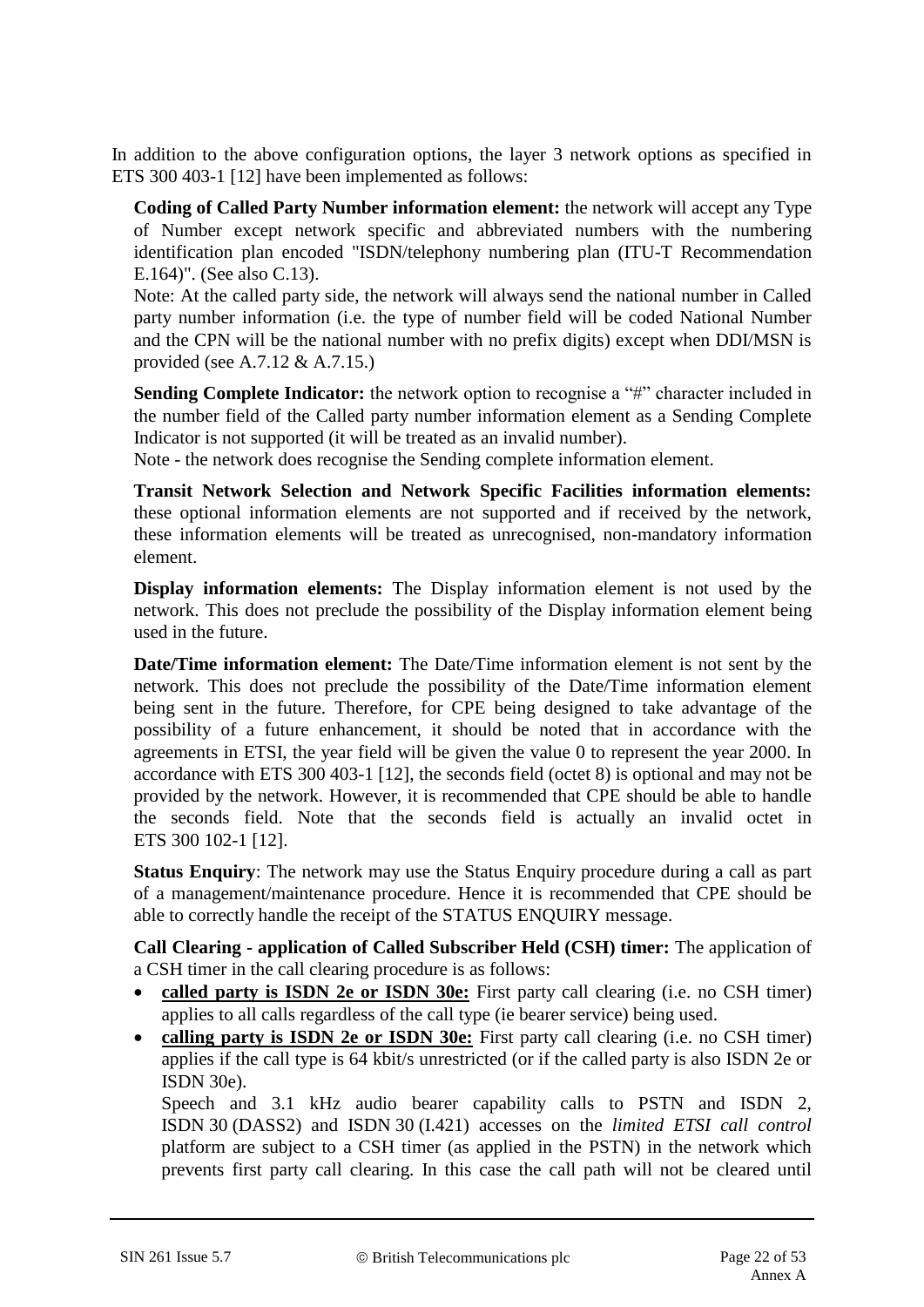either the calling party clears or the CSH timer (nominally 2 minutes) expires. If the called customer is on the PSTN, the called user will be able to re-answer the call whilst the CSH timer is running.

**Call Clearing - Cause values:** The network will use (and accept from the CPE as valid cause values) the cause values specified in ETS 300 485 [25].

**Error Handling procedures:** The network performs and expects terminal equipment to perform error handling procedures in accordance with ETS 300 403-1 [12]. It should be noted that in situations where a STATUS message is sent as part of the error handling procedure, the call state included in the STATUS message should be the call state *after* processing the message containing the error. In ETS 300 102-1 [12] [see footnote to reference 12] the call state to be included in the STATUS message was the call state *in which the errored message was received.* This was subsequently corrected by Amendment A1 to ETS 300 102-1 [12] to the specification as given in ETS 300 403-1 [12].

#### **A.5 BT Configuration for ISDN 30e Service**

The user-network interface and basic call control procedures for ISDN 30e are specified in:

Layer 1 - ETS 300 011 [9]

Layer 2 - ETS 300 402-2 [11]

Layer 3 - ETS 300 403-1 [12] and ETS 300 267-1 [15]

In addition to these ETSs, the following implementation issues should be noted:

- a) Only the T-reference point user configuration will be supported on ISDN 30e.
- b) The minimum entry level for ISDN 30e will be 8 B-channels i.e. the user-network interface will be the standard I.421 interface but only 8 out of the 30 B-channels will be available for use.
- c) At layer 1, the access will be permanently activated.
- d) At layer 2, TEI = 0 only is supported and it is permanently assigned.
- e) At layer 3, the options as specified for T-reference point configuration for ISDN 2e in Table A.2 apply.

In addition, the recommendation given in Note 2 to Table A.2 also applies to ISDN 30e i.e. that for B-channel selection at the originating side, it is recommended that the terminal leaves the B-channel selection to the network to perform. This is particularly relevant for users with primary rate access equipped with less that 30 B-channels (see point b above).

The layer 3 network options implemented as specified for ISDN 2e in Clause A.4 apply.

#### **A.6 Directory Number Allocation**

One directory number is allocated to each access or to a group of accesses. Hunting across all channels in the access or group of accesses is provided (see Trunk/Line Hunting in Clause A.7.20).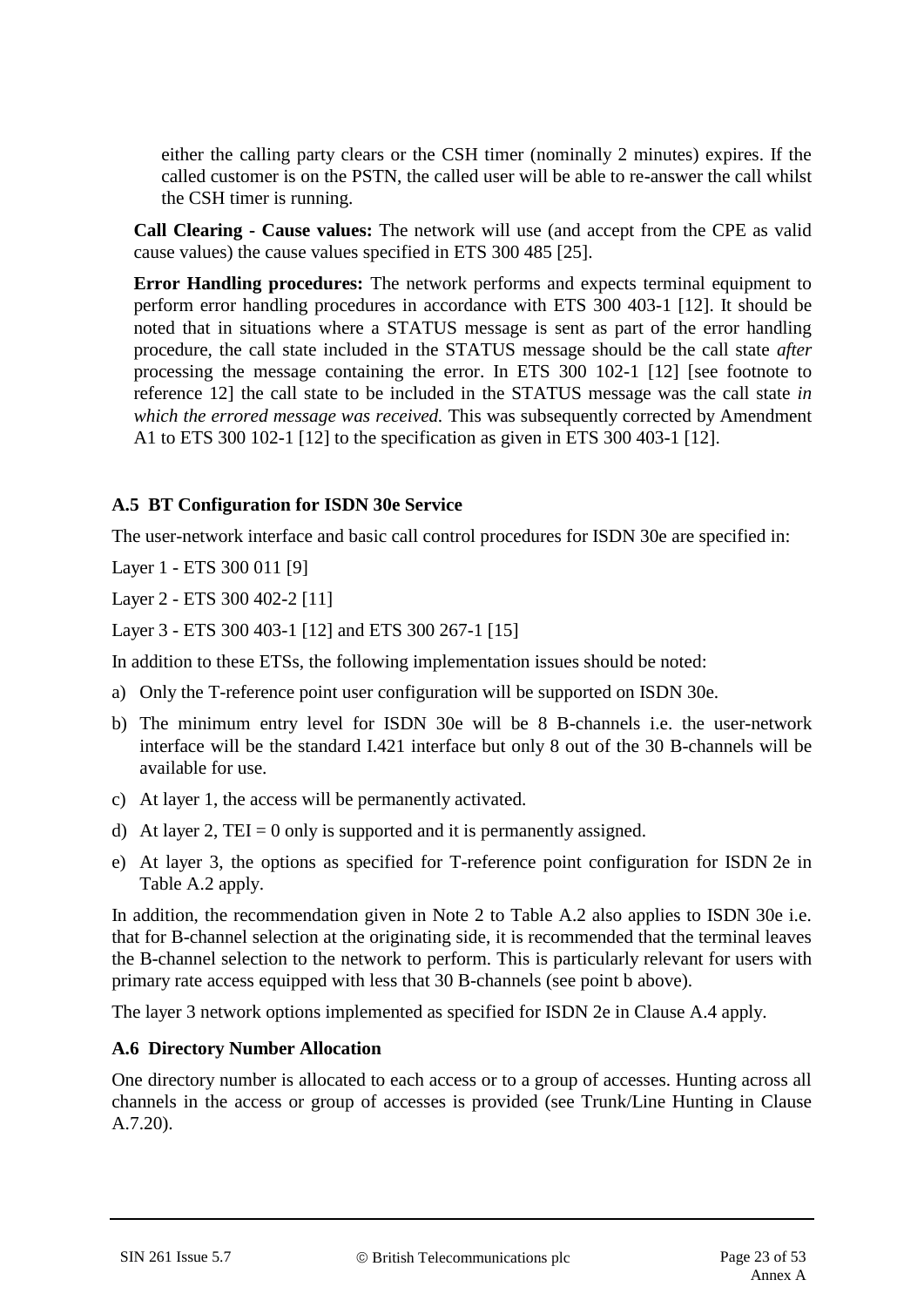Note: the allocation of a directory number to a specific B-channel or group of B-channels is not a standardised service and is not compatible with the standardised service. Hence this feature is not offered.

Direct Dialling In (DDI) and Multiple Subscriber Number (MSN) are also available, see Clause A.7.12 and A.7.15 respectively.

A summary of the numbering options applicable to ISDN 2e and ISDN 30e services is given respectively in Tables A.3 and A.4 below.

| <b>T</b> Ref. Configuration                                    | <b>S/T Ref. Configuration</b>                      |
|----------------------------------------------------------------|----------------------------------------------------|
| Up to 5 Single Directory Numbers                               | <b>Single Directory Number</b>                     |
| <sub>or</sub>                                                  | <b>or</b>                                          |
| Up to 5 DDI ranges                                             | <b>MSN</b>                                         |
| <sub>or</sub>                                                  | (multiple exchange)                                |
| 1 Single Directory Number and a Maximum of up to 4 DDI ranges  | numbers, not necessarily                           |
| <sub>or</sub>                                                  | contiguous, in exchange                            |
| 2 Single Directory Numbers and a Maximum of up to 3 DDI ranges | numbering range, up to a<br>maximum of 10 numbers) |
| <sub>or</sub>                                                  |                                                    |
| 3 Single Directory Numbers and a Maximum of up to 2 DDI ranges |                                                    |
| <sub>or</sub>                                                  |                                                    |
| 4 Single Directory Numbers and a Maximum of up to 1 DDI range  |                                                    |

**Table A.3 - Directory Numbering Options for ISDN 2e**



**Table A.4 - Directory Numbering Options for ISDN 30e**

NOTE: The Single Directory Numbers are presented technically in the same way as DDI.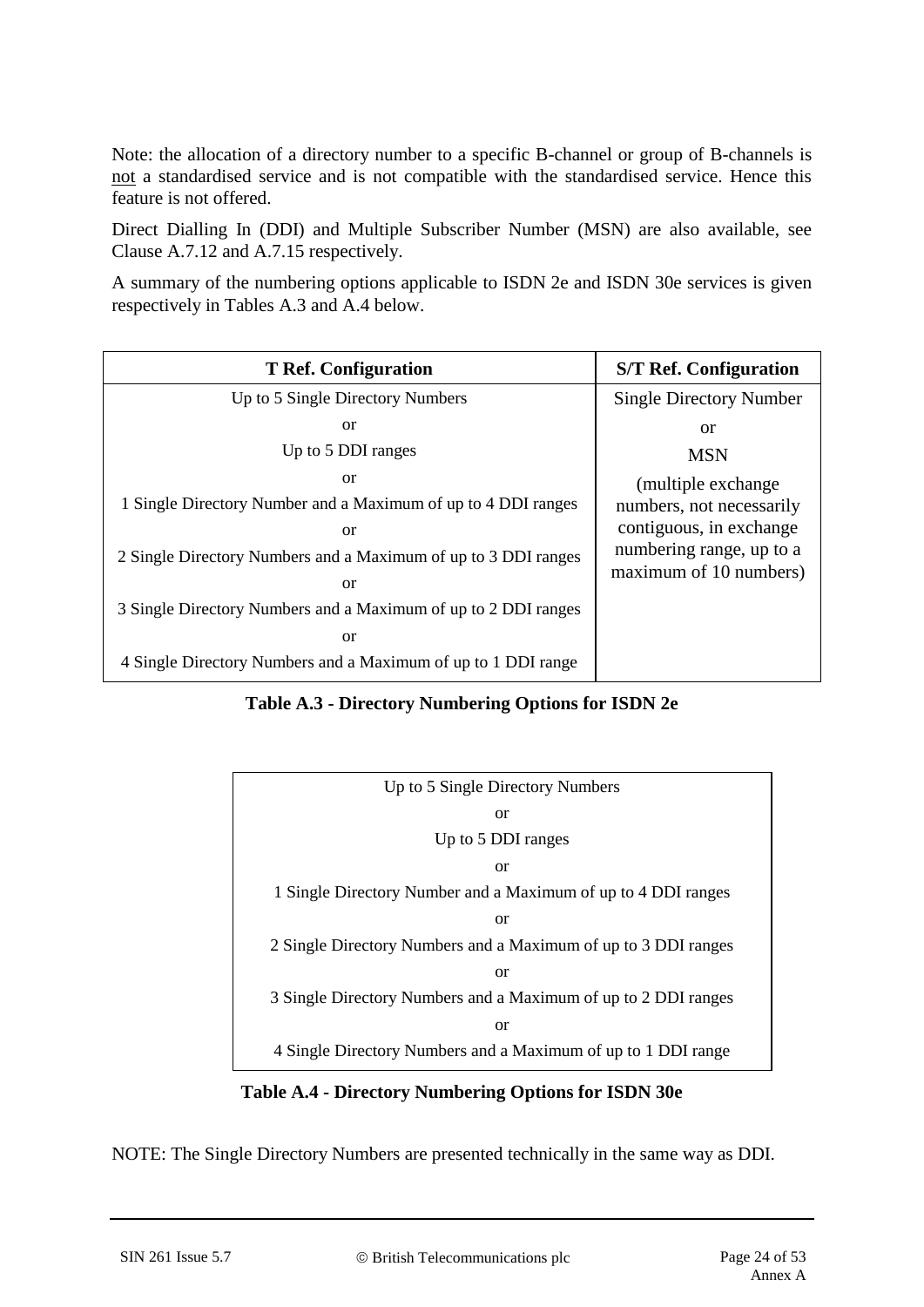## **A.7 Digital Calling Features**

This Annex provides a description of those Digital Calling Features (as listed in Table 1 in Clause 2.2 in the main body of this SIN) which are available or planned in conjunction with BT 21CN. A charge (rental, usage and/or connection charge) for these Digital Calling Features may be made. For convenience, the Digital Calling Features in this section are given in alphabetical order.

The following sub-clauses provide a description of each Digital Calling Feature. However, reference should be made to the relevant standard for a complete description of the service.

Note: For those Digital Calling Features using the Facility information element, see Clause C.9 concerning the coding of this information element.

Some Digital Calling Features (e.g. outgoing call barring) have only local significance to the served user whereas others (e.g. subaddressing) require capability at both ends of the connection. For these latter Digital Calling Features, interworking with other networks needs to be considered and is specified in Table A.5 below.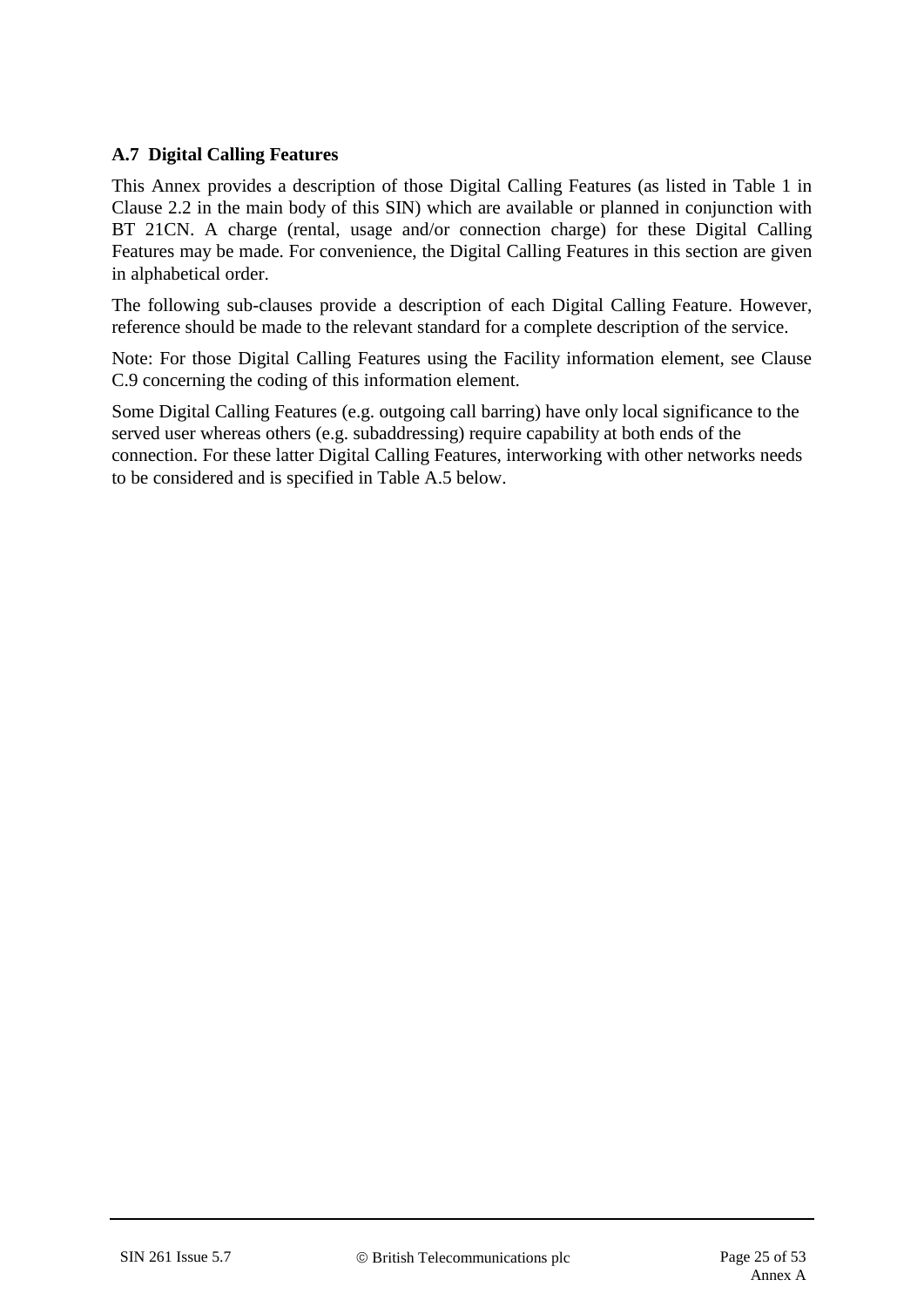| <b>Between</b>          |                                                            | ISDN 2e or ISDN 30e                                         |                           |                             |                           |                           |  |
|-------------------------|------------------------------------------------------------|-------------------------------------------------------------|---------------------------|-----------------------------|---------------------------|---------------------------|--|
|                         |                                                            | (i.e. supported on full ETSI call control network platform) |                           |                             |                           |                           |  |
|                         | <b>Digital Calling</b><br>Feature                          | CF, CD                                                      | TP, CW,<br><b>HOLD</b>    | <b>CLIP</b>                 | <b>COLP</b>               | Subaddressing             |  |
| ISDN <sub>2</sub>       |                                                            | <b>YES</b><br>Note 9                                        | <b>YES</b><br>Note 1      | <b>YES</b><br>Note 2        | NO                        | <b>YES</b><br>Note 5      |  |
| ISDN 30 (DASS 2)        | <b>Limited ETSI</b><br>call control<br>platform<br>network | <b>YES</b><br>Note 9                                        | <b>YES</b><br>Note 1      | <b>YES</b><br>Note 2        | NO                        | <b>YES</b><br>Note 5      |  |
| ISDN 30 (I.421)         |                                                            | <b>YES</b><br>Note 9                                        | <b>YES</b><br>Note 1      | <b>YES</b><br>Note 2        | N <sub>O</sub>            | <b>YES</b><br>Note 5      |  |
| ISDN 2e                 | call control<br>Full ETSI<br>$p$ latform<br>network        | <b>YES</b>                                                  | <b>YES</b>                | <b>YES</b>                  | <b>YES</b>                | <b>YES</b>                |  |
| ISDN 30e                |                                                            | <b>YES</b>                                                  | <b>YES</b>                | <b>YES</b>                  | <b>YES</b>                | <b>YES</b>                |  |
| <b>PSTN</b>             |                                                            | <b>YES</b><br>Note 8                                        | <b>YES</b><br>Note 1      | <b>YES</b><br>Note 3        | N <sub>O</sub>            | NO                        |  |
| <b>OCP's PSTN</b>       |                                                            | <b>YES</b><br>Note 8                                        | <b>YES</b><br>Note 1      | <b>YES</b><br>Note 3        | NO                        | NO                        |  |
| <b>OCP's ISDN</b>       |                                                            | <b>YES</b><br>Note 4                                        | <b>YES</b><br>Note 1      | <b>YES</b><br>Note 4        | <b>YES</b><br>Note 4      | <b>YES</b><br>Note 4      |  |
| <b>Overseas PSTN</b>    |                                                            | <b>YES</b><br>Note 8                                        | <b>YES</b><br>Note 1      | <b>YES</b><br>Note 3        | NO                        | NO                        |  |
| Overseas ISDN           |                                                            | <b>YES</b><br>Notes 4 & 7                                   | <b>YES</b><br>Notes 1 & 7 | <b>YES</b><br>Notes $4 & 7$ | <b>YES</b><br>Notes 4 & 7 | <b>YES</b><br>Notes 4 & 7 |  |
| Digital Mobile Networks |                                                            | <b>YES</b><br>Note 8                                        | <b>YES</b><br>Note 1      | <b>YES</b><br>Note 6        | NO                        | NO                        |  |

## **Table A.5 - Digital** Calling Features **Interworking Capability**

#### Notes to Table A.5

1. D-channel notification to the remote user (which are included as part of the TP, CW and HOLD Digital Calling Features) will not be transferred if the remote user is connected to the ISDN supported on the *limited ETSI call control* network platform, PSTN or mobile network. If the remote user is on an OCP's ISDN or Overseas ISDN, the transfer of the outband notification is dependent on the signalling system used for connection of the BT ISDN and the OCP's/Overseas ISDN and also on the ISDN implementation to which the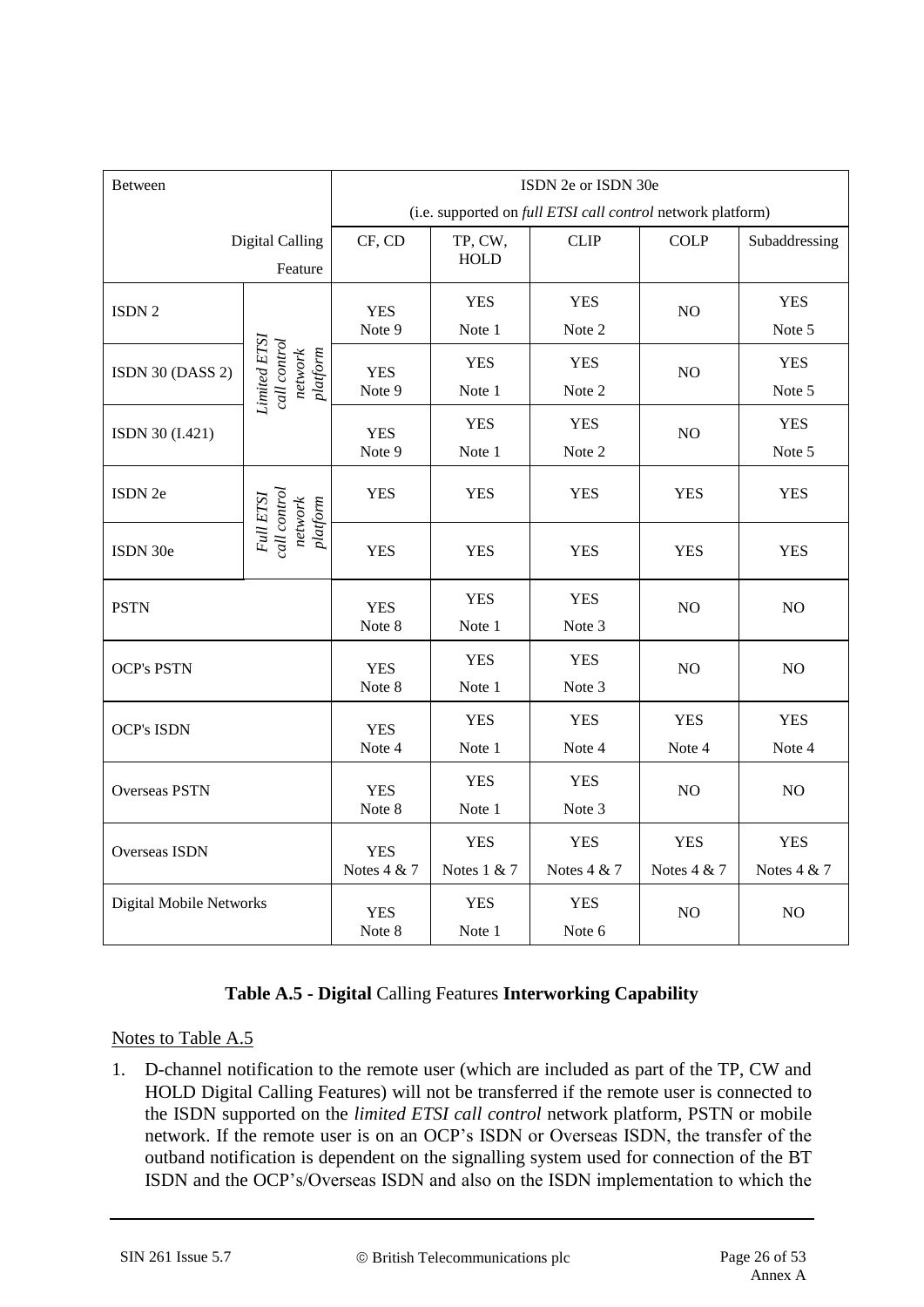remote user is connected. Terminal Portability is appropriate to lines configured as S/T Reference (Point-to-Multi point).

- 2. The inclusion of calling party subaddress is not supported see clause A.7.8.1 for details.
- 3. On calls from ISDN to PSTN with calling line identity display (e.g.  $CDS^{TM}$ ) facility, the calling party number, if available, will be presented to the PSTN user. Any calling party subaddress information will be discarded. On calls from PSTN to ISDN, the PSTN network provided calling line identity, if available, will be presented to the ISDN user.

4. Service interworking is provided with OCP's/Overseas ISDN having interconnection with the BT ISDN and supporting these services. Whether there are any restrictions on the service is dependent on the signalling system used for interconnection and the ISDN implementation in the OCP/Overseas network. Information on ISDN interconnection with Overseas networks is available from the BT ISDN Helpdesk (see <http://www.btplc.com/sinet/> for contact details).

- 5. There are restrictions in the length and type of subaddress information which can be exchanged - see clause A.7.18.1 for details.
- 6. On calls from ISDN to mobile networks with calling line identity facility, the calling party number, if available, will be presented to the mobile user. Any calling party subaddress information will be discarded. On calls from mobile networks to ISDN, the mobile network provided calling line identity, if available, will be presented to the ISDN user.
- 7. Outgoing or incoming international calls requesting a bearer capability of either Speech or 3.1 kHz audio will be handled as PSTN calls and as a consequence Digital Calling Features associated with these calls which require ISDN signalling will not be available. A programme (planned for completion in 2009) is being rolled out to provide increased transparency on international calls and the above restrictions may disappear on some international calls (the calls will still be subject to the capabilities provided by the Overseas ISDN).
- 8. Voice calls only and D-channel notification to the remote user will not be transferred if the remote user is connected to the ISDN supported on the limited ETSI call control network platform, PSTN or mobile network. If the remote user is on an OCP's ISDN or Overseas ISDN, the transfer of the outband notification is dependent on the signalling system used for connection of the BT ISDN and the OCP's/Overseas ISDN and also on the ISDN implementation to which the remote user is connected.
- 9. Call Forwarding and Call Deflection applied on an ISDN access supported on the full ETSI call control network platform will operate as described in the relevant Clause in Section A.7 of this SIN with the exception that D-channel notification to the remote user will not be transferred if the remote user is connected to the ISDN supported on the limited ETSI call *control* network platform. Call Diversion applied on an ISDN access supported on the *limited ETSI call control* network platform will operate as described in the relevant SIN for that access. Note: Incoming PSTN calls are forwarded as 3.1 kHz.

## **A.7.1 Anonymous Call Rejection (ACR)**

Reference EN 301 798 [\[80\]](#page-13-0).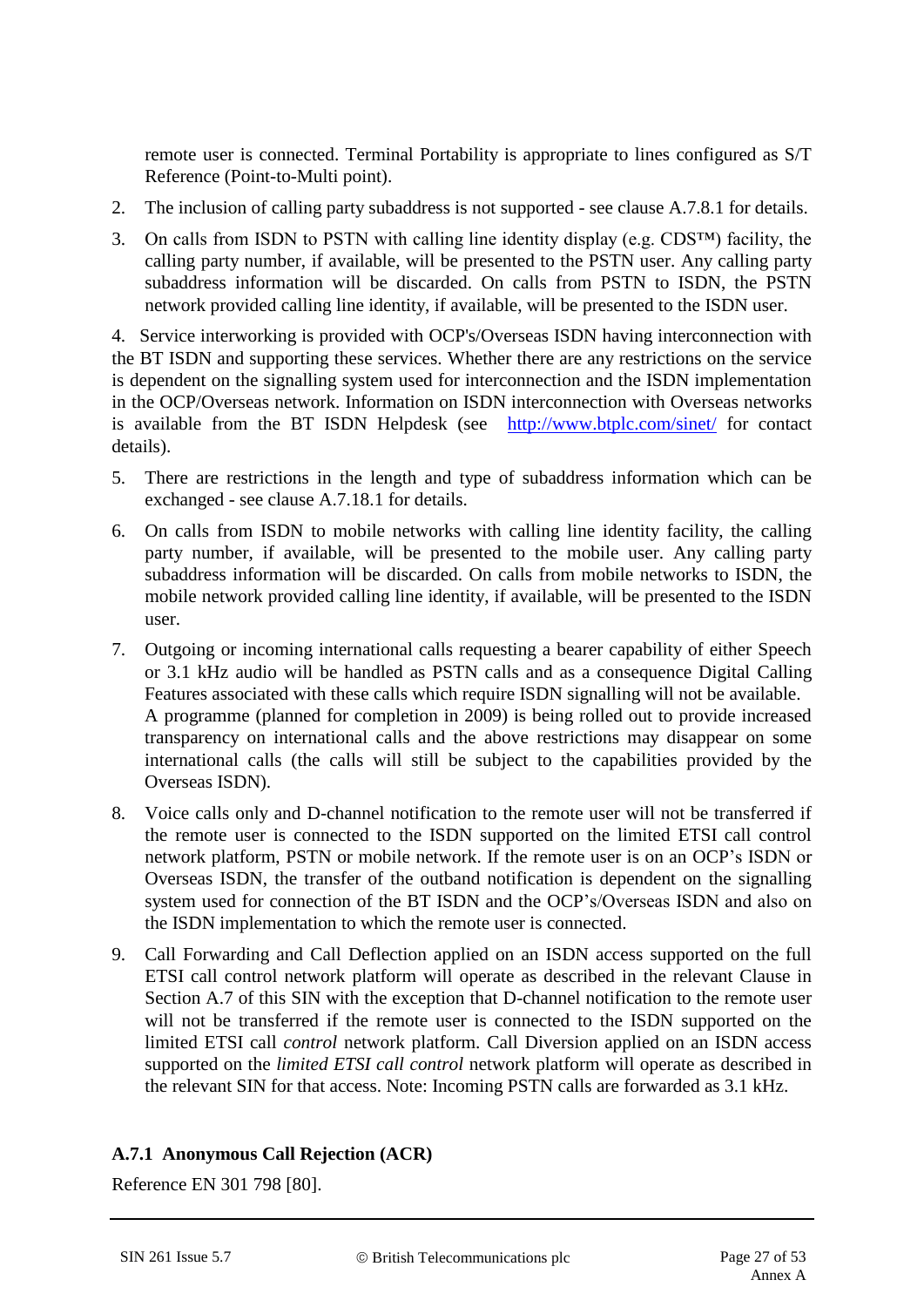This service applies to both basic access and primary rate access and to both T and S/T-reference point configurations.

When active, this service will cause the network to reject incoming calls to the served user from users or subscribers who have restricted the presentation of their calling line identity using the CLIR service. ACR will reject all calls with CLI marked "presentation restricted" according to CLIR. The calls are rejected regardless of the current state (e.g. free or busy) of the served user's access. The ACR supplementary service will not reject calls with a CLI marked "presentation restricted by network". The served user's ability to originate calls is unaffected by the ACR supplementary service.

This service does not preclude a customer/CPE based solution for ACR being implemented.

## **A.7.2 Call Deflection (CD)**

## *Reference ETS 300 202 [45], ETS 300 206 [46] and ETS 300 207-1 [47].*

*Call Deflection enables the served user to respond to an incoming call by requesting redirection of that call to another user. The call deflection feature can only be invoked before connection is established by the served user i.e. in response to the offered call, or during the period that the served user is being informed of the call. The served user's ability to originate calls is unaffected by the CD digital calling feature. Up to 5 diversions are permitted per call. Call Deflection is only supported on basic rate access S&T reference (P-MP) configurations. A Q931 facility message containing a Call Deflection invoke facility message should be sent using 'operation-value local value = 13'. A similar method of forwarding calls can be achieved on T-reference configurations through the use of Partial Rerouting which is supported on basic and primary rate T-reference (P-P) configurations. A Q931 facility message containing a Partial Re-route invoke message should be sent from the TE at the served user using 'operation-value local value = 14' and must contain a rerouting reason and the routing counter within the message content.*

*Normal call charges apply for the deflected leg of the call.*

## **A.7.3 Call Forwarding on Busy (CFB)**

Reference ETS 300 199 [48], ETS 300 203 [49] and ETS 300 207-1 [50].

This service applies to both basic access and primary rate access and to both T and S/T-reference point configurations.

Enables a served user to have the network redirect to another user, calls which are addressed to the served user's ISDN number and meet busy. The CFB Digital Calling Feature may operate on all calls, or just those associated with specified basic services, CFB is presently restricted to operate on all calls. The served user's ability to originate calls is unaffected by the CFB Digital Calling Feature . Up to 5 diversions are permitted per call.

The following implementation options are supported or planned to be supported:

- CFB may be provided against the number associated with the access/group of access or per MSN number. For DDI numbers, a single forwarded to number applies to all numbers in the DDI range(s).
- Notification to served user of forwarding is supported.
- Notification to calling user of forwarding is supported (unless COLR is activated).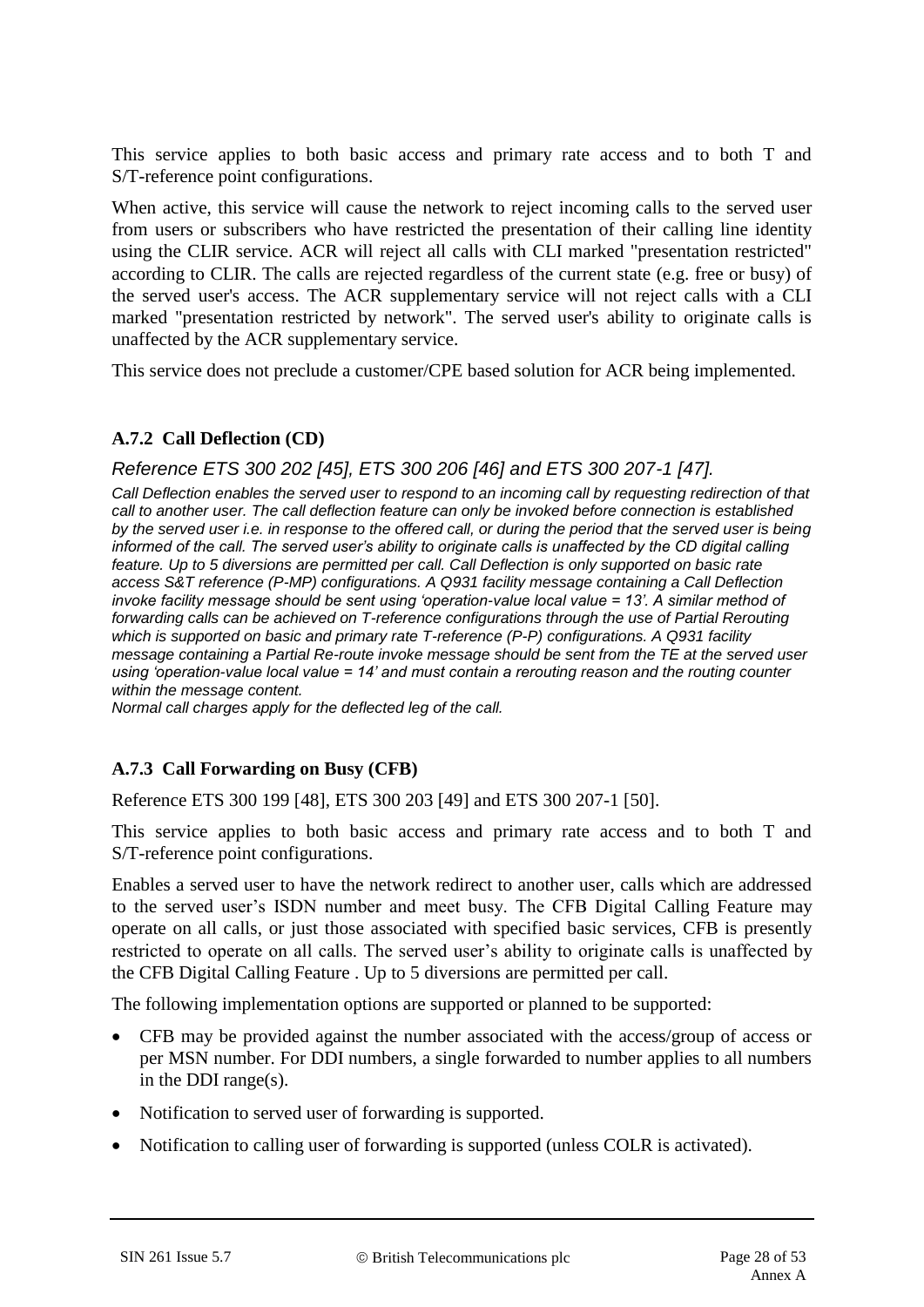- Notification to served user of forwarding being activated, on attempted outgoing calls is supported.
- Presentation of served user's ISDN number to forwarded-to user is supported (unless CLIR is activated).
- The ability to allow the served user to activate, deactivate and interrogate the service for all MSN numbers or all DDI ranges on the access, is planned to be provided.
- Interaction of MCID/CF. Registration of the last diverting user supported.
- The capability to differentiate call handing based on basic service is planned to be supported e.g. it is possible to apply CFB to only 64 kbit/s unrestricted bearer service calls, see Note 1.
- Partial re-routing option is supported (partial re-routing is where a private ISDN detects that the redirection is back to a destination in the public ISDN and the private ISDN requests that the redirection is performed by the public ISDN).
- In accordance with the international standards, CFB will take place if a user determined user-busy or network determined busy condition is encountered. Hence, CPE failure will not normally result in call forwarding since a response from the CPE is required to indicate the "user determined subscriber busy" condition. Forwarding will take place, even if there is failure of the CPE, if "network determined user busy" condition is encountered.
- Note 1: unlike the Call Diversion service available on the ISDN service supported on the *limited ETSI call control* network platform, the CFB service is applicable to all basic services e.g. to 64 kbit/s unrestricted data calls as well as speech/3.1 kHz audio calls.
- Note 2: Charges for the forwarded leg of the call will not be displayed separately in the customer's bill.
- Note 3: In accordance with the international standards, ISDN bearer failure will not result in call forwarding, (unlike the ISDN services supported on the limited ETSI call control platform.
- Note 4: When a speech call from a PSTN is forwarded it is given a bearer capability of 3.1 kHz.
- Note 5: When CFB is activated, the network may replace the normal dial tone with interrupted dial tone to the served user during normal outgoing call establishment.
- Note 6: In order to prevent problems created by customer misuse, a limit of 10 calls has been placed on the number of forwarded calls in the ringing phase.

## **A.7.4 Call Forwarding on No Reply (CFNR)**

Reference ETS 300 201 [48], ETS 300 205 [49] and ETS 300 207-1 [50].

This service applies to both basic access and primary rate access and to both T and S/T configurations.

Enables a served user to have the network redirect to another user, calls which are addressed to the served user's ISDN number and for which the connection is not established within a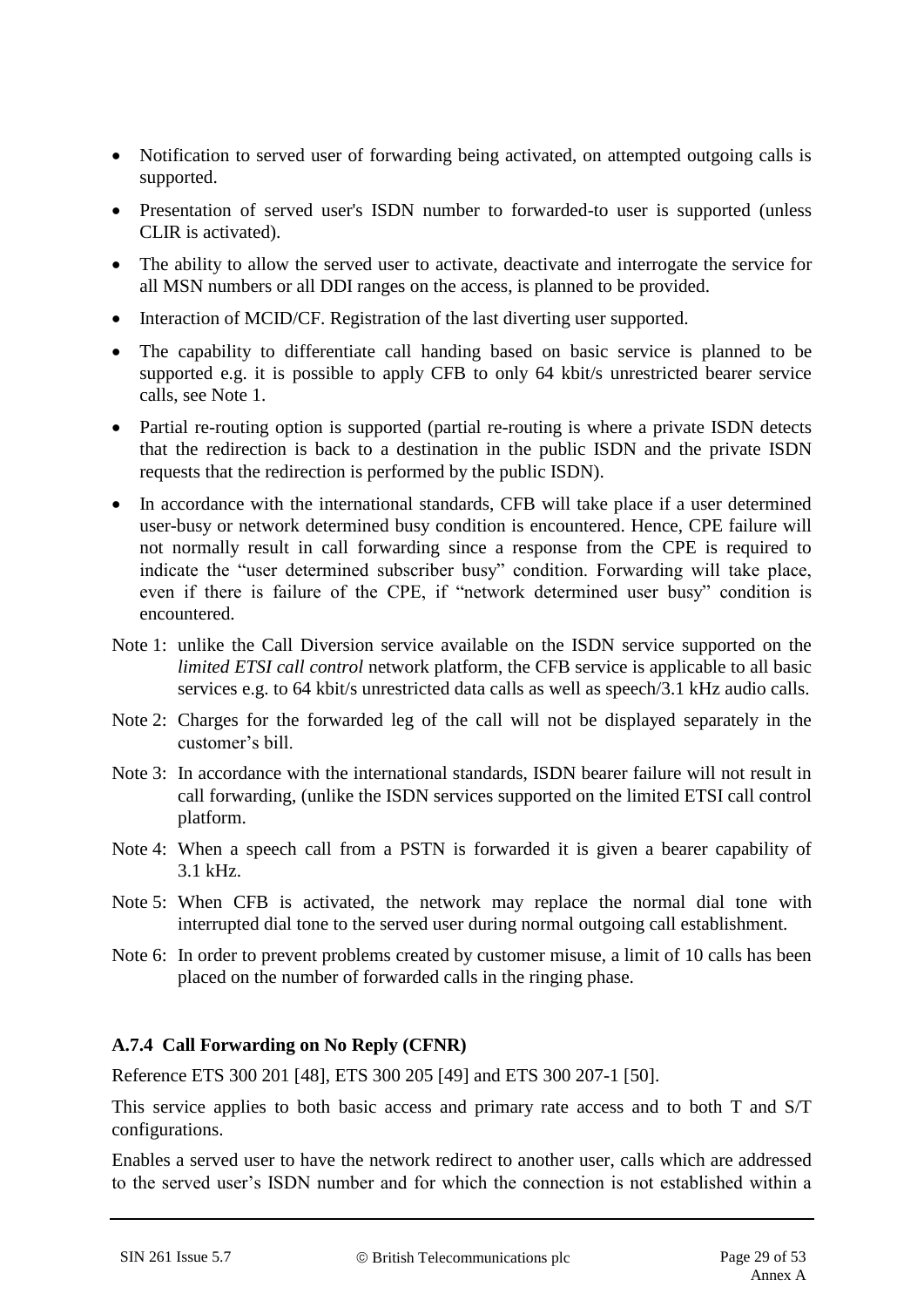defined period of time. The CFNR Digital Calling Feature may operate on all calls, or just those associated with specified basic services CFNR is presently restricted to operate on all calls only. The served user's ability to originate calls is unaffected by the CFNR Digital Calling Feature. Up to 5 diversions are permitted per call.

The CFNR Digital Calling Feature can only be invoked by the network after the call has been offered to the served user and an indication that the called user is being informed of the call has been received.

The following implementation options are supported:

- CFNR may be provided against the number associated with the access/group of access or per MSN number. For DDI numbers, a single forwarded to number applies to all numbers in the DDI range(s).
- Notification to served user of forwarding is supported.
- Notification to calling user of forwarding is supported, (unless COLR is activated).
- Notification to served user of forwarding being activated, on attempted outgoing calls is supported.
- Presentation of served users ISDN number to forwarded-to user is supported, (unless CLIR is activated).
- The ability to allow the served user to activate, deactivate and interrogate the service for all MSN numbers or all DDI ranges on the access, is planned to be provided.
- Interaction of MCID/CF. Registration of the last diverting user supported.
- The capability to differentiate call handing based on basic service is planned to be supported e.g. it is possible to apply CFNR to only 64 kbit/s unrestricted bearer service calls, see Note 1.
- Partial re-routing option is supported (partial re-routing is where a private ISDN detects that the redirection is back to a destination in the public ISDN and the private ISDN requests that the redirection is performed by the public ISDN).
- Note 1: unlike the Call Diversion service available on the ISDN service supported on the limited ETSI call control network platform, the CFNR service is applicable to all basic services e.g. to 64 kbit/s unrestricted data calls as well as speech/3.1 kHz audio calls.
- Note 2: Charges for the forwarded leg of the call will not be displayed separately in the customer's bill.
- Note 3: When a speech call from a PSTN is forwarded it is given a bearer capability of 3.1 kHz.
- Note 4: When CFNR is activated, the network may replace the normal dial tone with interrupted dial tone to the served user during normal outgoing call establishment.
- Note 5: In order to prevent problems created by customer misuse, a limit of 10 calls has been placed on the number of forwarded calls in the ringing phase.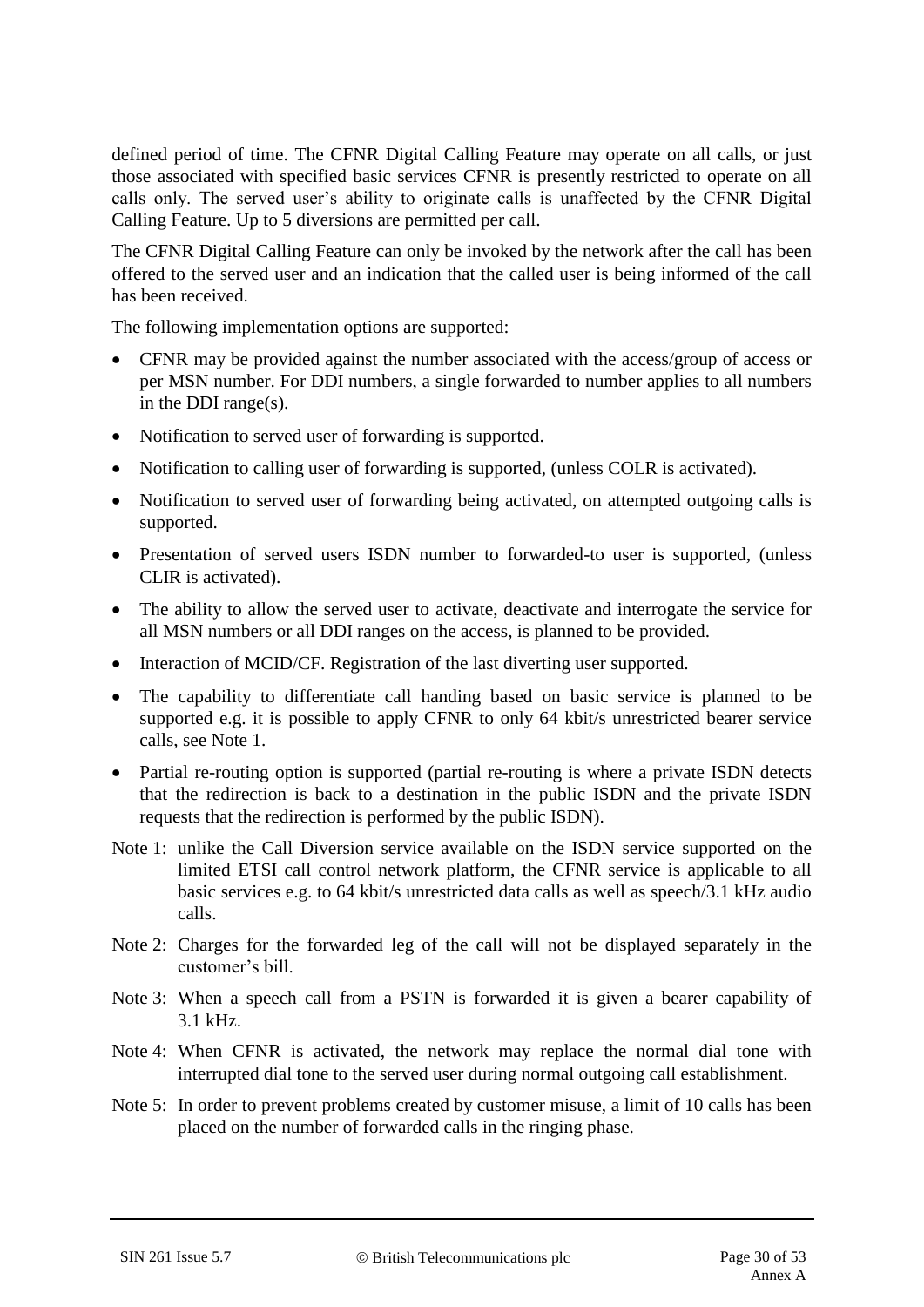## **A.7.5 Call Forwarding Unconditional (CFU)**

Reference ETS 300 200 [48], ETS 300 204 [49] and ETS 300 207-1 [50].

This service applies to both basic access and primary rate access and to both T and S/T-reference point configurations.

Enables a served user to have the network redirect to another user, calls which are addressed to the served user's ISDN number. The CFU Digital Calling Feature may operate on all calls, or just those associated with specified basic services CFU is presently restricted to operate on all calls only. The served user's ability to originate calls is unaffected by the CFU Digital Calling Feature. After the CFU Digital Calling Feature has been activated, calls are forwarded independent of the status of the served user. Up to 5 diversions are permitted per call.

The following implementation options are supported:

- CFU may be provided against the number associated with the access/group of access or per MSN number. For DDI numbers, a single forwarded to number applies to all numbers in the DDI range(s).
- Notification to served user of forwarding is supported.
- Notification to calling user of forwarding is supported, (unless COLR is activated).
- Notification to served user of forwarding being activated, on attempted outgoing calls is supported.
- Presentation of served users ISDN number to forwarded-to user is supported, (unless CLIR is activated).
- The ability to allow the served user to activate, deactivate and interrogate the service for all MSN numbers or all DDI ranges on the access, is planned to be provided.
- Interaction of MCID/CF. Registration of the last diverting user supported.
- The capability to differentiate call handing based on basic service is planned to be supported e.g. it is possible to apply CFB to only 64 kbit/s unrestricted bearer service calls, see Note 1.
- Partial re-routing option is supported, (partial re-routing is where a private ISDN detects that the redirection is back to a destination in the public ISDN and the private ISDN requests that the redirection is performed by the public ISDN).
- Note 1: unlike the Call Diversion service available on the ISDN service supported on the *limited ETSI call control* network platform, the CFU service is applicable to all basic services e.g. to 64 kbit/s unrestricted data calls as well as speech/3.1 kHz audio calls.
- Note 2: Charges for the forwarded leg of the call will not be displayed separately in the customer's bill.
- Note 3: When a speech call from a PSTN is forwarded it is given a bearer capability of 3.1 kHz.
- Note 4: When CFU is activated, the network may replace the normal dial tone with interrupted dial tone to the served user during normal outgoing call establishment.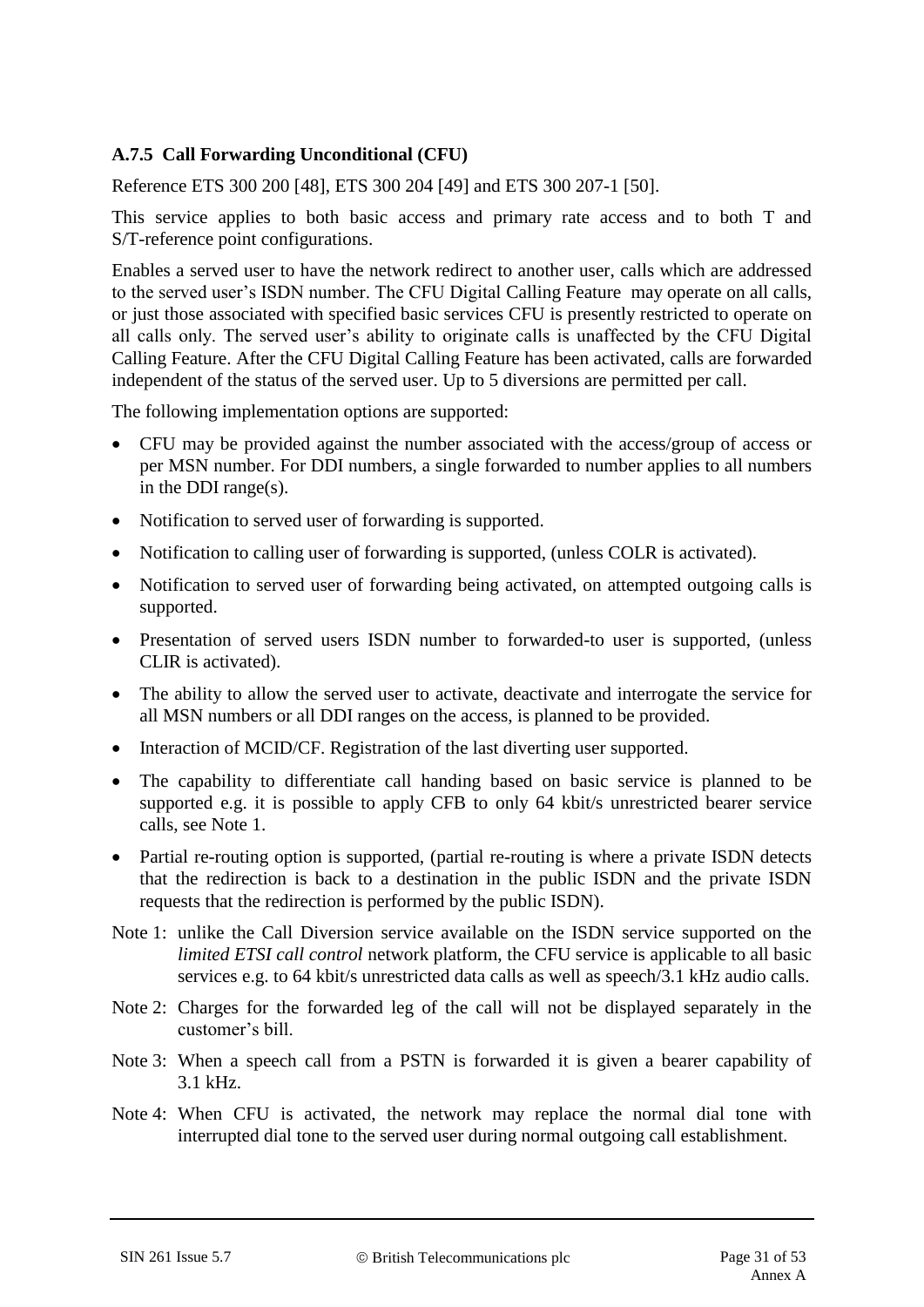Note 5: In order to prevent problems created by customer misuse, a limit of 10 calls has been placed on the number of forwarded calls in the ringing phase.

## **A.7.6 Call Hold (HOLD)**

Reference ETS 300 139 [77], ETS 300 140 [78] and ETS 300 141-1 [79].

This service applies to BT's basic access operating in the S/T-reference point configuration only.

Allows a user to interrupt communications on an existing call and then subsequently, if desired, re-establish communications.

Note: in accordance with the standards, the network will not prevent both users from putting the call on hold at the same time. The network cannot monitor calls in this state and call charging will continue. It is the user's responsibility to ensure that held calls are eventually cleared. See also Annex C, Clause C.10.

## **A.7.7 Call Waiting (CW)**

Reference ETS 300 056 [51], ETS 300 057 [52] and ETS 300 058-1 [53].

This service applies to BT's basic access operating in the S/T-reference point configuration only.

Permits a user to be informed of an incoming call (as per basic call procedures) with an indication that no interface channel is available. The user then has the choice of accepting, rejecting or ignoring the waiting call (as per the basic call procedures).

Up to four calls can be waiting at any one time.

#### **A.7.8 Calling Line Identification Presentation (CLIP)**

Reference ETS 300 089 [38], ETS 300 091 [39] and ETS 300 092-1 [40].

This service applies to both basic access and primary rate access and to both T and S/T-reference point configurations.

Enables the called party to receive the calling line identity of the calling party. The delivery of calling line identity is available as a Digital Calling Feature. The called (and not the calling) party is the served user of this service.

Where both calling and called user are connected to the ISDN supported on the *full ETSI call control* network platform, the capability to convey the full calling party subaddress from calling to called party as part of the CLIP service is supported. The network cannot be responsible for the content of this subaddress i.e. there is no network screening applied to the subaddress information.

The following options are NOT offered:

 the delivery of 2 numbers at the called subscriber's user-network interface (see Annex A of ETS 300 089 [38]),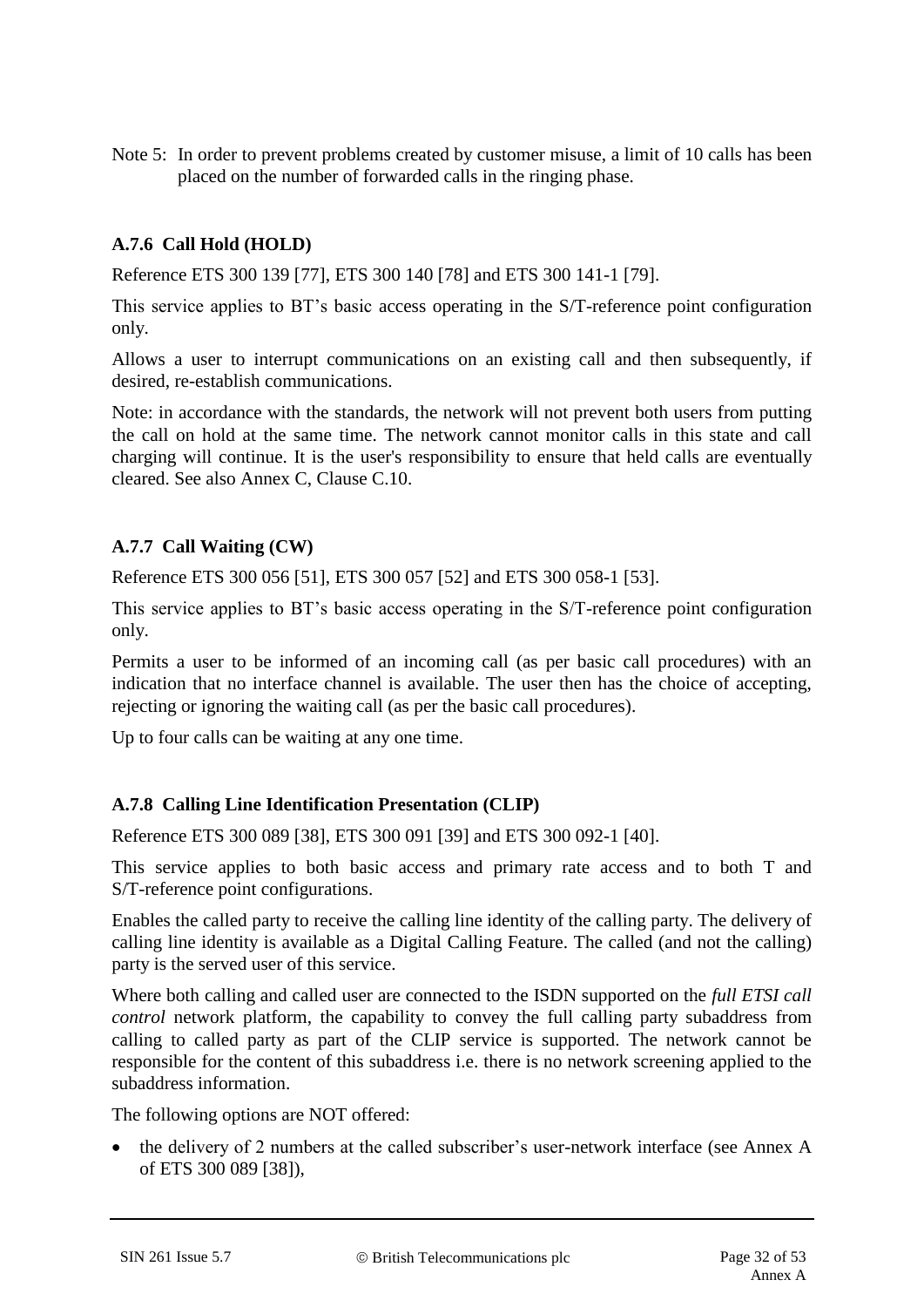• the special arrangement to permit calling users to send User-Provided, Not Screened (UPNS) numbers.

Note 1: Called users may receive UPNS number indicators in association with the Presentation Number (PN) Digital Calling Feature, see A.7.17.

The calling user may provide the calling party number, particularly in the case when the call originates on an ISDN access with DDI or MSN. The calling user may provide the DDI or MSN digits or the full subscriber, national or international ISDN number. Since DDI/MSN numbers could be widely separated in numbering space, it is recommended that CPE provide the *full* national number. Where only the DDI or MSN digits are provided (i.e. a partial ISDN number) the "type of number" field of the Calling party number information element shall be coded "unknown". Where the full ISDN number is provided, the "type of number" shall be coded "subscriber number", "national number" or "international number" as appropriate and no prefix digits shall be included in the calling party number (in accordance with the standard). The calling party number provided by the calling user will be screened by the network. When the calling user does not provide the DDI or MSN digits, then the originating local exchange will insert a default directory number which will normally be the directory number used for billing purposes (but see Clause A.7.17 on Presentation Number for a potential alternative option).

At the called side, the default coding of the Calling party number information element delivered from the network to the user will be with the numbering plan identifier field coded "ISDN/telephony numbering plan (Recommendation E.164)" and the type of number field coded "national number" unless the call is an international call, in which case the type of number field will be coded "international number".

Note: on the *limited ETSI call control* network platform, the default setting for type of number field was "unknown". Non-ETSI compliant CPE may ignore the coding of the type of number field in which case, if the CPE is moved from the *limited ETSI* to *full ETSI call control* network platform this may result in any prefix digits (e.g. 0 for national calls) to be omitted from the calling line identification presented to the user.

## **A.7.8.1 Interworking with ISDN Services supported on the** *limited ETSI call control*  **network platform**

When the served (i.e. called) user is connected to the BT ISDN Services supported on the *limited ETSI call control* network platform, then the user receives the services provided by that platform. This means that for calls from an ISDN user supported on the *full ETSI call control* network platform providing Calling party subaddress to an ISDN user supported on the *limited ETSI call control* network platform, the Calling party number will be delivered but the Calling party subaddress will be discarded (without notification to calling or called user).

Similarly, on calls in the reverse direction, a Calling party subaddress will be discarded at the originating local exchange (as it is not supported on the *limited ETSI call control* network platform) and the Calling Party number will be conveyed to the ISDN user supported on the *full ETSI call control* network platform.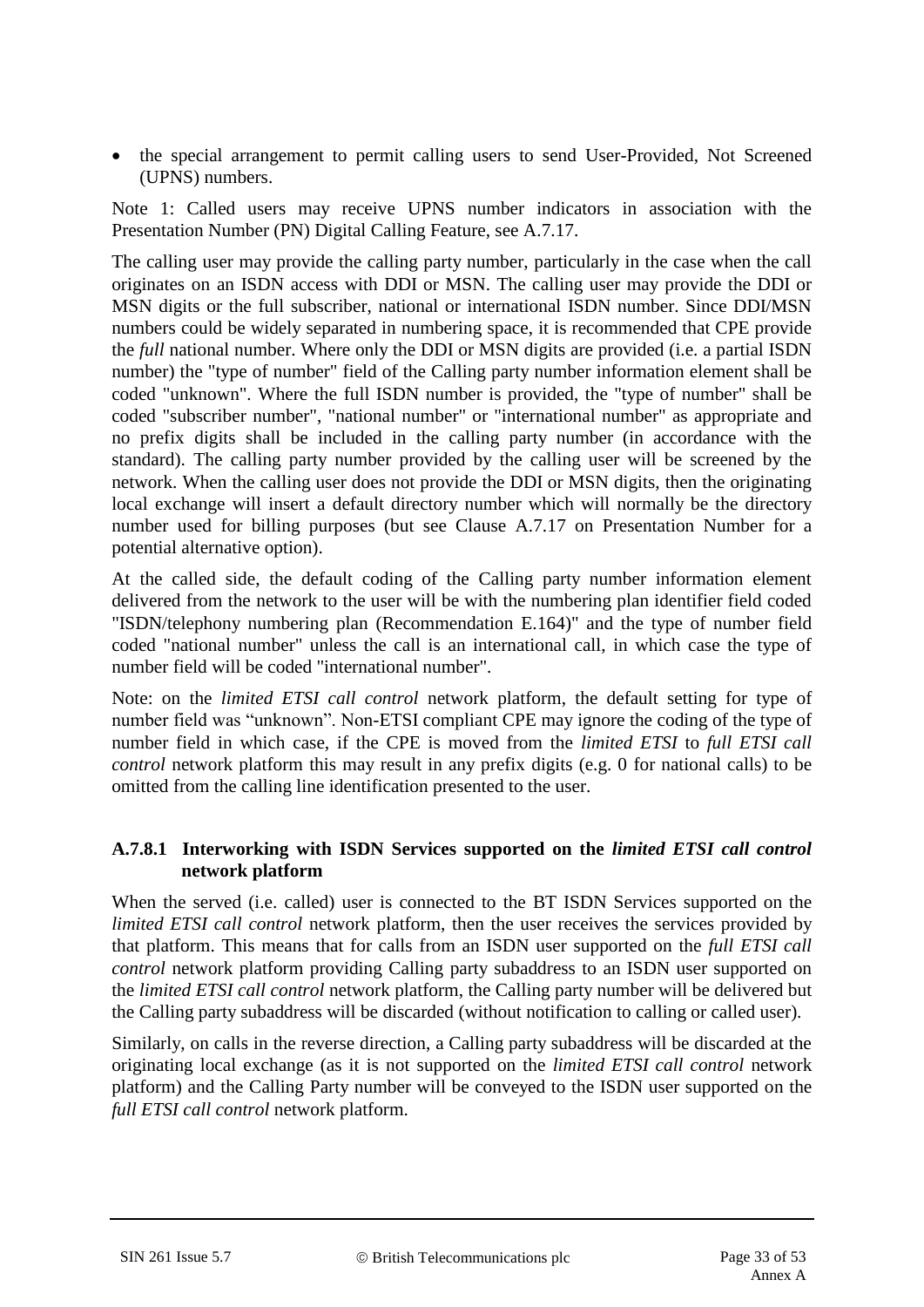## **A.7.8.2 Interworking with PSTN CDS™ (Caller Display Services)**

When the served (i.e. called) user is connected to the BT PSTN with CDS™, then the user receives the services provided to the PSTN i.e. the user will receive the Calling party number but no Calling party subaddress.

On calls from PSTN to ISDN, as the PSTN user does not have the capability of indicating the DDI number, the PSTN always provides a network provided number and this will be delivered to the ISDN called user. (Note - Subaddressing is not a facility on the PSTN).

For interworking with the PSTN Presentation Number Digital Calling Feature, see Clause A.7.17.1.

## **A.7.9 Calling Line Identification Restriction (CLIR)**

Reference ETS 300 090 [41], ETS 300 091 [42] and ETS 300 093-1 [43].

This service applies to both basic access and primary rate access and to both T and S/T-reference point configurations.

Customers can request that their calling line identity (ISDN number) is not released to the customers they are calling. The following subscription options are available:

- a) temporary mode (i.e. setting can be overridden by user) presentation restricted
- b) temporary mode (i.e. setting can be overridden by user) presentation not restricted i.e. their calling line identity will be released and forwarded to the called user.

Option b) is the default for all users (including users with ex-directory numbers).

In either of the temporary modes (options a or b), the user can override the restricted/not restricted setting by use of the "presentation indicator" in the Calling party number information element or by using in the called party number the prefix digits "141" to restrict on a per call basis and 1470 to release on a per call basis. (Note: when prefix digits are included in the called party number, the type of number in the Called Party Number information element shall be set to "unknown").

Note - the CLIR subscription option is independent of the subscription option selected for COLR.

The network option for the called user to allocated override category (ref. ETS 300 090, clause 6.2.3.2) is not supported.

#### **A.7.10 Connected Line Identification Presentation (COLP)**

Reference ETS 300 094 [54], ETS 300 096 [55] and ETS 300 097-1 [56]

This service applies to both basic access and primary rate access and to both T and S/T-reference point configurations. It is applicable when both called and calling parties are both supported on the *full ETSI call control* network platform.

Provides the calling party with the possibility to receive identification of the connected party. This Digital Calling Feature is not a dialling check i.e. if the call has been subject to call forwarding, it is the connected number and not the called party number which is provided to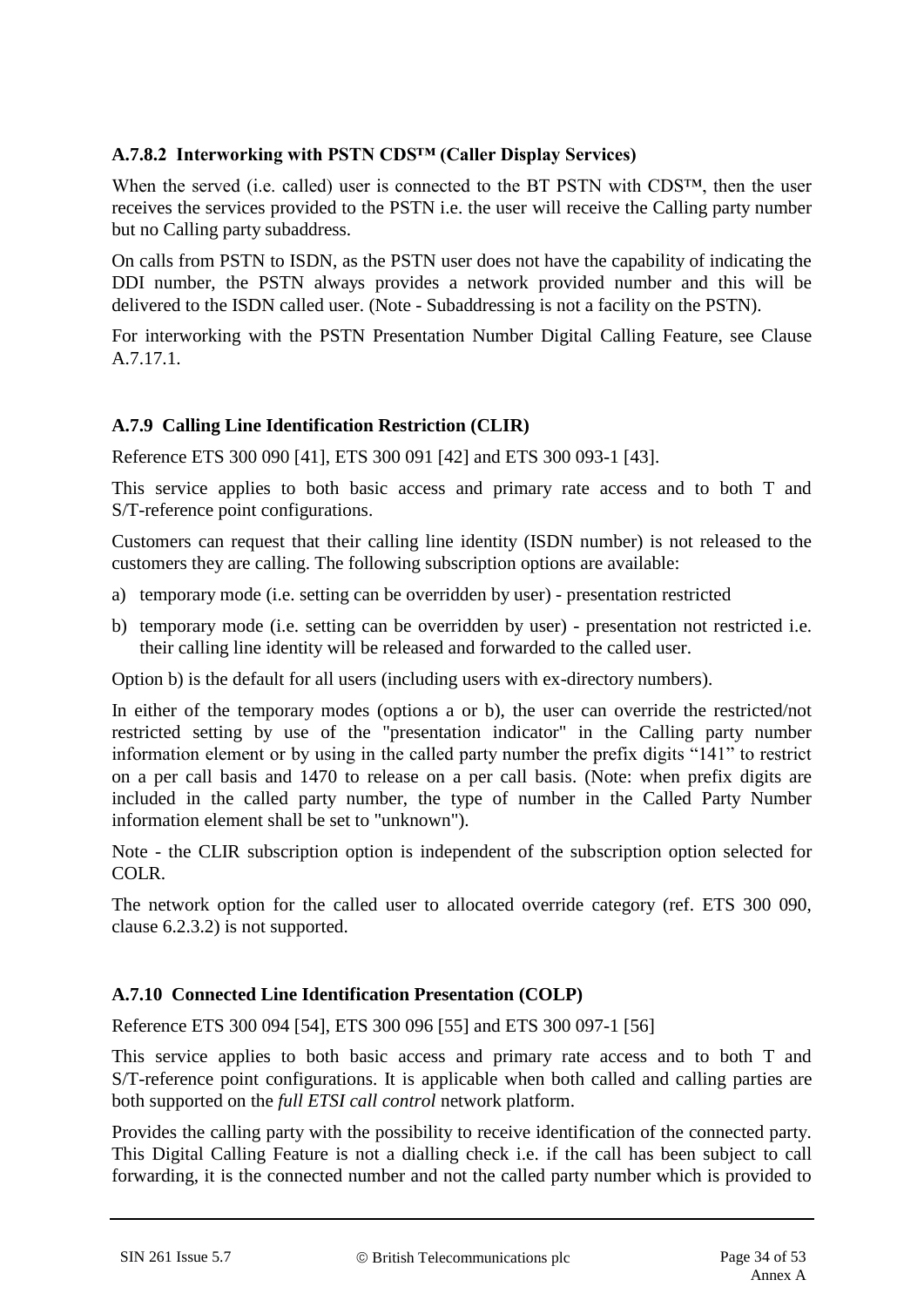the calling user. The network shall deliver in the Connected number information element the connected line identity to the calling party on call acceptance regardless of the terminal capability to handle the information. The calling (and not the called) party is the served user of this service.

Where both calling and called user are connected to the ISDN supported on the *full ETSI call control* network platform, the capability to convey the full Called party subaddress from called to calling party as part of the COLP service is supported. The network cannot be responsible for the content of this subaddress i.e. there is no network screening applied to the subaddress information. Table A.5 defines the capabilities when network interworking is encountered.

The special arrangement to permit the connected user to send a User Provided, Not Screened (UPNS) number is not offered.

Note 1: Called users may receive UPNS number indicators in association with the Presentation Number (PN) Digital Calling Feature, see A.7.17.

The called user may provide the connected number, particularly in the case when the call terminates on an ISDN access with DDI or MSN. The called user may provide the DDI or MSN digits or the full subscriber, national or international ISDN number. Where only the DDI or MSN digits are provided (i.e. a partial ISDN number) the "type of number" field of the Connected number information element shall be coded "unknown". Where the full ISDN number is provided, the "type of number" shall be coded "subscriber number", "national number" or "international number" as appropriate and prefix digits shall not be included in the Connected number (in accordance with the standard). The Connected number provided by the called user will be screened by the network. When the called user does not provide the DDI or MSN digits, then the destination local exchange will insert a default directory number which will be the directory number in the DDI or MSN group which is used for billing purposes.

## **A.7.11 Connected Line Identification Restriction (COLR)**

Reference ETS 300 095 [57], ETS 300 096 [58] and ETS 300 098-1 [59]

This service applies to both basic access and primary rate access and to both T and S/T-reference point configurations.

This service is offered to the connected party to prevent presentation of the connected party's ISDN number and subaddress information (if any), to the calling party.

Customers can request that their line identity (ISDN number) is not released to the calling customers. The following subscription options are available:

- a) temporary mode (i.e. setting can be overridden by user) presentation restricted
- b) temporary mode (i.e. setting can be overridden by user) presentation not restricted i.e. their connected line identity will be released and forwarded to the calling user.

Option (b) is the default for all users (including users with ex-directory numbers).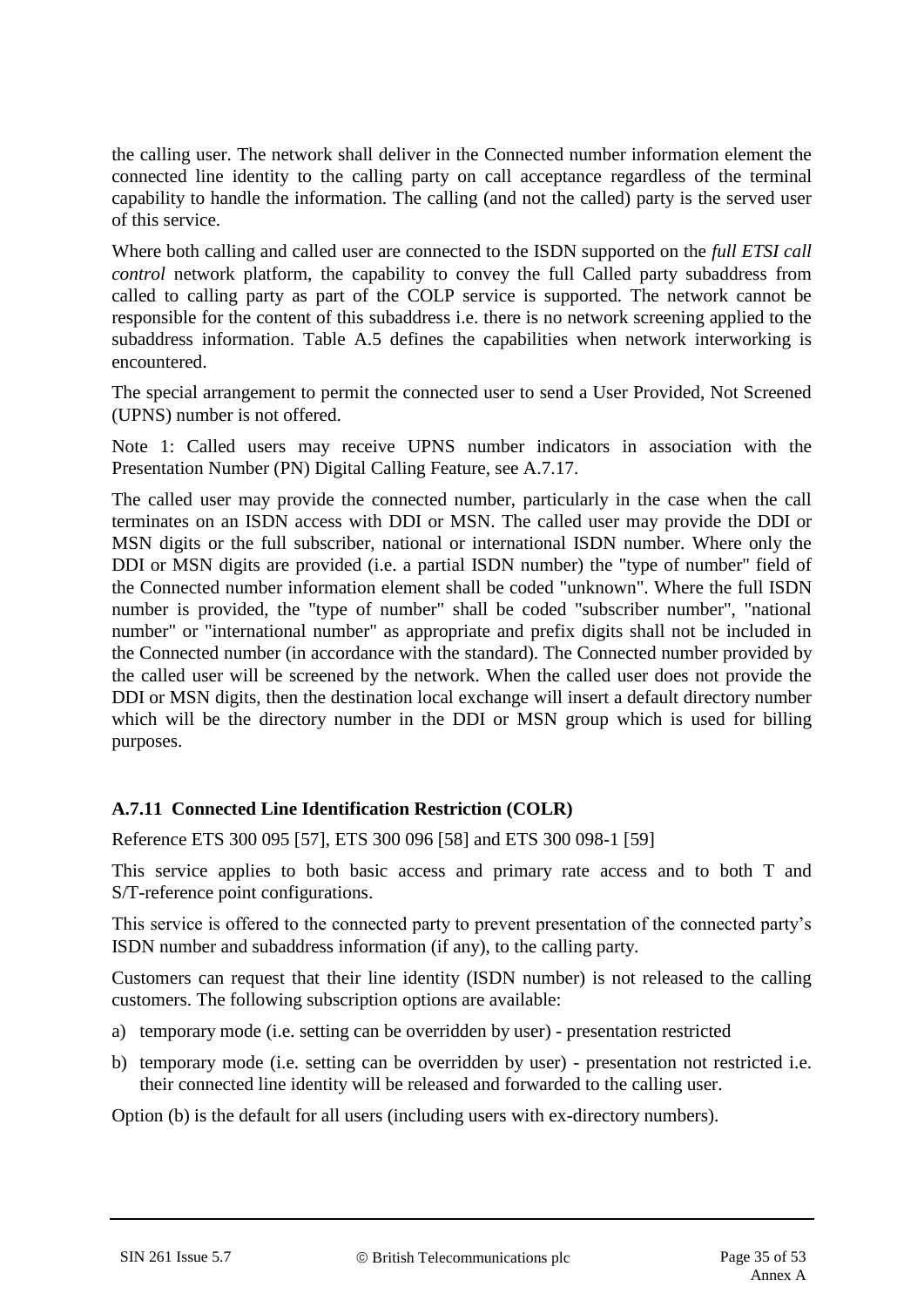In either of the temporary modes (options a or b), the user can override the restricted/not restricted setting by use of the "presentation indicator" in the Connected number information element.

Note - the COLR subscription option is independent of the subscription option selected for CLIR.

The network option for the calling user to an allocated override category (ref. ETS 300 095, clause 6.2.3.2) is not supported.

## **A.7.12 Direct Dialling In (DDI)**

Reference ETS 300 062 [62], ETS 300 063 [63] and ETS 300 064-1 [64].

This service applies to both basic access and primary rate access operating in the T-reference point configuration only.

Enables a user to call directly via the public ISDN a user on a private ISDN (e.g. ISPBX) by use of the public ISDN numbering plan. For DDI, more than one public network number is assigned to a single access or group of accesses.

The following user options are supported at the called side for the delivery of the called party number to the user:

- a) the full national number is delivered. In this case the "type of number" field of the Called party number information element is coded "national number". No prefix digits (e.g. the initial 0) will be included.
- b) the DDI digits are delivered from the network to the user in the "number digits" field of the Called party number information element according to the procedures of ETS 300 403-1 [12]. The "type of number" field of the Called party number information element is coded "unknown". The number of digits delivered from the network to the user is set to 6 digits (or 7 in some area eg in 020 7 and 020 8 numbering areas) but this number is changeable on request.

Option (b) is the default option although this does not preclude the default changing to option (a) in the future. It is recommended that terminal equipment is designed to accept full national number as in option (a) and have the capability to route incoming calls even if less digits are delivered. For all options, the numbering identification plan will be coded "ISDN/telephony numbering plan (Recommendation E.164)".

The directory numbers in a DDI group are consecutive. Up to 5 separate DDI groups can be allocated to an access or group of accesses. Numbers may be assigned in ranges of varying size. Each range may contain up to 10,000 numbers.

A single "service profile" applies to all of the numbers in a particular DDI group and the same "service profile" will apply to all DDI groups allocated to an access or group of accesses. A "service profile" specifies what services are applicable e.g. Digital Calling Features such as call forwarding, calling line identity restriction, etc.

The full CLI service will be provided to all DDI groups (i.e. the calling line identity of each individual DDI number could be sent as the calling party number). Providing that customers' CPE provides Calling party information which can be verified by the network as being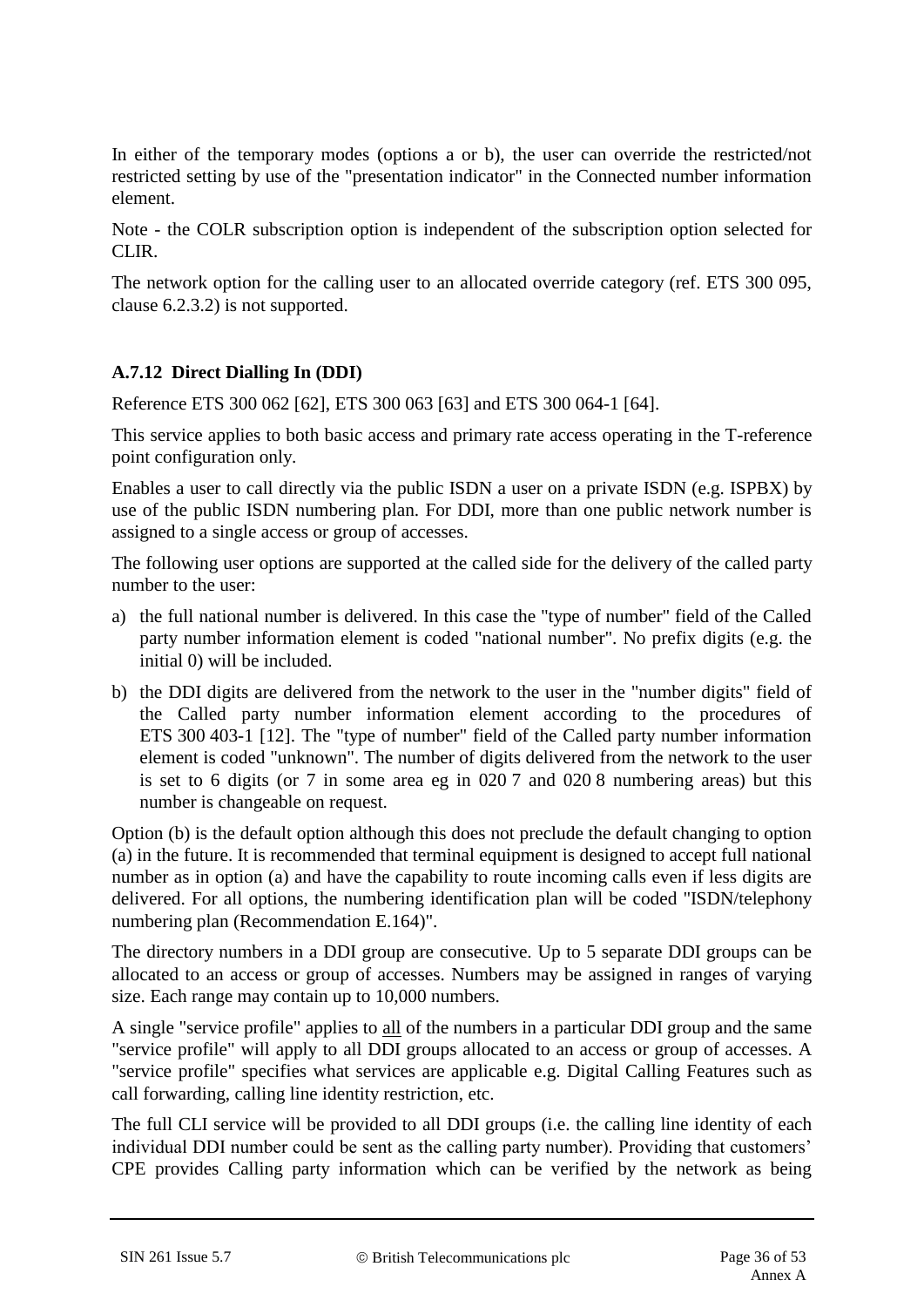appropriate to the access. If the information cannot be verified then the default calling line identification of the access (or the Presentation number - see Clause A.7.17) will be provided. The default calling line identification number will normally be the billing number of the user.

Direct Dialling In and Multiple Subscriber Number are mutually exclusive i.e. they cannot be provided on the same access.

#### **A.7.13 Incoming Call Barring (ICB-F)**

This service applies to both basic access and primary rate access.

The facility, under network control, allows the user to place restrictions on the receipt of incoming calls.

#### **A.7.14 Malicious Call Identification (MCID)**

Reference ETS 300 128 [65], ETS 300 129 [66] and ETS 300 130-1 [67].

This service applies to both basic access and primary rate access and to both T and S/T-reference point configurations. The service is only provided on a temporary basis after prior arrangement with BT.

Enables an incoming call to be identified and registered in the network and used for call tracing purposes. The network option to enable automatic invocation of MCID Digital Calling Feature on calls to the served user which are not answered is not provided.

If the served user also has the DDI or MSN Digital Calling Features, then the MCID service will be provided for a specific ISDN number(s) forming part of the DDI or MSN Digital Calling Feature.

In addition to the use of a Facility information element in a FACILITY message (as specified in ETS 300 130) to invoke the MCID Digital Calling Feature, the network also supports the use of the Keypad protocol (as specified in ETS 300 122-1 [37]) to invoke this service.

To invoke the MCID Digital Calling Feature using the Keypad protocol, the called user shall send the IA5 character string "\*39#" in a single Keypad facility information element in an INFORMATION message (i.e. enbloc procedures only shall be used). This INFORMATION message uses the call reference used for the other call control messages associated to that call and it may be sent in the same states as those specified for sending the FACILITY message in ETS 300 130.

Note: It is particularly important in the MCID Digital Calling Feature that CPE using the Keypad protocol to support this service does not generate inband MF4 signalling as well as the D-channel Keypad protocol as the MF4 signalling could notify the far end user that MCID is being invoked.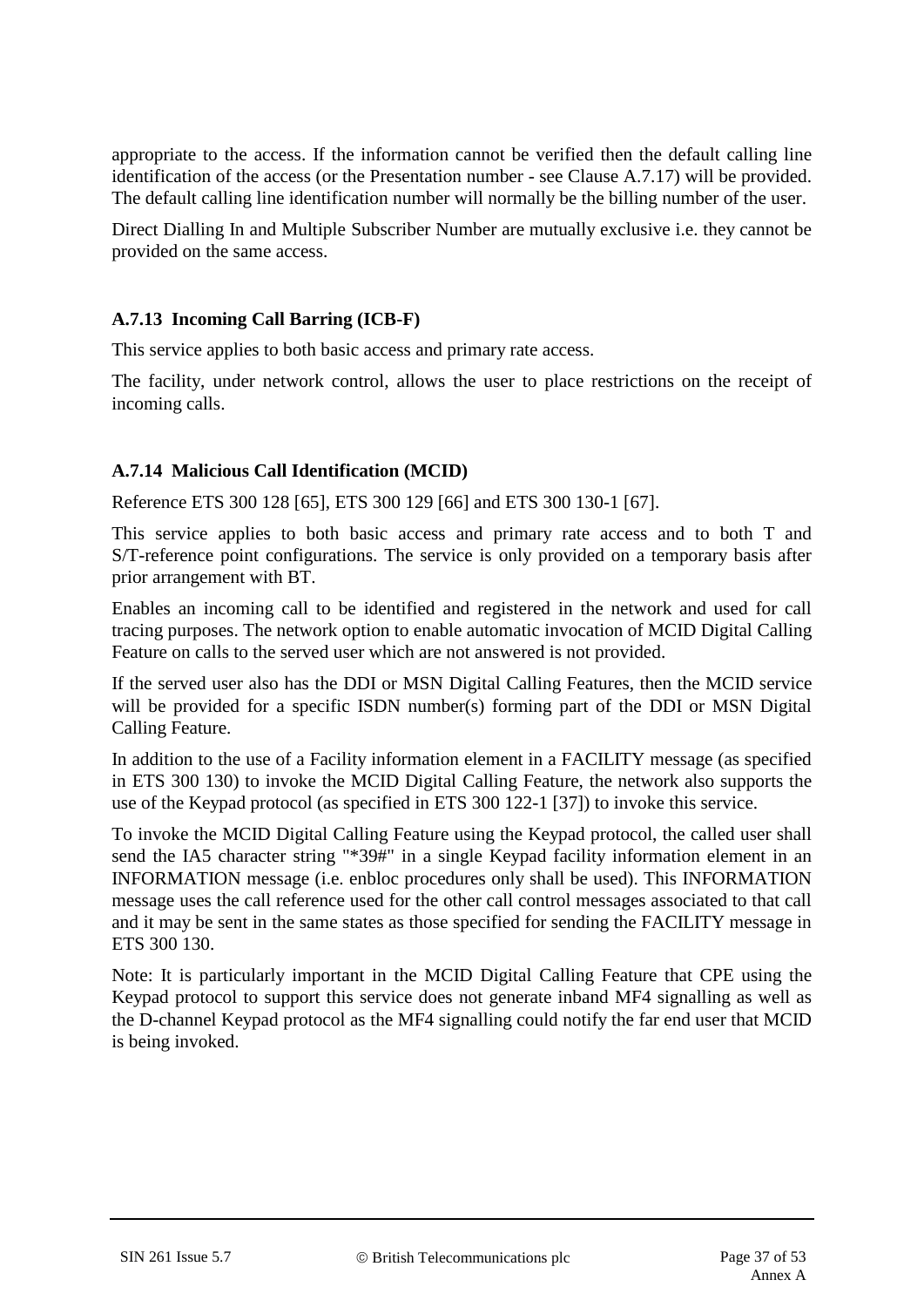## **A.7.15 Multiple Subscriber Number (MSN)**

Reference ETS 300 050 [68], ETS 300 051 [69] and ETS 300 052 [70].

This service applies to accesses operating in the S/T-reference point configuration only. MSN will only be applicable to ISDN basic access since only T-reference point configuration will be supported on primary rate access.

Enables up to 10 directory numbers to be assigned to a single access. The directory numbers allocated to an access are dependant on availability within the exchange numbering plan and may not be contiguous.

The following user options are supported at the called side for the delivery of the called party number to the user:

- a) the full national number is delivered. In this case the "type of number" field of the Called party number information element is coded "national number". No prefix digits (e.g. the initial 0) will be included.
- b) the MSN digits are delivered from the network to the user in the "number digits" field of the Called party number information element according to the procedures of ETS 300 403-1 [12]. The "type of number" field of the Called party number information element is coded "unknown". The number of digits delivered from the network to the user is set to 6 digits (or 7 in some area eg in 020 7 and 020 8 numbering areas) but this number is changeable on request.

Option (b) is the default option although this does not preclude the default changing to option (a) in the future. It is recommended that terminal equipment is designed to accept full national number as in option (a) and have the capability to route incoming calls even if less digits are delivered. For all options, the numbering identification plan will be coded "ISDN/telephony numbering plan (Recommendation E.164)".

Direct Dialling In and Multiple Subscriber Number are mutually exclusive i.e. they cannot be provided on the same access.

A separate service profile can be associated with each MSN number on an access. A "service profile" specifies what services are applicable e.g. Digital Calling Features such as call forwarding, calling line identity restriction, etc.

As stated in the international standards, it should be noted that if MSN is to be used for terminal identification in the case when a number of terminals are connected to a passive bus on an ISDN 2e access, then all terminals on that passive bus must have a unique MSN number.

## **A.7.16 Outgoing Call Barring (OCB-F)**

Reference EN 301 082 [60].

This service applies to both basic access and primary rate access.

This facility, under network control, allows the user to place restrictions on the destinations to which outgoing calls may be placed. The facility is available on a permanent (for all calls) or pre-arranged basis.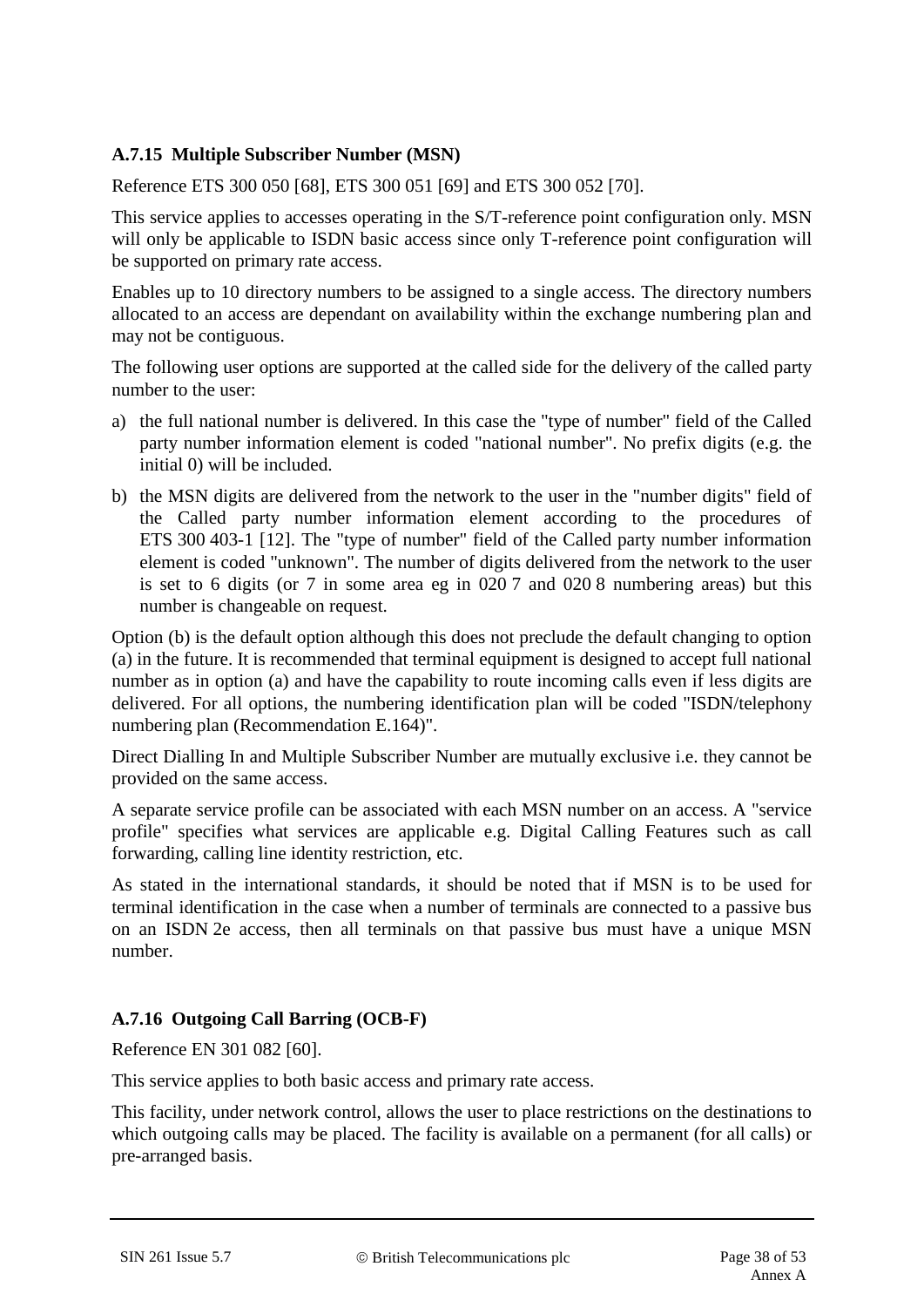The categories of pre-arranged outgoing call barring include (only one category can be selected at a time):

- all calls (except emergency, fault repair and freephone)
- all international calls and premium rate services
- operator controlled calls (except emergency, fault repair and freephone)
- all national and international calls (except emergency, fault repair and freephone)
- calls to international, operator and premium rate services

When outgoing call barring is activated, the network may replace the normal dial tone with interrupted dial tone to the served user during normal call establishment.

From November 2006, the following 7 categories of outgoing call barring will be progressively introduced. Existing customers will keep their existing selected outgoing call barring category unchanged.

- all calls (except emergency, fault repair and freephone)
- all international calls services (allows all other calls, including international calls via the operator)
- operator controlled calls (except emergency, fault repair and freephone)
- all national and international calls including calls to mobile phones (except emergency, fault repair and freephone)
- calls using \* (Network Services)
- calls to UK premium rate services
- calls to international premium rate services

#### **A.7.17 Presentation Number (PN)**

The Presentation Number Digital Calling Feature is not an ETSI specified service.

This service applies to both basic access and primary rate access. The service is provided after prior arrangement with BT.

The service allows a customer to specify the number which the network releases as their calling line identity on outgoing calls. The number specified will be subject to an authorisation process prior to BT providing it. If a customer has DDI or MSN as well as Presentation Number Digital Calling Feature, then the customer may have the ability, with CPE support, to over-write the Presentation Number with the User Provided Verified and Passed number (i.e. the extension (DDI) number or MSN number). When originating a call, if the user includes in the SETUP message the Calling party number information element containing a valid DDI or MSN number, then this Calling party number and not the Presentation Number will be forwarded to the called user.

The screening indicator associated with a Presentation Number will be set to NP (network provided). Hence for calls within the BT network, when PN is seen when using the CLIP service the screening indicator will be set to NP (network provided). For calls originated from OCP/overseas networks, the screening indicator may alternatively be set to UPNS.

CLIR (including its invocation using prefix digits 141 and 1470) will work for Presentation Numbers exactly as it does for ordinary CLIs.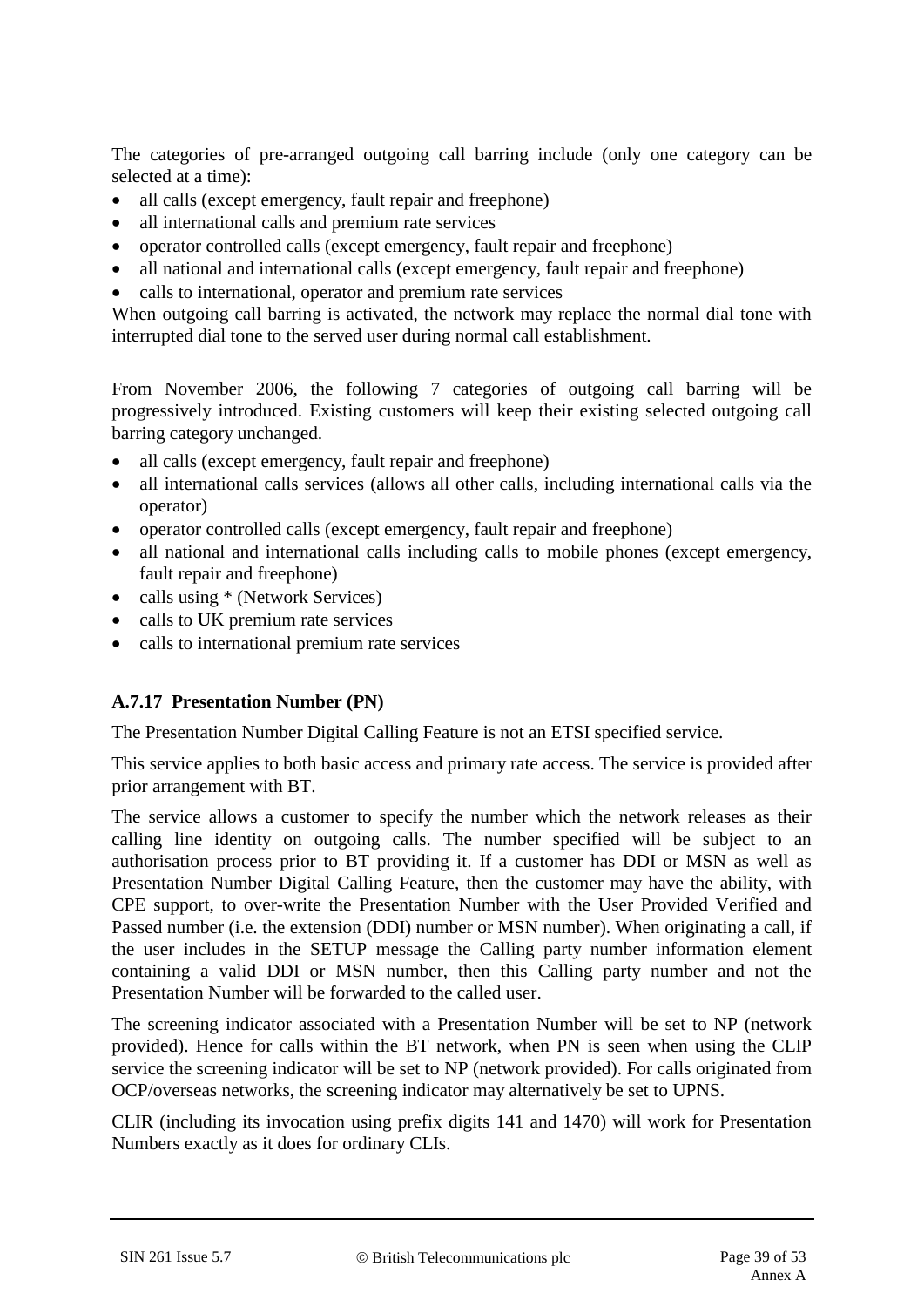## **A.7.17.1 Interworking with PSTN CDS™ (Caller Display Services)**

The PSTN CDS<sup>™</sup> facility does not provide the user with any form of screening indicator. Hence on calls from ISDN to PSTN, the ISDN Presentation Number will be conveyed to the PSTN user but without the UPU screening indicator.

Calls from the PSTN to ISDN, will be marked as NP (Network Provided).

#### **A.7.18 Subaddressing (SUB)**

Reference ETS 300 059 [74], ETS 300 060 [75] and ETS 300 061 [76].

This service applies to both basic access and primary rate access and to both T and S/T-reference point configurations.

Enables the expansion of the customer's addressing capacity beyond the ISDN number. This service is provided to the called user. (The procedures associated with Calling party subaddress or Connected party subaddress information elements are part of the CLIP and COLP Digital Calling Features respectively and are not part of the Subaddressing Digital Calling Feature).

In accordance with the standards, all types of subaddress together with the odd/even indicator are supported. The maximum length of the subaddress information in the Called party subaddress information element is 20 octets (which may be coded as either NSAP or User defined). The conveyance of up to 20 octets of subaddress information will only be available if both the calling and called users are supported on the *full ETSI call control* network platform. In accordance with the standard, if a user attempts to transfer more than 20 octets of subaddress information, the network will discard the complete Called party subaddress information element without any indication to the calling user.

#### **A.7.18.1 Interworking with ISDN Services supported on the** *limited ETSI call control*  **network platform**

When the served (i.e. called) user is connected to the BT ISDN Services supported on the *limited ETSI call control* network platform, then the user receives the services provided by that platform. This means that for calls from an ISDN user supported on the *full ETSI call control* network platform providing Called party subaddress to an ISDN user supported on the *limited ETSI call control* network platform, the following conditions apply:

The maximum length of the subaddress information in the Called party subaddress information element (NAE - Network Address Extension for DASS 2) supported by the network is 6 octets. If the calling user exceeds this maximum length then the network will discard the subaddress information.

Only the "user specified" type of subaddress (octet 3 bits 5 to 7) is supported. All other codings of this field received from the calling user will be treated as "user specified". The network will not support the odd/even indicator (octet 3, bit 4) when set to "odd" and will discard any Called party subaddress information element received from the user with the odd/even indicator set to "odd". The coding of the type of subaddress and odd/even indicator in a Called party subaddress information element sent from the network to the called user will be set to "user specified" and "even" respectively.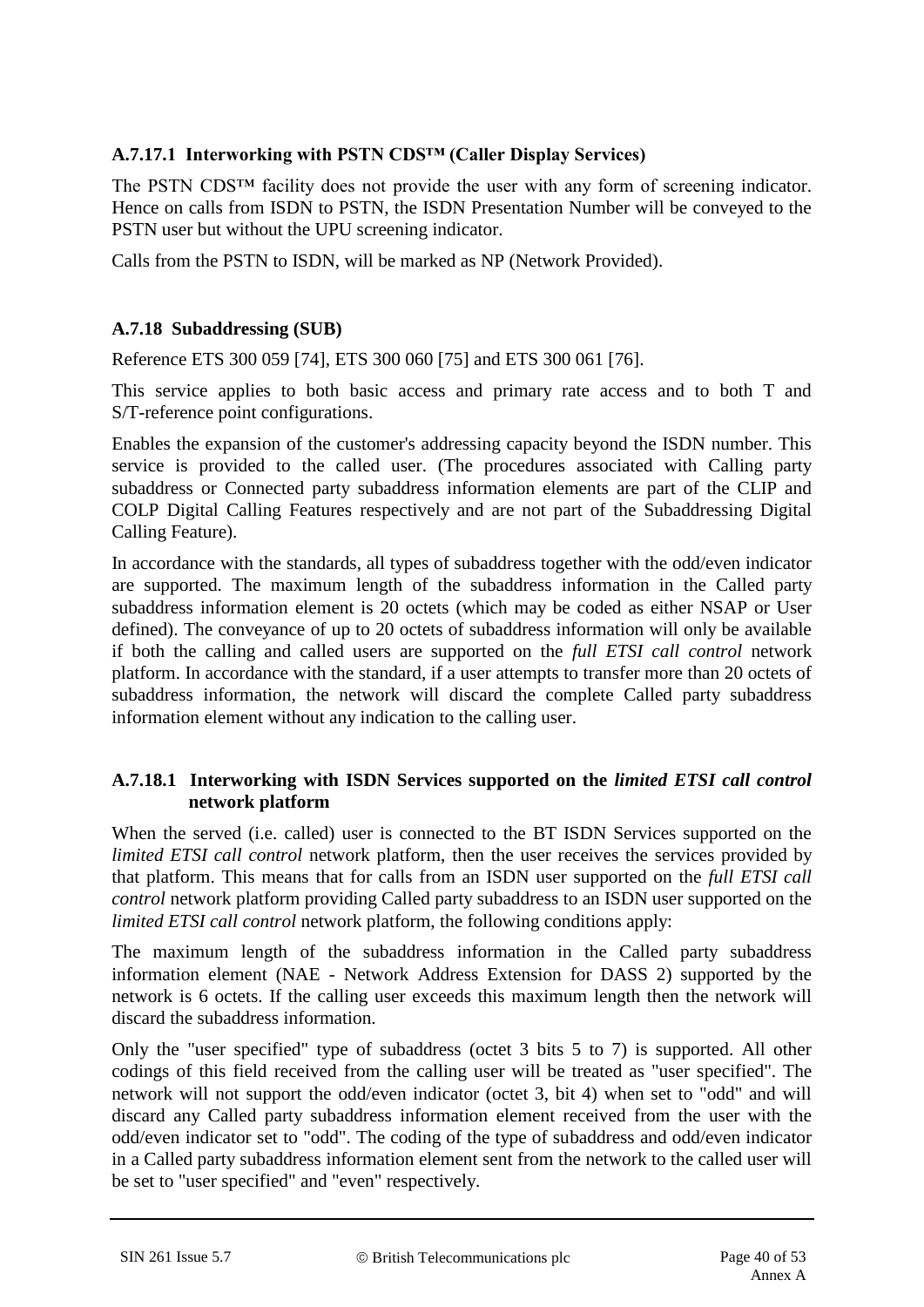To ensure correct transport of the called party subaddress information when the called user is connected to the BT ISDN 30 (DASS 2) Service, the subaddress information should consist of IA5 alpha numeric characters excluding "#" (IA5 code for # is hexadecimal 23).

On calls in the reverse direction, a valid Called party subaddress (or NAE on DASS 2) will be conveyed to the ISDN user supported on the *full ETSI call control* network platform without modification.

## **A.7.19 Terminal Portability (TP)**

Reference ETS 300 053 [71], ETS 300 054 [72] and ETS 300 055-1 [73].

In alignment with the standards, this service applies to basic access only configured to operate for S/T-reference point working i.e. in the point-to-multipoint configuration.

Allows a user to move a terminal from one socket to another within one given basic access during the active state of a call. It also allows a user to move a call from one terminal to another within one given basic access during the active state of that call. Suspension of the call has no impact on call charging i.e. call charging continues.

The served user may provide a call identity to the network in order to ensure that the correct call is resumed following call suspension. The maximum length of the call identity is 8 octets*.*  Call identities received exceeding the maximum length will be truncated to 8 octets in accordance with the standards.

Notification to the remote (i.e. non-served) user that a call has been suspended or resumed will be provided. Such notification may not be provided when interworking with other networks - see Table A.5 for details.

Note: in accordance with the standards, whilst the call is suspended, call charging will continue. The call will remain in the suspended state until the served user successfully resumes the call or until the expiry of network timer (currently 3 minutes) clears the call. The network will not prevent both users suspending the call at the same time. It is the user's responsibility to ensure that suspended calls are resumed and subsequently cleared. See also Annex C, Clause C.10.

Whilst the call is suspended, any notifications destined for the served user (e.g. as a result of the remote user successfully invoking Call Suspension or Call Hold) cannot be delivered by the network to the served user and the network will discard these notifications.

## **A.7.20 Trunk/Line Hunting**

This service applies to both basic accesses and primary rate accesses.

This service enables calls to an ISDN number (i.e. the hunt group number) to be offered to an access in a hunt group which contains a free channel. The hunt group can comprise basic accesses or primary rate accesses. All accesses in a hunt group must have the same user configuration. i.e.; S/T or T and be of the same type i.e. basic or primary rate access.

All accesses must be supported on the *full ETSI call control* network platform. Whilst Trunk Hunting is available on ISDN access supported on the *limited ETSI call control* network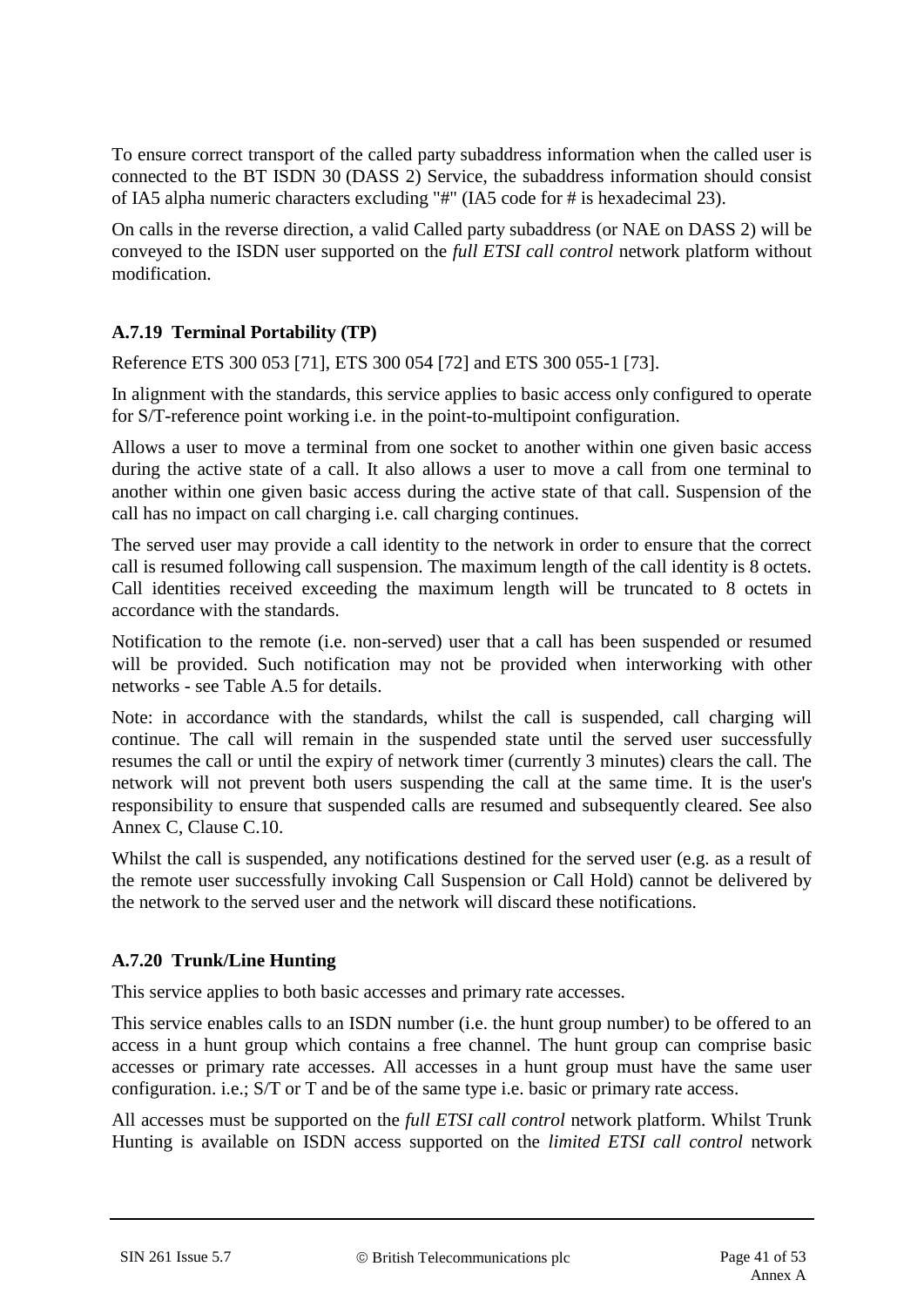platform, it is not possible to have a hunt group comprised of access supported on both the *full ETSI* and *limited ETSI call control* network platforms.

Assignment and withdrawal of an access to a hunt group is by administration only i.e. there are no protocols supported to provide the assignment/withdrawal function.

The hunt group can be allocated one directory number. DDI can also be used with Trunk/Line Hunting. Calls will be offered in a sequential manner, i.e. incoming calls will be offered to the first free channel and hunting will start at the same channel in the same access on every occasion. The uniform hunting method of selecting a channel in an access is not supported.

Note: a single "service profile" is provided against all of the directory numbers which are associated with the hunt group of accesses and not individual B-channels.

It is the user's responsibility to ensure compatibility of terminal equipment connected to accesses in a hunt group.

Step-on will occur when the access is busy or no channels are available. Step-on will also occur where the switch has detected access failure. (Step-on will not occur where Layer 1 is operational but the CPE is disconnected.

- End of Annex A -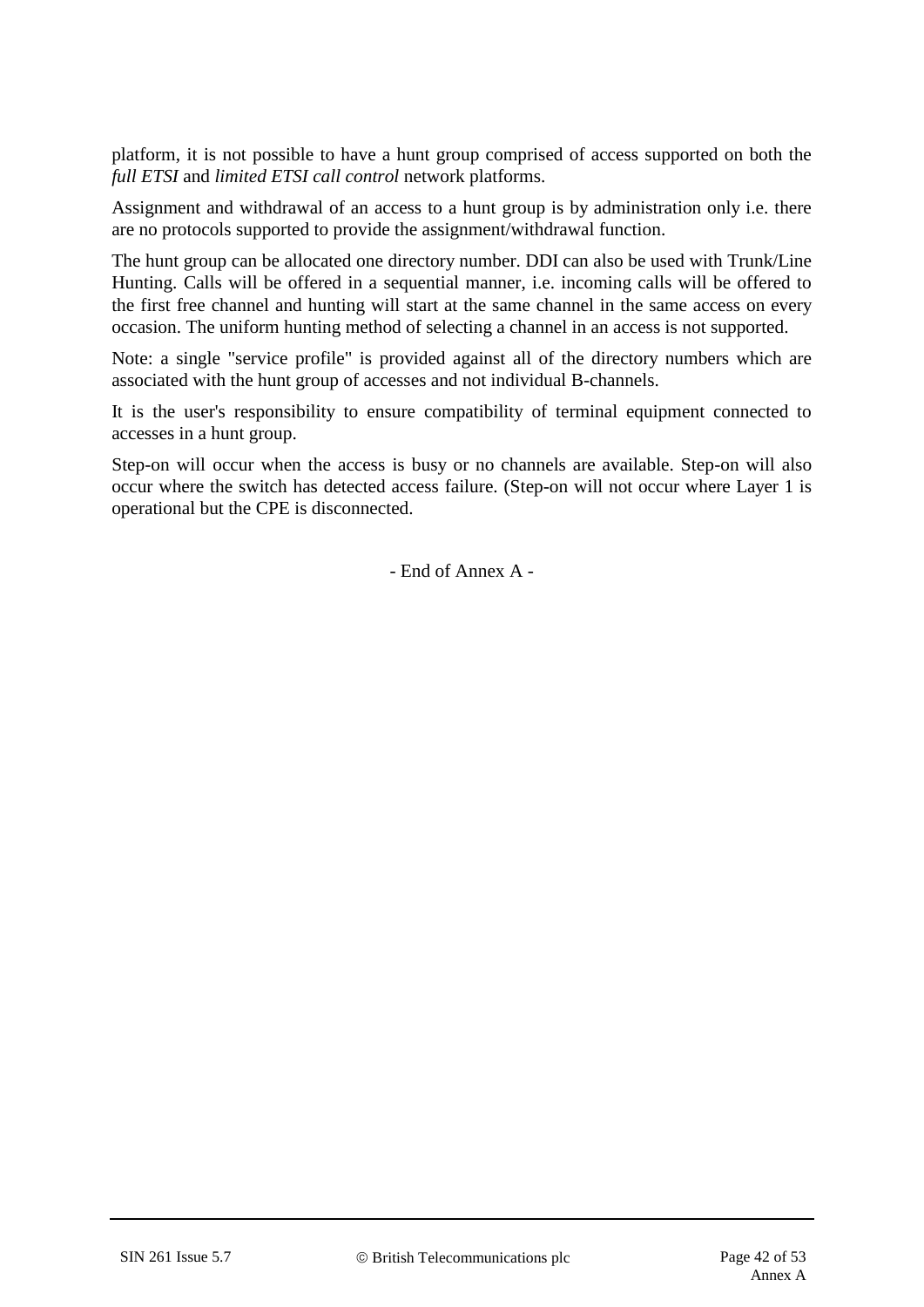## **ANNEX B - RESTRICTIONS APPLICABLE to BT ISDN 2 and ISDN 30 (I.421) SERVICES SUPPORTED ON THE** *LIMITED ETSI CALL CONTROL* **NETWORK PLATFORM**

## **B.1 Introduction**

This annex summarises the principal restrictions applicable to ISDN 2 and ISDN 30 (I.421) services supported on the *limited ETSI call control* network platform which may impact on CPE and which therefore need to be considered when moving CPE from the BT ISDN service supported on the *limited ETSI call control* network platform to the *full ETSI call control* network platform or when designing CPE to operate on either platform.

Details of the restrictions are given in:

ISDN 2 - SIN 171 [28]

ISDN 30 (I.421) - SIN 232 [31] and in particular Annex C of SIN 232.

#### **B.2 Summary Of Principal Restrictions**

The principal restrictions relating to the ISDN service supported on the BT *limited ETSI call control* network platform are as follows:

#### **Coding of Bearer Capability (BC) Information Element**

Only a limited number of coding points are supported. Other codings of BC if received by the network will either be treated as reserved values or will default to a specific value.

## **Coding of High Layer Compatibility (HLC) and Low Layer Compatibility (LLC) Information Element**

Only a limited number of coding points are supported. HLC and LLC information elements received by the network coded to values not supported are discarded.

#### **Cause Values**

Not all Cause information element values as defined in ETS 300 403-1 [12] are supported and some BT specific values are used.

A restricted set of clearing cause values are transferred transparently on clearing from the called user to calling user. All other cause values sent by the called user will be changed to #16 "normal call clearing" before delivery to the calling user.

Diagnostic information is not provided.

#### **Call Progress Information**

Call progress indication in association with interworking and with the provision of tones/announcements is not provided.

If the called user sends a PROGRESS message, this message and its contents are discarded and not conveyed to the calling user.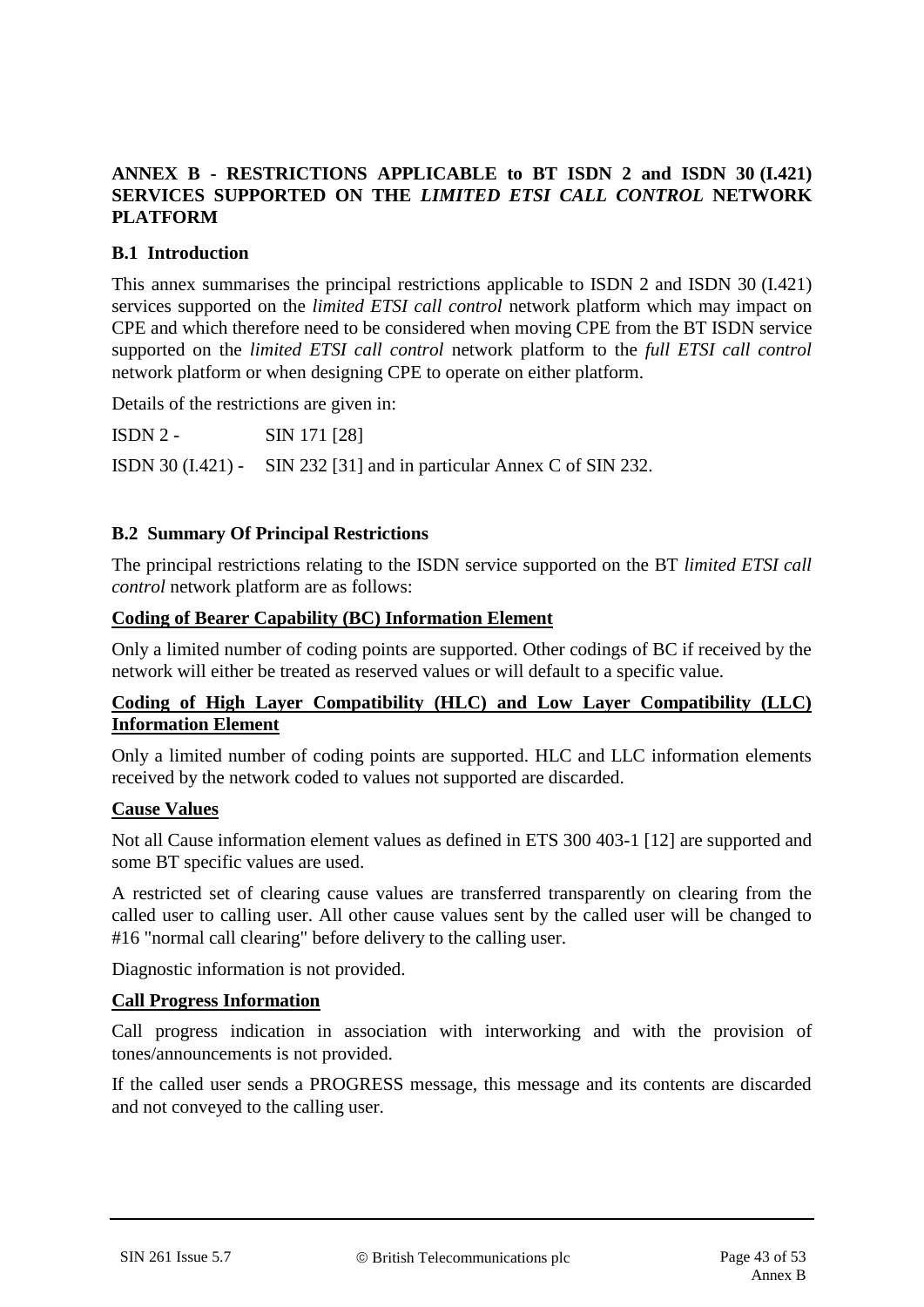## **Clearing when tones/announcements are provided**

The procedures associated with clearing when tones/announcements are provided are BT specific.

#### **Called Subscriber Held timer**

Speech and 3.1 kHz audio bearer capability calls which terminate on the PSTN are subject to a Called Subscriber Held timer (as applied in the PSTN) in the network which prevents first party call clearing. In some circumstances, this can result in calls to a called ISDN user being held up in the call clearing states until the Called Subscriber Held timer expires.

#### **Restart Procedures**

The ISDN 30 (I.421) service does not support Restart procedures.

- End of Annex B -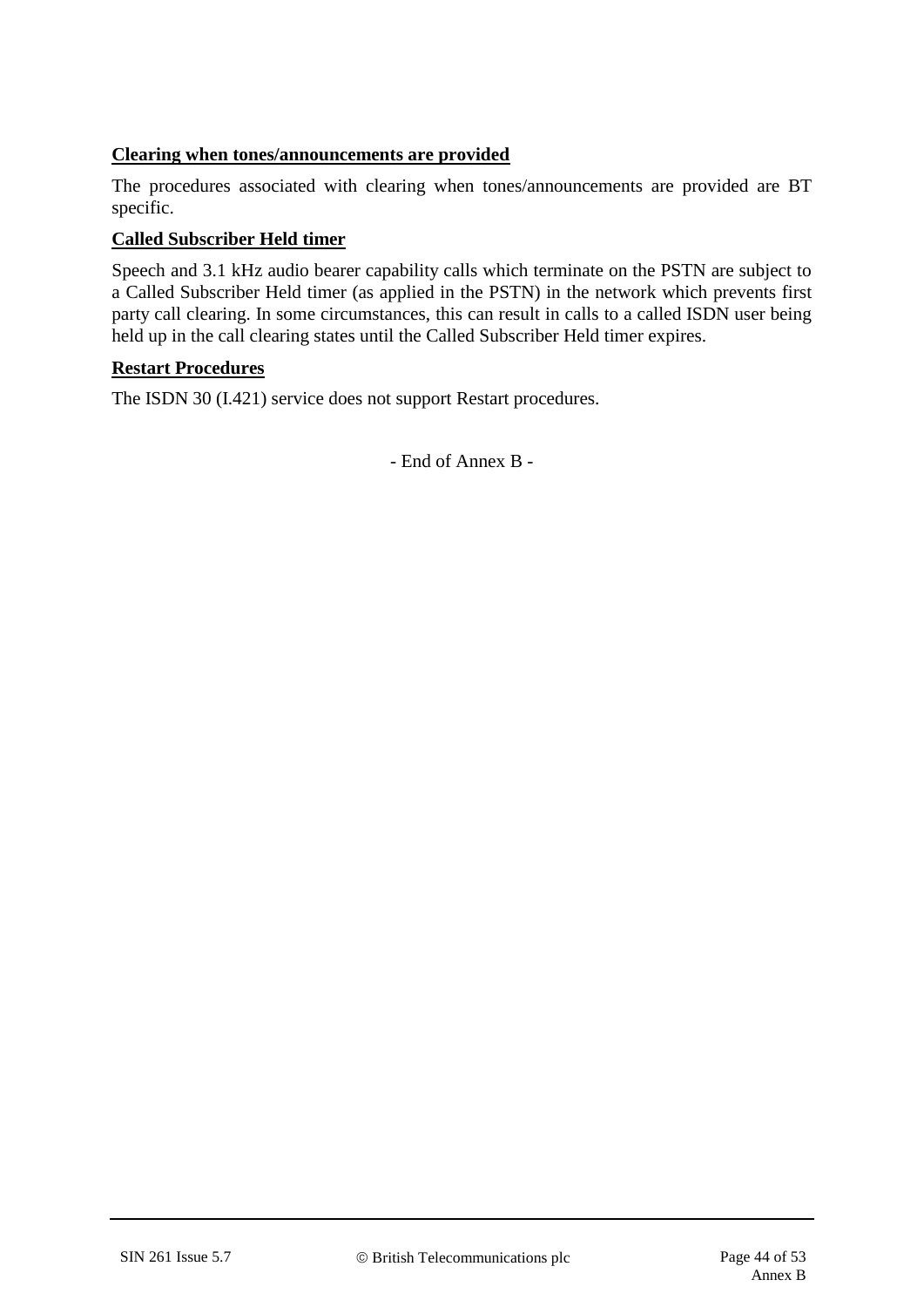## **ANNEX C - ADDITIONAL TERMINAL DESIGN GUIDE INFORMATION**

## **C.1 Introduction**

This Annex provides information of a general nature which it is hoped will be useful to manufacturers of CPE. It is applicable to both the BT ISDN 2e and ISDN 30e Services except for clause C.8 which applies to ISDN 30e Service only.

#### **C.2 Cause Definitions**

Where call clearing is initiated by the network it is recommended that the terminal should make available the clearing cause and cause value received from the network which should be distinguishable from any cause generated by the CPE.

This recommendation is made to allow network provided ISDN call progress information to be correctly interpreted by CPE users and maintenance engineers.

Note: Refer to ETS 300 485 [25] for Cause Codes and Definitions. It should also be noted that in accordance with the standard, CPE should recognise and correctly handle any valid coding of the Location field (including transit network) in Octet 3 of the Cause information element.

## **C.3 Bypass Numbers**

The concept of "bypass" numbers to be connected to an access whose directory numbers are on call forward (divert) to another number does not exist in the international standards. A "bypass" capability can be achieved, however, for:

- access with a single directory number or DDI by using a separate access with its own number(s) connected to the customers CPE.
- ISDN 2e access with MSN by using an additional or other MSN (number).

## **C.4 Access To Intelligent Network (IN) Services**

An increasing number of services are being provided on the BT PSTN using the Intelligent Network architecture. These services could also be available on the ISDN. Some of these services require additional signalling using DTMF (Dual Tone Multi-frequency) signalling. In order for ISDN CPEs to have access to these services, it is recommended that CPE manufacturers provide DTMF capability in their terminal equipment in accordance with I-ETS 300 245-1 [44] Section 5.4.

Note: some Digital Calling Features are supported using the Keypad protocol specified in ETS 300 122-1 [37] (e.g. MCID which is supported using the functional signalling as well as the Keypad protocol signalling - see Clause A.7.14). The Keypad protocol requires the transfer of keypad operations (i.e. a sequence of numeric digits including \* and #) via the D-channel in Keypad facility information element. For the support of all services, it is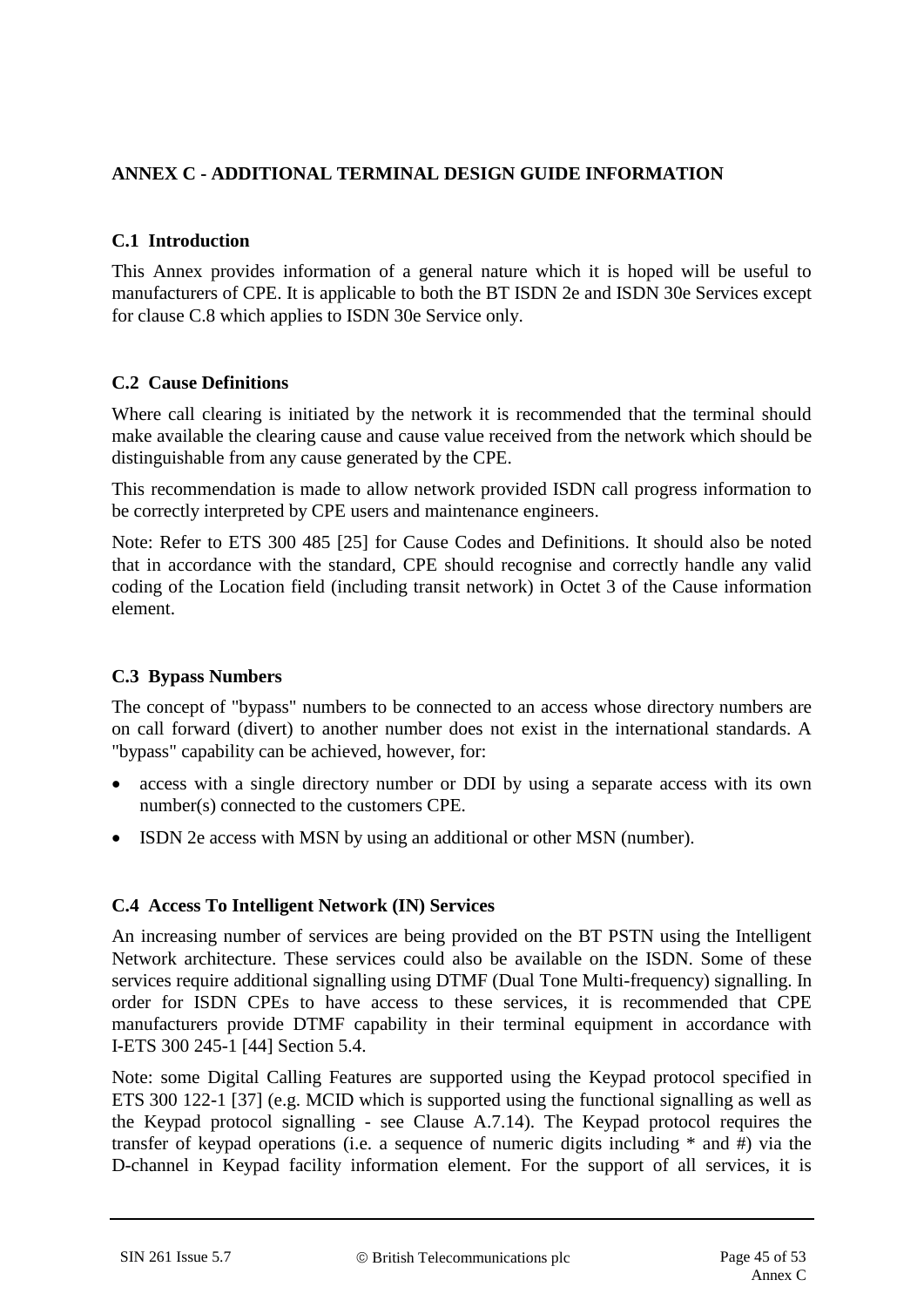therefore necessary for the terminal equipment to be switchable between sending either DTMF or Keypad facility information elements. It is not recommended that terminal equipment generate both DTMF and Keypad facility information elements at the same time as a result of a single man machine interface interaction.

#### **C.5 Traffic/Channel Management**

Accesses may be set-up to be wholly for bothway working, wholly for incoming working or wholly for outgoing working. Specific B-channels in an access can not be so set (the international standards do not specifically support the concept of B-channels which are exclusively for incoming or outgoing use only. However, customer's CPE by using the appropriate B-channel selection procedures when initiating calls and receiving calls (see ETS 300 403-1 [12], sub-clause 5.1.2 and sub-clause 5.2.3.1 respectively) can achieve a similar degree of control. Suppliers are reminded that their equipment must implement the B-channel selection procedures referenced above in order to provide the capability, where required, of using specific B-channels for exclusive outgoing only or incoming only working.

In addition, the CPE can limit the number of incoming calls to be handled at any one time, by rejecting (in accordance with ETS 300 401-2) all incoming call requests which would exceed a pre-set limit.

#### **C.6 Multiple Simultaneous Call Establishment/Automatic Call Generation**

It is recommended that for ISDN CPE which needs to establish multiple B-channel connections (e.g. channel aggregator equipment, Routers, etc), a 100 ms gap is placed between successive call establishment requests. This will ensure optimal processing within the network. If no gap is placed between successive call requests, congestion can occur in the network resulting in call establishment failure.

#### **C.7 ISDN Connections Using Satellite Links**

CPE designers need to take account that satellite links are used, particularly on international calls, in providing ISDN connections and should take account of the increased delay introduced by the satellite link. Whilst the preferred call routing will try and limit the use of satellite links to one, there are some destinations in the world and under some conditions (e.g. network congestion, fault recovery) where 2 satellite links will be used to provide the ISDN connection. Each satellite link can introduce a one-way transmission delay of 260ms (ref: Recommendation G.114 [3]) and hence applications in ISDN CPE need to be able to tolerate an additional round trip delay of  $4*260 = 1.04$ s.

Guidance on one-way transmission delay can be found in the Recommended Standard for the UK National Transmission Plan for Public Networks, Issue 4 (ND1701:2005/01). This is published by the Network Interoperability Consultative Committee. 5

<u>.</u>

<sup>5</sup> See http://www.nicc.org.uk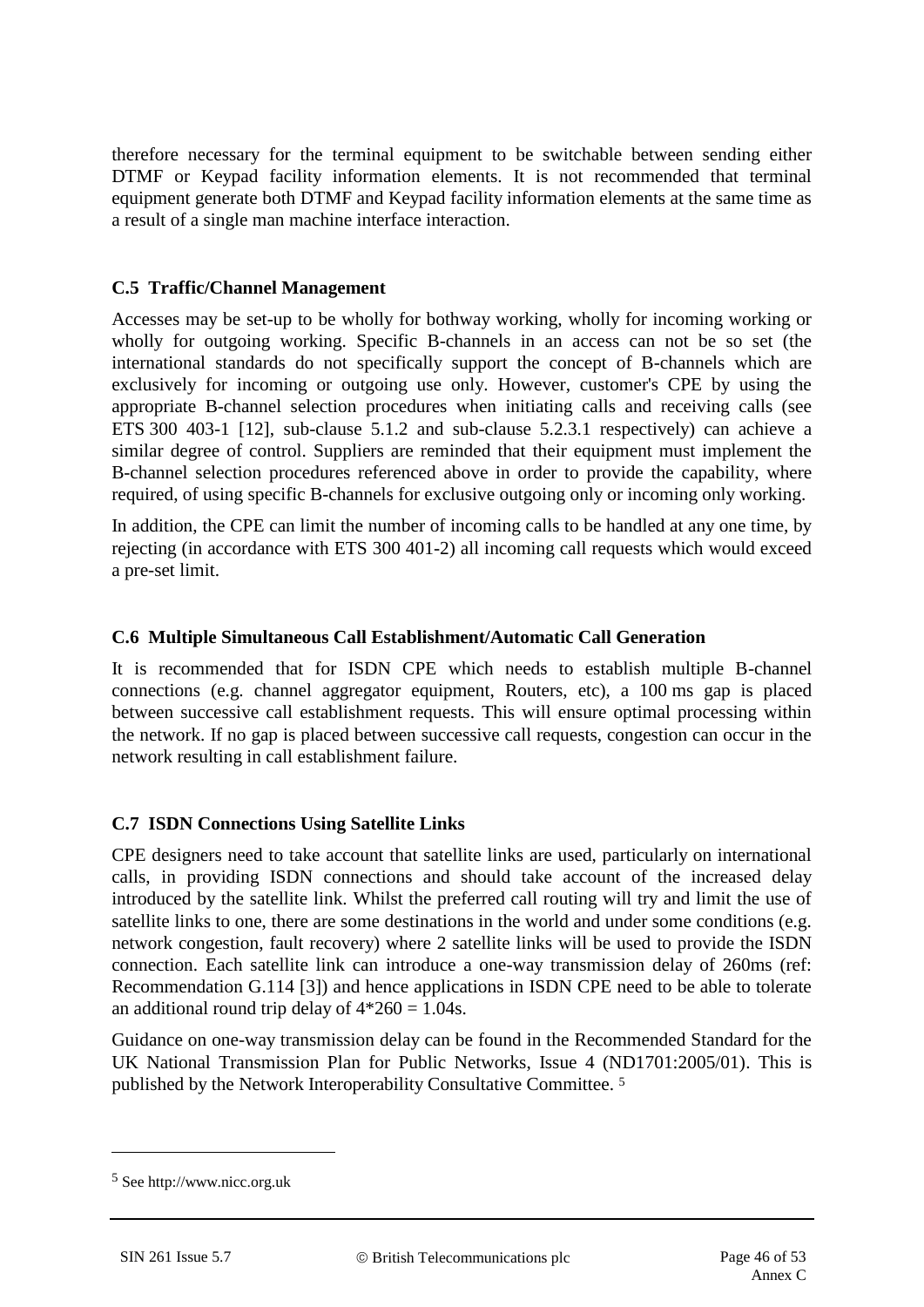## **C.8 ISDN 30e - Setting Of Sa Bits In Layer 1**

CPE designers need to take account of the following clarification to the ETSI layer 1 standard ETS 300 011[9] which is included in Edition 2 of the standard.

It has been identified that there could be a conflict concerning the use of the  $S_a$  bits as defined in the "Digital Section Specification (ETS 300 233 [10])" and the "User-Network Interface Specification (ETS 300 011 [9]). In particular it has been identified that if a terminal manufacture sets  $S_{a5}$  bit to zero (0), and the network termination equipment (NT1) is transparent to the  $S_a$  bits, a condition will be detected by the exchange termination function that an unintentional loopback has been set. This could result in the exchange removing the primary rate access from service. This is to prevent traffic being offered to a looped back access.

On close examination of the respective ETSs it can be found that :-

In ETS 300 233[10] table 2 it is defined that in normal operation the Exchange Termination sends  $S_{a5}$  bit set to zero (0), and that in normal operation the DS sends  $S_{a5}$  bit set to one(1).

An unintentional loopback condition is  $S_{a5}$  bit set to zero(0) detected by the ET.

In ETS 300 011 [9] Table 3 the allocation of bits numbers 1 to 8 of the frame are normative as described in ITU-T Recommendation G.704 [26].

In ITU Recommendation G.704 [26] Table  $4a/G.704$  - Note 4 iii states "Bits  $S_{a5}$  to  $S_{a7}$  are for national usage where there is no demand on them for specific point-to-point applications."

"Bits  $S_{a4}$  to  $S_{a8}$  (where they are not used) should be set to 1 on links crossing an international border."

To overcome the above anomaly ETSI have included the following clarification in Edition 2 of ETS 300 011 [9].

A note has been added to table 2 (Allocation of bits 1 to 8 of the frame) of paragraph 5.5.3 Assignment of bits in timeslot 0.

NOTE 4: Bits  $S_{a4}$  to  $S_{a8}$  shall be set to 1 by TEs.  $S_{a4}$  and  $S_{a8}$  are reserved for international standardisation,  $S_{a5}$  to  $S_{a7}$  are reserved for national use. TEs shall ignore any received pattern.

#### **C.9 Coding Of Facility Information Element**

In ETS 300 102-1 [see footnote to ref. 12], which is effectively an earlier version of ETS 300 403-1 [12], a coding of the Facility information element is given which is a subset of the Basic Encoding Rules as specified in ITU-T Recommendation X.209 [27] used in ETS 300 196-1 [36]. ETS 300 102-1 specifies only the definite (short) form of the Basic Encoding Rules whereas ETS 300 196-1 [36] allows the full Basic Encoding Rules (i.e. definite (short), definite (long) and indefinite forms).

The BT ISDN will generate and expect to receive the Facility information element coded as specified in ETS 300 196-1 [36].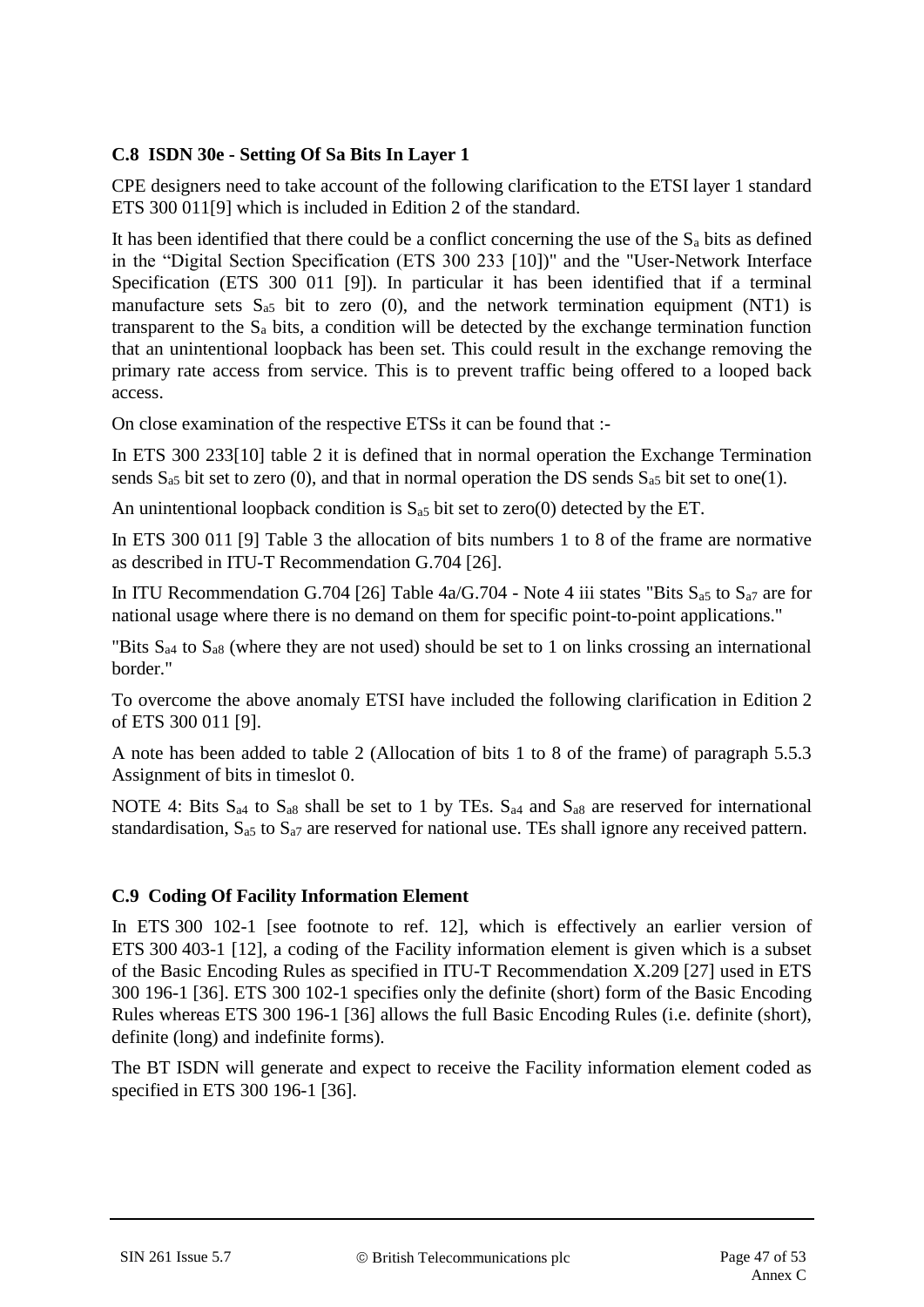## **C.10 Call Hold and Terminal Portability**

In accordance with the international standards, the network will not prevent:

- both calling and called users from suspending the call at the same time (in association with the Terminal Portability Digital Calling Feature), or
- both calling and called users putting the call on hold at the same time (in association with Call Hold Digital Calling Feature) or
- one user suspending the call and the other user putting the call on hold at the same time.

Call charging will continue whilst a call is in the held or suspended state. Whilst the network monitors the suspended state (see Cause A.7.19), the network cannot monitor held calls. It is the user's responsibility to ensure that held or suspended calls are eventually cleared. It is therefore recommended that terminal equipment is designed such that it makes the user very aware of the presence of any held or suspended calls.

## **C.11 CPE Configuration Affecting Call Charges**

The configuration of CPE, particularly those using automatic call generation, can significantly impact on customer's bills. It is important that the configuration is optimised for the customer's application and that the users are made aware of the importance of maintaining the configuration for optimal performance and costs. If equipment is incorrectly configured the customer may receive unnecessary call charges. This incorrect configuration has shown itself in the following forms:

## **C.11.1 Long Duration Calls**

It has been identified that some calls may not be cleared correctly by the user or may not be cleared due to mis-configuration of the terminal equipment. This results in long duration calls and higher than expected call charges. For example:

- Connections may be maintained during idle periods for Remote LAN access
- ISDN used as a private circuit back up has routers that fail to release the call when the private circuit is restored.
- Customer may end a Video Conferencing call by turning off the monitor but actually, unintentionally leave the call connected.

It is recommended that CPE customers should be made aware of the importance of ensuring that their CPE, particularly some Videoconferencing equipment, Bridges and Routers etc have been configured to clear down correctly at the end of a call.

## **C.11.2 Short Duration Calls (Automatic Call Generation)**

It has been identified that some terminal equipment automatically makes calls using the B channels without the user's knowledge. Correct configuration of the terminal equipment can minimise the amount of automatic call generation. Some terminal equipment can be configured to make calls on a transactional basis instead of utilising the full minimum charging period. This may not be the most efficient way to configure the application and the customer could be better off by keeping the call "open" (toll saving) for the duration of the minimum call fee making better use of the time paid for.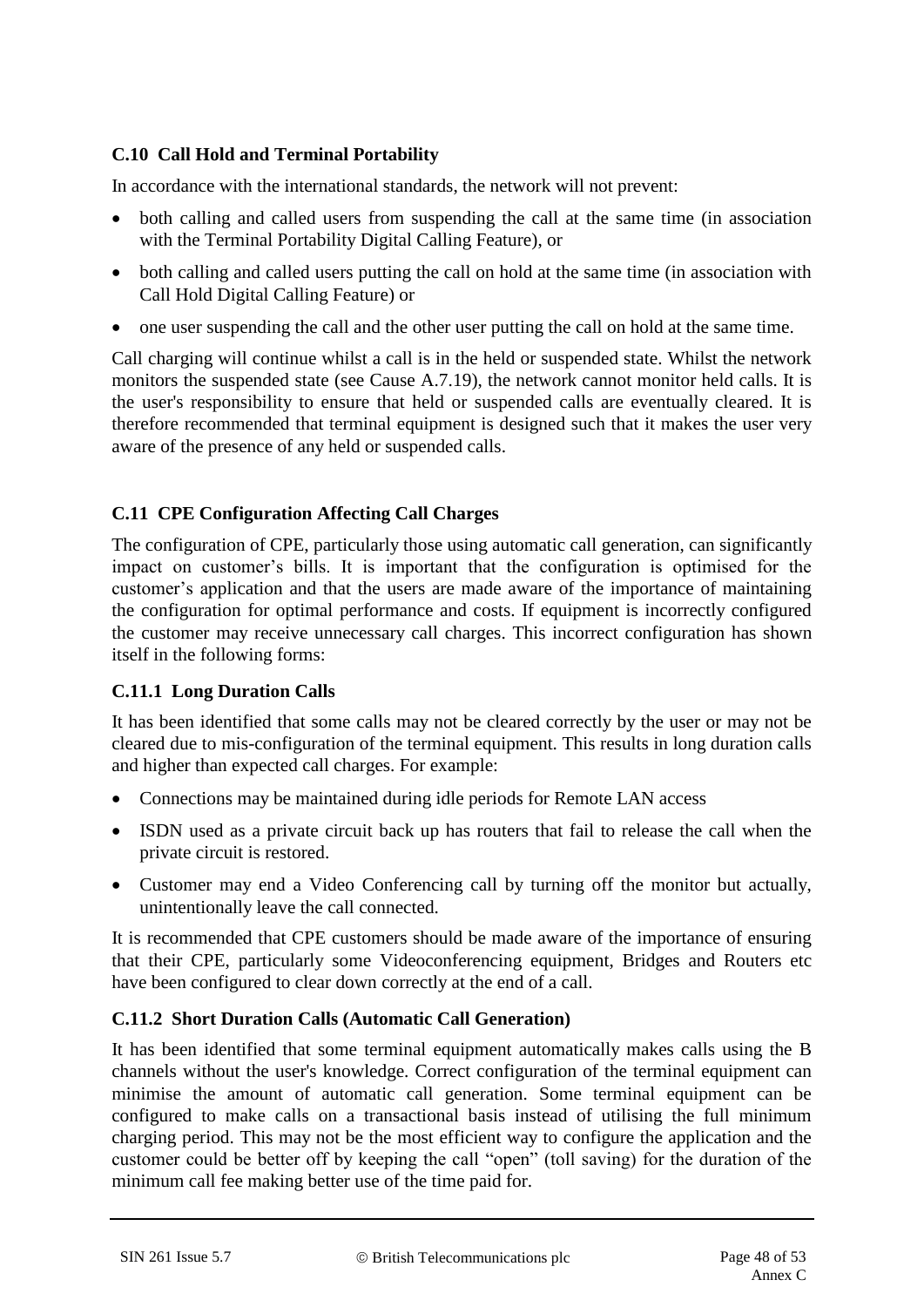For example:

- Calls made for each individual e-mail sent, instead of batching a number of e-mails together and making one call.
- Routers sending protocol "watchdog" packets in the background
- Maximum call length timers incorrectly set too short

It is recommended that terminal equipment customers are advised on the optimum configuration of their equipment and the correct call clearing method so as to minimise call charges.

## **C.12 CPE Compliance With International Standards**

CPE manufacturers are reminded that full compliance to the relevant international standards is fundamental for correct operation of systems. This SIN (and particularly Annex A) provides guidance on the required international standards to be followed for interoperability with the BT network. It should be noted the standards define a valid range and tolerances for the various parameters, particularly for the electrical characteristics specified in the layer 1 standard. It is essential that for CPE to correctly interface with the BT network, then it must also fully conform to these standards i.e. the CPE must work correctly throughout the whole valid range of a given parameter.

#### **C.13 Called Party Number Information Field<sup>6</sup>**



Note. Only the dialled digits applicable to the public switched networks are shown. Additional digits may be required in private networks e.g. the use of a prefix digit(s) to gain access from the private network/PBX to the public network.

#### **Figure C.1 – Structure and length of dialled digits for public switched networks**

<u>.</u>

<sup>6</sup> The information in this clause was first published in SIN 277. SIN 277 has been withdrawn and the information is now published here.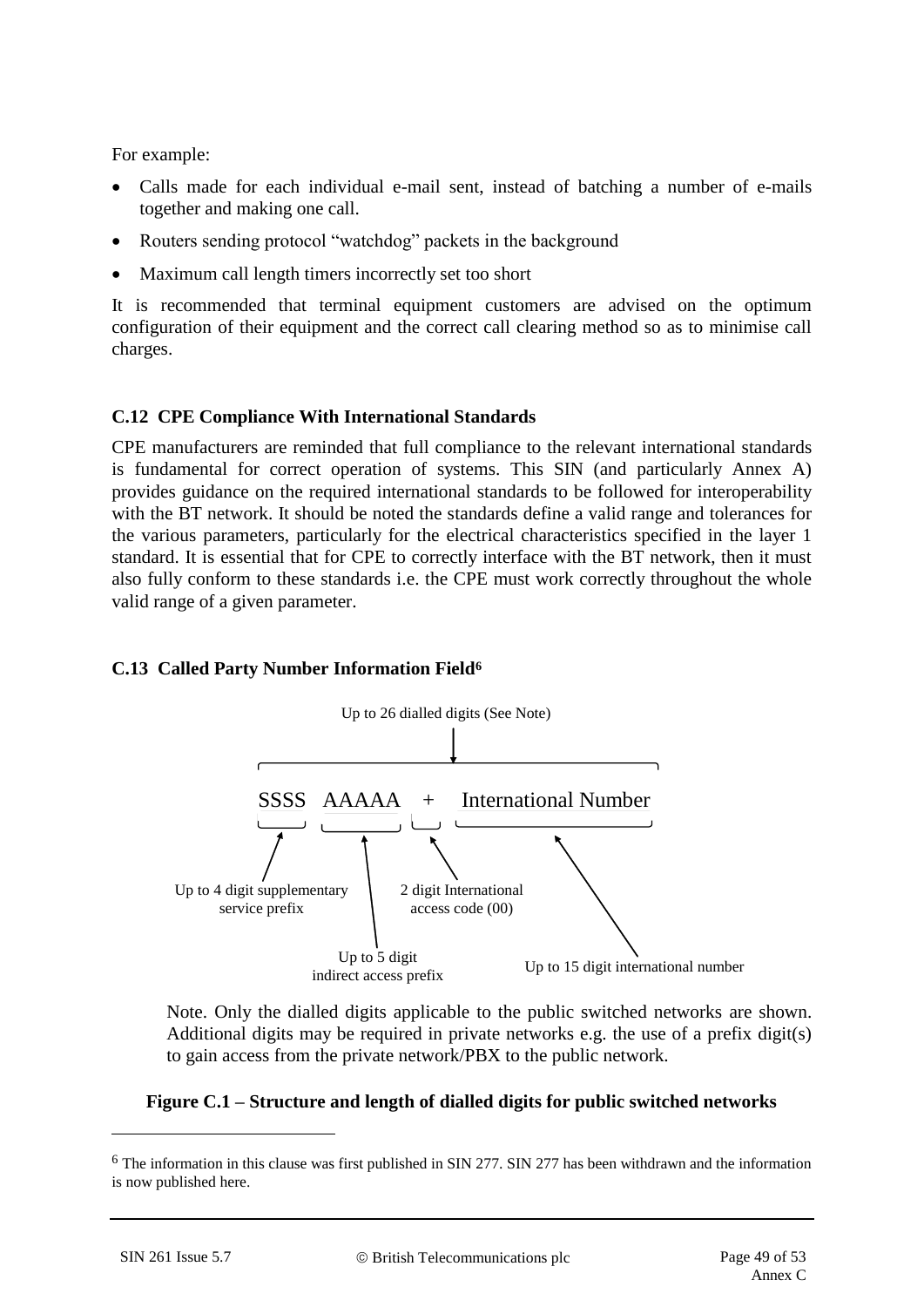The dialled digits defined in Figure C.1 will usually form the Number Digit field of the Called party number information element (see first bullet point below for other possible alternatives). The number digit field has a maximum length of 20 numbers (IA5 characters).

In accordance with the ETSI standards, the following points should be noted when encoding the Called party number information field (note: in the following cases, the Numbering plan field of the Called party number information element shall be coded 'ISDN/telephony numbering plan'):

- The Digital Calling Feature prefix may, depending on its meaning, be mapped onto DSS1 information elements relating to that Digital Calling Feature. For example, the Digital Calling Feature prefix 141 results in exactly the same action as invoking Calling Line Identity Restriction using the appropriate coding of the "presentation indicator" in the Calling party number information element - see Clause A.7.9. Hence CPE could interpret the 141 prefix, map it into the appropriate coding of the "presentation indicator" in the Calling party number information element and remove the 141 from the dialled digit string.
- When the international number is preceded with a prefix (Digital Calling Feature or indirect access prefix), the coding of the Type of number in the Called party number information element shall be set to Unknown and the Number digits includes the prefixes, international access code (00) and international number.
- If there are no prefix digits (Digital Calling Feature or indirect access) then the Called party number information element can be coded using either of the options in Table C.1.

|          | Coding of Fields in Called<br>information element | number<br>party                                                  |  |  |
|----------|---------------------------------------------------|------------------------------------------------------------------|--|--|
|          | Type of number                                    | <b>Number digits</b>                                             |  |  |
| Option 1 | Unknown                                           | International access code (00)<br>plus international number      |  |  |
| Option 2 | International number                              | International number excluding<br>international access code (00) |  |  |

#### **Table C.1 - Coding of Called party number information element for an international number**

In the case where the length of the Number digit field would exceed 20 octets, then overlap sending procedures must be used.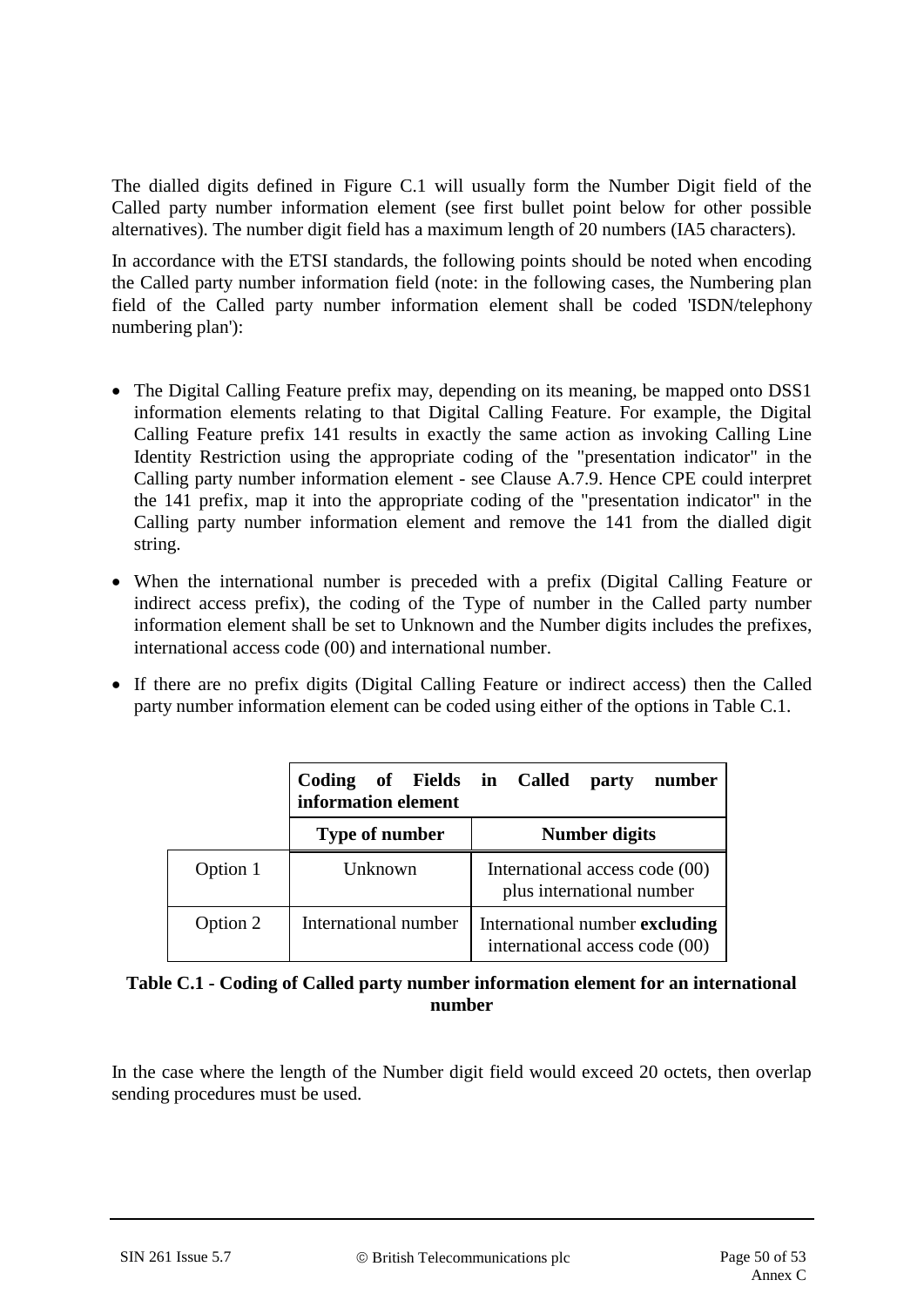#### **C.14 Progress Indicator Information Element 'Location' code point '03' (Transit Network)**

Calls to/from certain Analogue network destinations can cause the network to send a progress indicator with a location code point of '03' (Transit Network). The code point 03, although defined in ETS 300 403 is a reserved value in ETS 300 102.

CPE should support Progress Indicator information elements with a 'Location' code point of 03. This can be received from the network either in an incoming 'SETUP' message or in a 'PROGRESS/ALERTING' message for outgoing calls.

## **C.15 Sub-Equipped Circuits**

Where a sub-equipped circuit is provided, only specific channels will be available for use. This will typically be channels 1 to n, where n is the number of channels provided.

In accordance with international standards, it is therefore recommended that CPE leaves B-channel selection to the network to perform.

## **C.16 Voice Calls - Network Tones & Announcements**

When a voice call, originated from a circuit provided on the full ETSI call control platform fails, the BT ISDN Service sends a 'DISCONNECT' message, including a 'Cause' and 'Progress Indicator' information element, to the calling user. CPE should ensure that any network tones or announcements are passed through to the user (see ETS 300 102-1 section 5.3.4.1).

## **C.17 Forwarded Calls CFU, CFNR, CFB & CD - Receipt Of Additional Layer 3 Messages and Information Elements**

Where a call has been subjected to network call forwarding, all parties involved in the call may receive information about the history of the call. This information can be contained in 'Notification Indicator', 'Redirecting Number', 'Redirection Number' and 'Facility' information elements. CPE suppliers need to ensure that their equipment is compatible with the receipt of this information.

## <span id="page-50-1"></span><span id="page-50-0"></span>**C.18 Telephony 7 kHz and Videotelephony**

From September 2001, the BT network ceased to support the fallback procedure defined in the ETSI standards [13, 14] for telephony 7 kHz and videotelephony. If a calling user signals to the network using the procedures defined in ETS 300 267-1 [15] that fallback is allowed, the network may not provide the correct bearer capability for the resultant call. Hence it is recommended that users do not use the fallback procedure and adopt a multiple call attempt strategy ie initially make a call request for the preferred teleservice with fallback not allowed and if this first call attempt fails, tries a second call attempt requesting an alternative teleservice (eg telephony 3.1 kHz).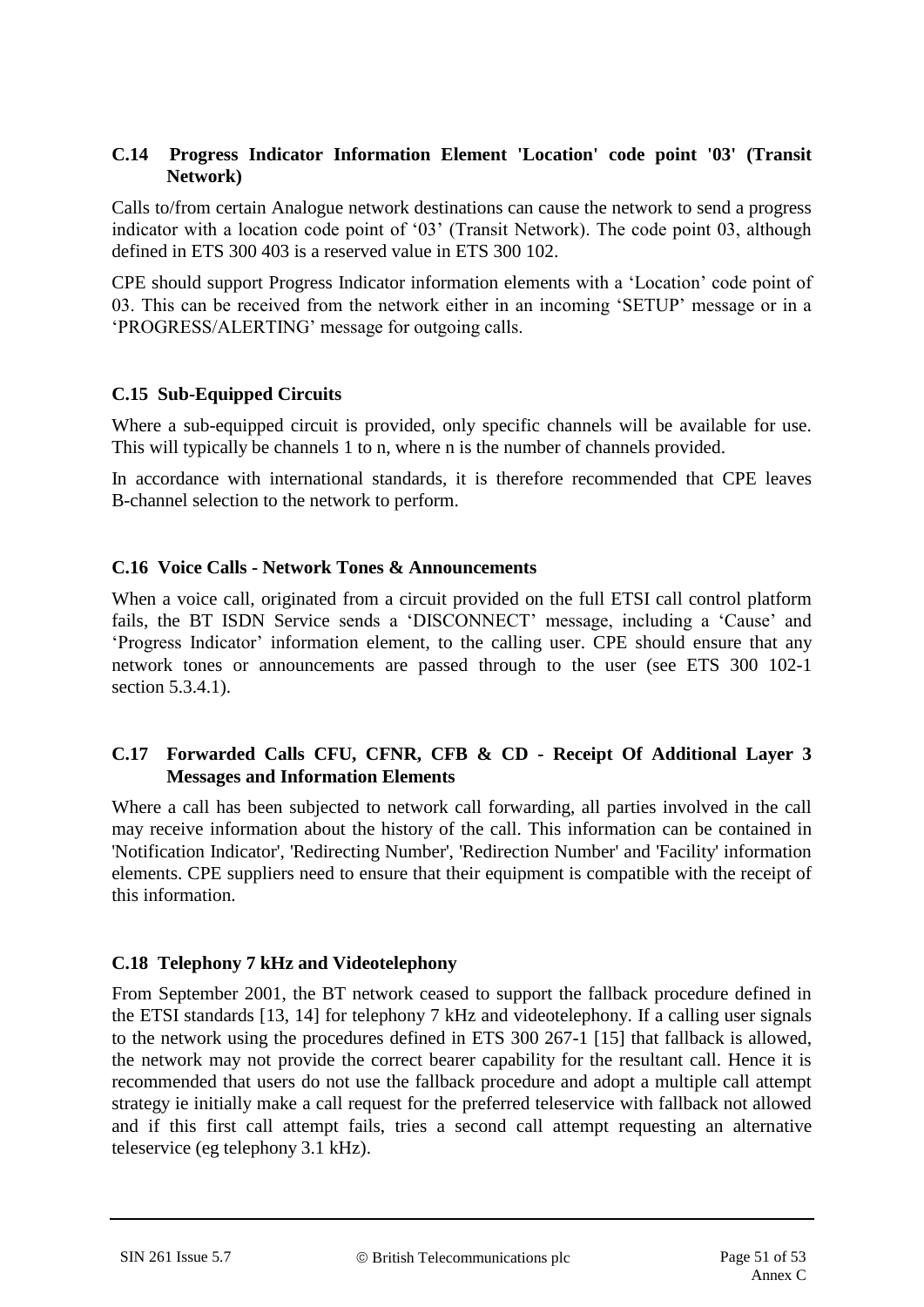ETS 300 267-1 [15] specifies that when requesting a telephony 7 kHz or videotelephony call with fallback not allowed, the Bearer capability information element should be set to "unrestricted digital information with tones/announcements". This bearer capability is only supported on the *full ETSI call control platform* (ie on calls between ISDN 2e and ISDN 30e users). Calls with this bearer capability will fail if interworking is encountered with ISDN 2, ISDN 30 (I.421), and ISDN 30 (DASS). ETS 300 267-1 points out that "the user may obtain an equivalent service, possibly without tones and announcements, by requesting a circuitmode 64 kbit/s unrestricted 8 kHz structured bearer service category. In order for this alternative service mechanism to operate, the destination user will also have to support the reception of calls using the circuit-mode 64 kbit/s unrestricted 8 kHz structured bearer service category." The use of a 64 kbit/s bearer capability is supported on both the *limited ETSI call control platform* (ie ISDN 2, ISDN 30 (I.421) and ISDN 30 (DASS) ) and *full ETSI call control platform* (ie ISDN 2e and ISDN 30e).

- End of Annex C -